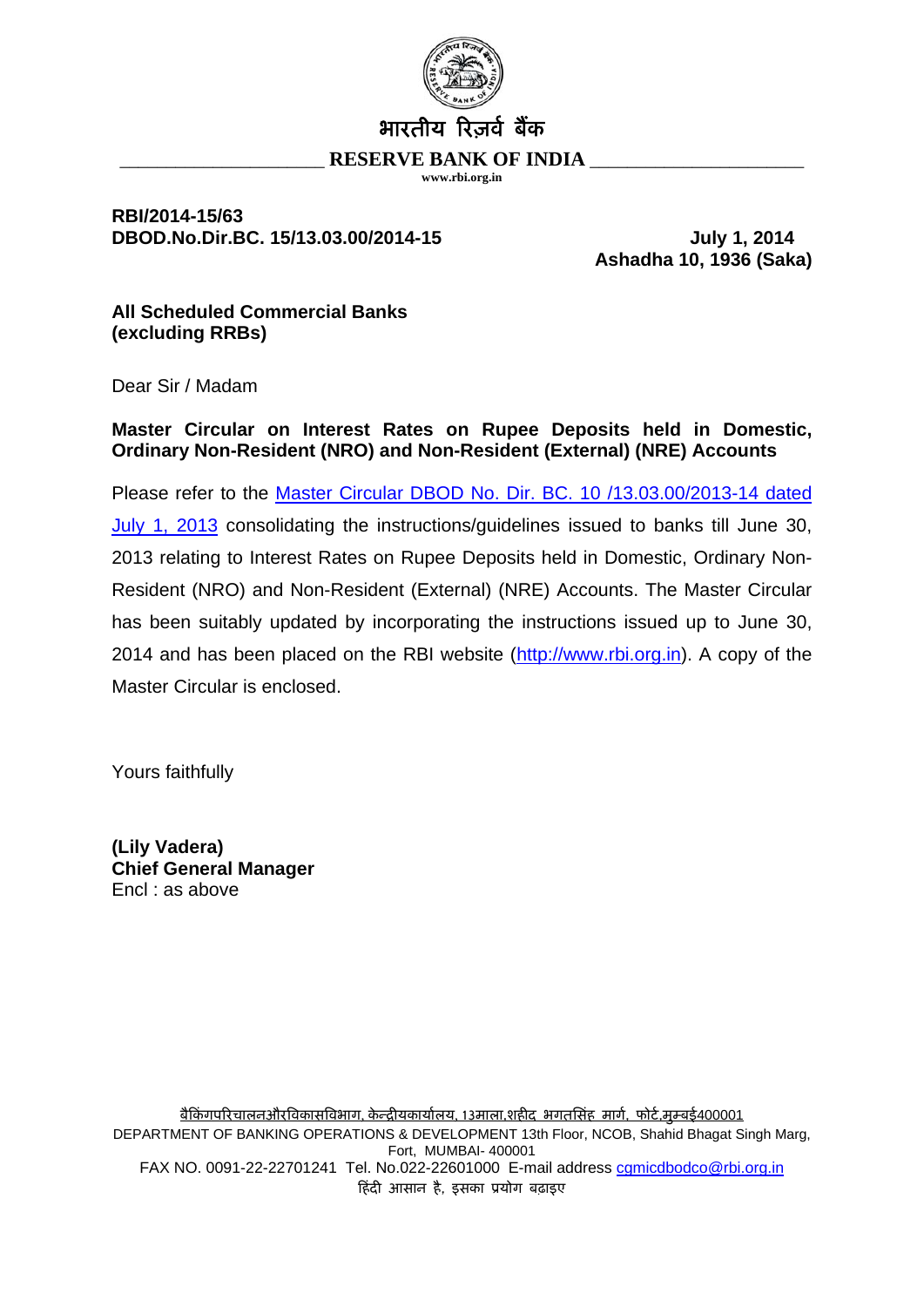# **CONTENTS**

| Para.                   | <b>Particulars</b>                                                      | Page No.       |
|-------------------------|-------------------------------------------------------------------------|----------------|
| <b>No</b>               |                                                                         |                |
| A                       | Purpose                                                                 | 1              |
| $\overline{\mathsf{B}}$ | Classification                                                          | 1              |
| $\overline{\text{C}}$   | <b>Previous instructions</b>                                            | 1              |
| $\overline{\mathsf{D}}$ | Application                                                             | 1              |
| $\overline{1}$          | Introduction                                                            | $\overline{3}$ |
| 1.1                     | <b>Domestic Deposits</b>                                                | $\overline{3}$ |
| 1.2                     | <b>Ordinary Non-Resident (NRO) Accounts</b>                             | $\overline{3}$ |
| 1.3                     | Non-Resident (External) (NRE) Accounts                                  | $\overline{4}$ |
| 1.4                     | Interest Rate Regulation on NRE and NRO Deposits                        | 4              |
| $\overline{2}$          | <b>Guidelines</b>                                                       | 6              |
| 2.1                     | <b>Definitions</b>                                                      | 6              |
| 2.2                     | Minimum tenor and rates of interest payable                             | $\overline{7}$ |
|                         | on Savings deposits and on Term deposits                                |                |
| 2.3                     | Payment of interest on fixed deposit -                                  | 10             |
|                         | Method of calculation of interest                                       |                |
| 2.4                     | Additional interest to Army Group Insurance Directorate,                | 11             |
|                         | etc.                                                                    |                |
| 2.5                     | Discretion to pay additional interest not exceeding one                 | 11             |
|                         | percent on deposits of bank's staff and their exclusive                 |                |
|                         | associations                                                            |                |
| 2.6                     | Discretion to pay additional interest not exceeding                     | 13             |
|                         | one per cent on deposits of Chairman and                                |                |
|                         | Managing Director and Executive Directors of the bank                   |                |
| 2.7                     | Discretion to pay interest on current accounts maintained               | 13             |
|                         | by Regional Rural Banks with sponsor banks                              |                |
| 2.8                     | Discretion to pay interest on the minimum credit balance                | 13             |
|                         | in the composite cash credit account of a farmer                        |                |
| 2.9                     | Deposit Scheme for Senior Citizens                                      | 14             |
| 2.10                    | Premature withdrawal of term deposit                                    | 14             |
| 2.11                    | Conversion of a term deposit, a deposit in the form of                  | 15             |
|                         | daily                                                                   |                |
|                         | deposit or a recurring deposit for reinvestment in term                 |                |
|                         | deposit                                                                 |                |
| 2.12                    | Renewal of Overdue deposits                                             | 15             |
| 2.13                    | Advance against term deposit - Manner of charging                       | 16             |
|                         | interest                                                                |                |
| 2.14                    |                                                                         | 16             |
|                         | Margin on advance against term deposit                                  |                |
| 2.15                    | Restrictions on advances against NR(E)RA Deposits -<br>Quantum of Ioans | 17             |
|                         |                                                                         |                |
| 2.16                    | Interest payable on the deposit account of deceased                     | 18             |
|                         | depositor                                                               |                |
| 2.17                    | Notifying RBI regarding change in interest on deposits                  | 18             |
|                         | and also the break-up of deposits according to different                |                |
|                         | interest rate ranges                                                    |                |
| 2.18                    | Addition or deletion of the name/s of joint account                     | 18             |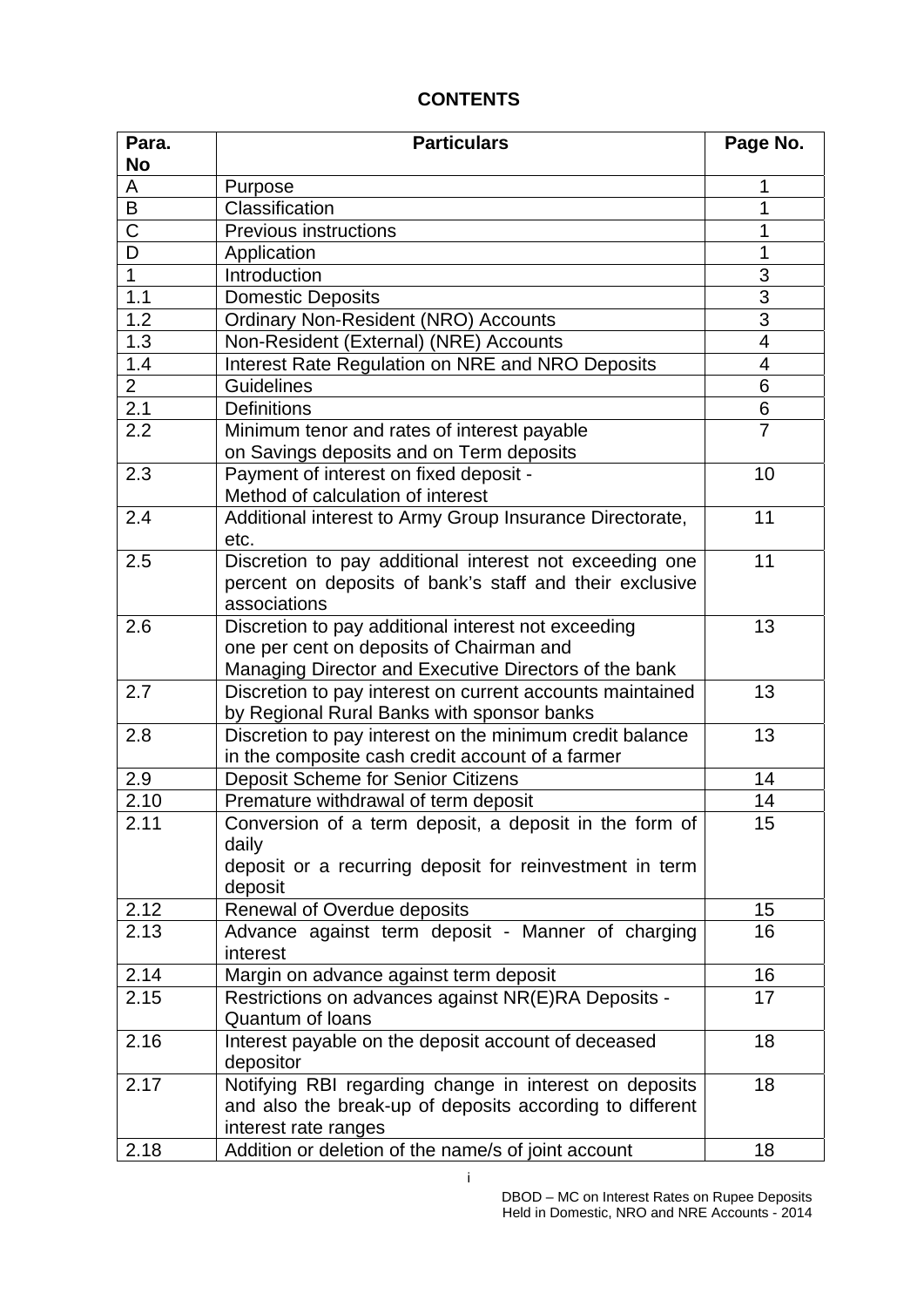| Para.<br>No | <b>Particulars</b>                                                                         | Page No. |
|-------------|--------------------------------------------------------------------------------------------|----------|
|             | holders                                                                                    |          |
| 2.18A       | Resident Bank Account Maintained by Residents in<br>India- Joint holder- Liberalisation    | 19       |
| 2.19        | Rounding off of transactions                                                               | 20       |
| 2.20        | Issue of term deposit receipt                                                              | 21       |
| 2.21        | Payment of interest on term deposit maturing<br>on Sunday/holiday/non-business working day | 21       |
| 2.22A       | <b>Deposit Mobilisation Schemes</b>                                                        | 21       |
| 2.22B       | Special Term Deposit Products with Lock-in Period                                          | 22       |
| 2.23A       | Minimum balance in Savings Bank Accounts                                                   | 23       |
| 2.23B       | Minimum Balance in In-operative Accounts                                                   | 22       |
| 2.24        | Basic Savings Bank Deposit Account (BSBDA)                                                 | 23       |
| 2.25        | Exemptions                                                                                 | 24       |
| 2.26        | <b>Prohibitions</b>                                                                        | 25       |
| Annex 1     | Rates of Interest on domestic deposits                                                     | 29       |
| Annex 2     | <b>Interest Rates on NRE deposits</b>                                                      | 30       |
| Annex 3     | Exemptions from prohibitions under para 2.26(n)(i)                                         | 32       |
| Appendix    | List of circulars consolidated                                                             | 33       |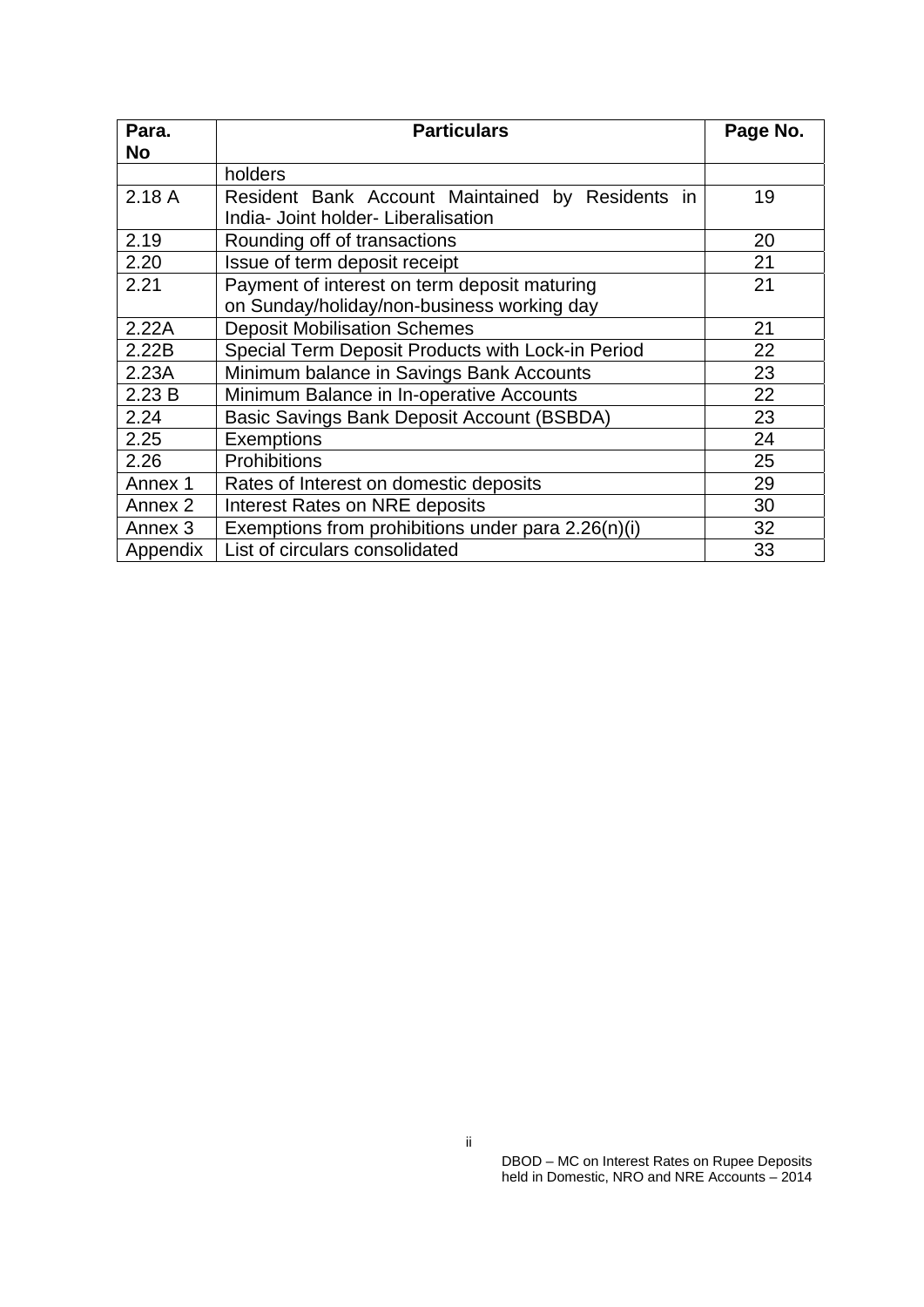# **Master Circular on Interest Rates on Rupee Deposits held in Domestic, Ordinary Non-Resident (NRO) and Non-Resident (External) (NRE) Accounts**

# **A. Purpose**

To consolidate the directives on interest rates on Rupee Deposits held in Domestic, Ordinary Non-Resident (NRO) and Non-Resident (External) (NRE) Accounts issued by Reserve Bank of India from time to time.

# **B. Classification**

A statutory guideline issued by the Reserve Bank in exercise of the powers conferred by the Banking Regulation Act, 1949.

# **C. Previous instructions**

This Master Circular consolidates and updates the instructions on the above subject contained in the circulars listed in **APPENDIX**.

# **D. Application**

To all Scheduled Commercial Banks, excluding Regional Rural Banks.

# **Structure**

# **1. INTRODUCTION**

# **2. GUIDELINES**

- 2.1 Definitions
- 2.2 Minimum tenor and rates of interest payable on Savings deposits and Term deposits
- 2.3 Payment of interest on fixed deposit Method of calculation of interest
- 2.4 Additional interest to AGID, NGIF and AFGIS
- 2.5 Discretion to pay additional interest not exceeding one percent on deposits of bank's staff and their exclusive associations
- 2.6 Discretion to pay additional interest on deposits of Chairman and Managing Director and Executive Directors of the bank
- 2.7 Discretion to pay interest on current account maintained by RRBs with sponsor bank
- 2.8 Discretion to pay interest on the minimum credit balance in the composite cash credit account of a farmer
- 2.9 Deposit Scheme for Senior Citizens
- 2.10 Premature withdrawal of term deposit
- 2.11 Conversion of term deposit, deposit in the form of daily deposit or recurring deposit for reinvestment in term deposit
- 2.12 Renewal of Overdue deposits
- 2.13 Advance against term deposit Manner of charging interest
- 2.14 Margin on advance against term deposit

1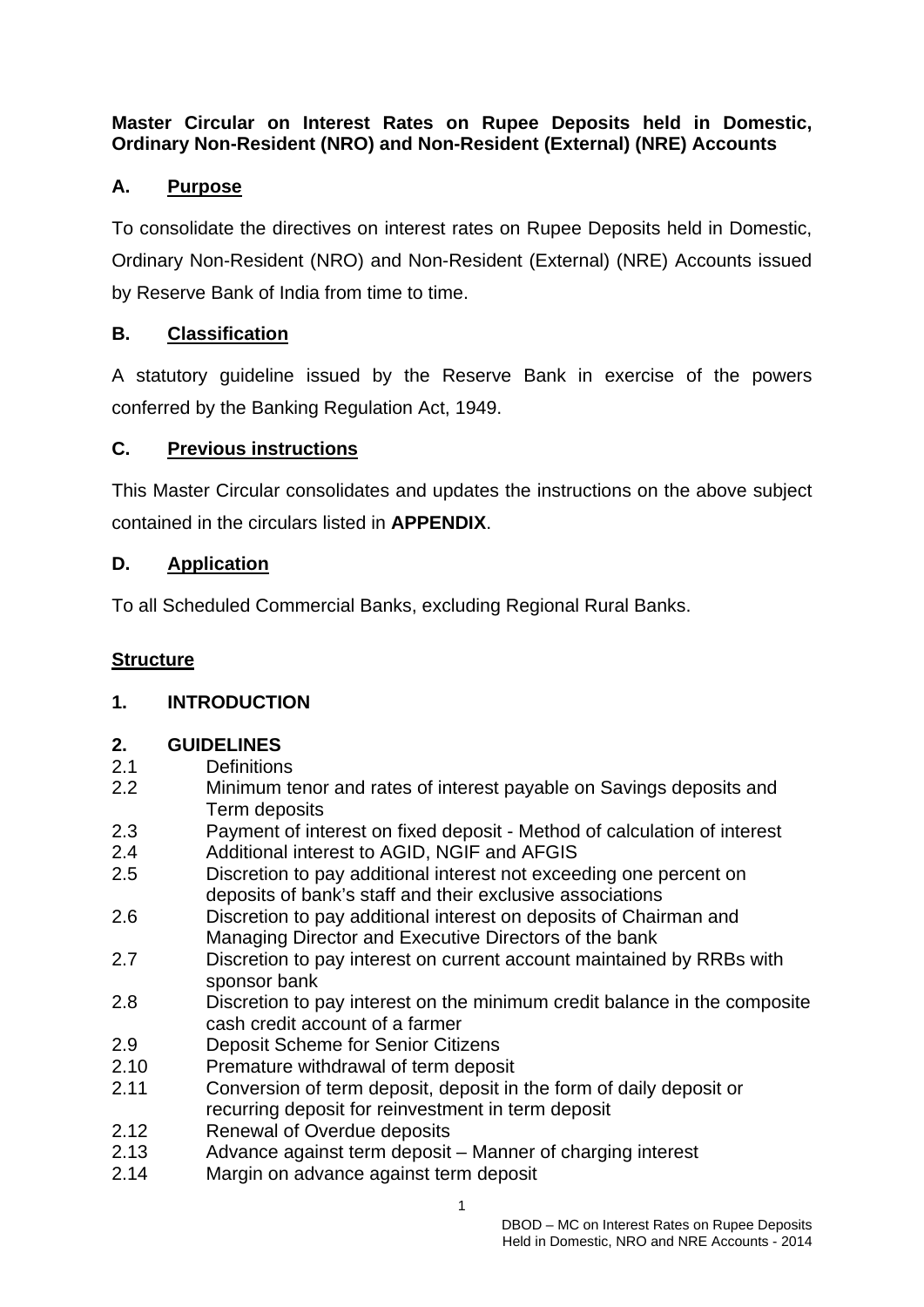- 2.15 Restrictions on advances against NR(E)RA Deposits Quantum of Loans
- 2.16 Interest payable on the deposit account of a deceased depositor
- 2.17 Notifying RBI regarding change in interest on deposits and also the break-up of deposits according to different interest rate ranges
- 2.18 Addition or deletion of the name/s of joint account holders
- 2.18A Resident Bank Account Maintained by Residents in India- Joint holder-Liberalisation
- 2.19 Rounding off of transactions
- 2.20 Issue of term deposit receipt
- 2.21 Payment of interest on term deposit maturing on Sunday/ holiday/nonbusiness working day
- 2.22.A Deposit Mobilisation Schemes
- 2.22.B Special Term Deposit Products with Lock-in Period<br>2.23 A Minimum balance in Savings Bank Accounts
- Minimum balance in Savings Bank Accounts
- 2.23 B Minimum balance in In-operative Accounts
- 2.24 Basic Savings Bank Deposit Account (BSBDA)
- 2.25 Exemptions
- 2.26 Prohibitions
- Annex 1 Rates of Interest on domestic deposits
- Annex 2 Interest Rates on NRE deposits
- Annex 3 Exemptions from prohibitions under para 2.26(n)(i)
- Appendix List of circulars consolidated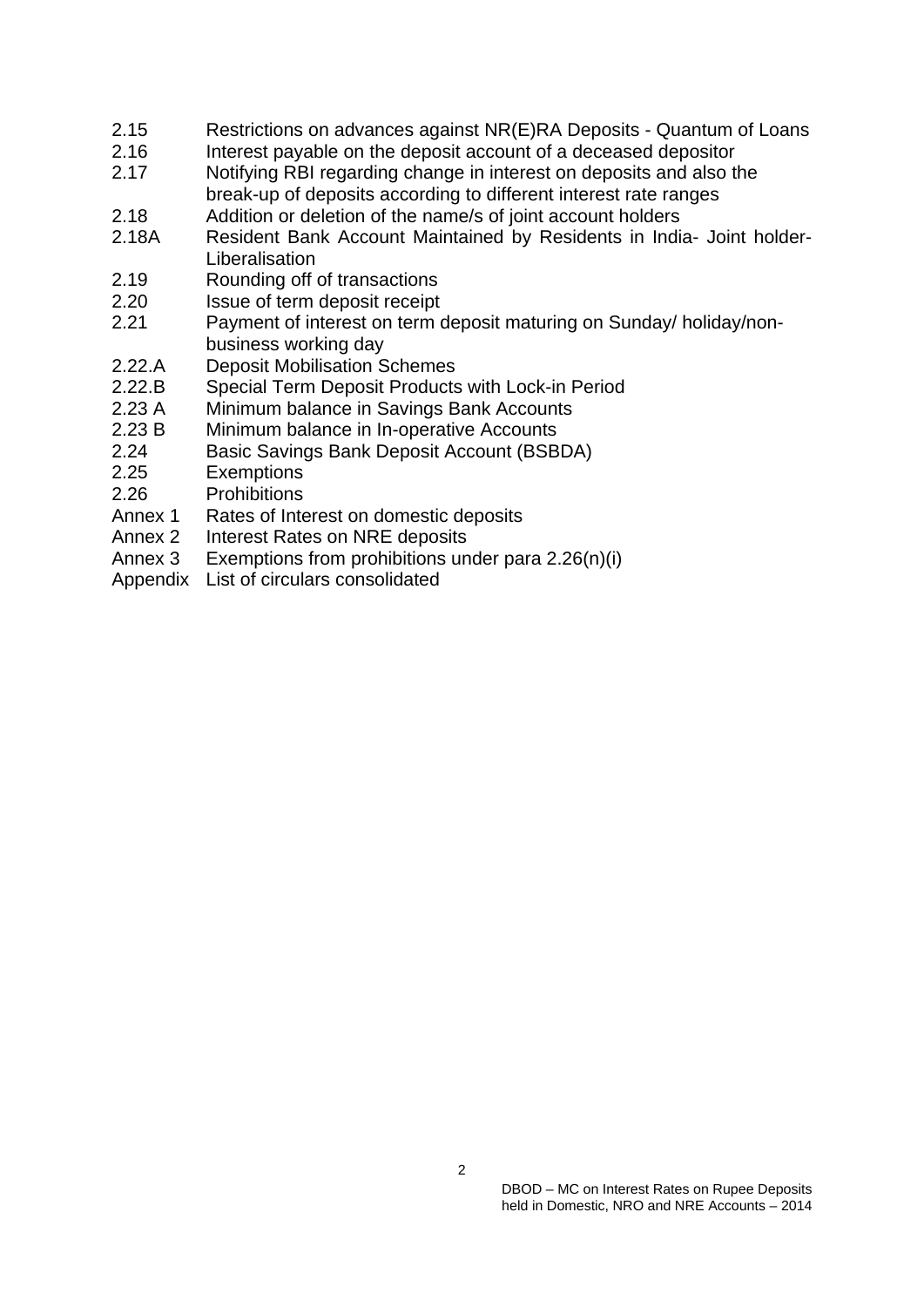#### **1. INTRODUCTION**

#### **1.1 Domestic Deposits**

Prior to reforms, RBI prescribed the deposit rates and the maturities on deposits that could be offered by banks. There was no price competition among suppliers of banking services and the customer had only limited products to choose from. As a result of deregulation, banks are free to fix their own deposit rates which imply choices for the depositor. Also, a customer can earn interest on a term deposit for a minimum period of 7 days. Banks are now also free to offer varying rates of interest for different sizes of deposits above a cut-off point, since the cost of transaction differs by size. Earlier, RBI decided the penalty structure for premature withdrawal of deposits, but this has now been left to each bank.

With effect from October 22, 1997, RBI has given the freedom to commercial banks to fix their own interest rates on domestic term deposits of various maturities with the prior approval of their respective Board of Directors/Asset Liability Management Committee (ALCO). The interest rate on savings bank accounts too, has been deregulated with effect from October 25, 2011, subject to the conditions mentioned at paragraph 2.2B (iii).

A domestic rupee account may be opened as current, savings or term deposit.

### **1.2 Ordinary Non-Resident (NRO) Accounts**

NRIs can open Non-Resident Ordinary (NRO) deposit accounts for collecting their funds from local bonafide transactions. NRO accounts being Rupee accounts, the exchange rate risk on such deposits is borne by the depositors themselves. When a resident becomes an NRI, his existing Rupee accounts are designated as NRO. Such accounts also serve the requirements of foreign nationals resident in India. AD Category-I banks may permit foreign nationals who have come to India on employment and are eligible to open/hold a resident savings bank account to re-designate their resident account maintained in India as NRO account on leaving the country after their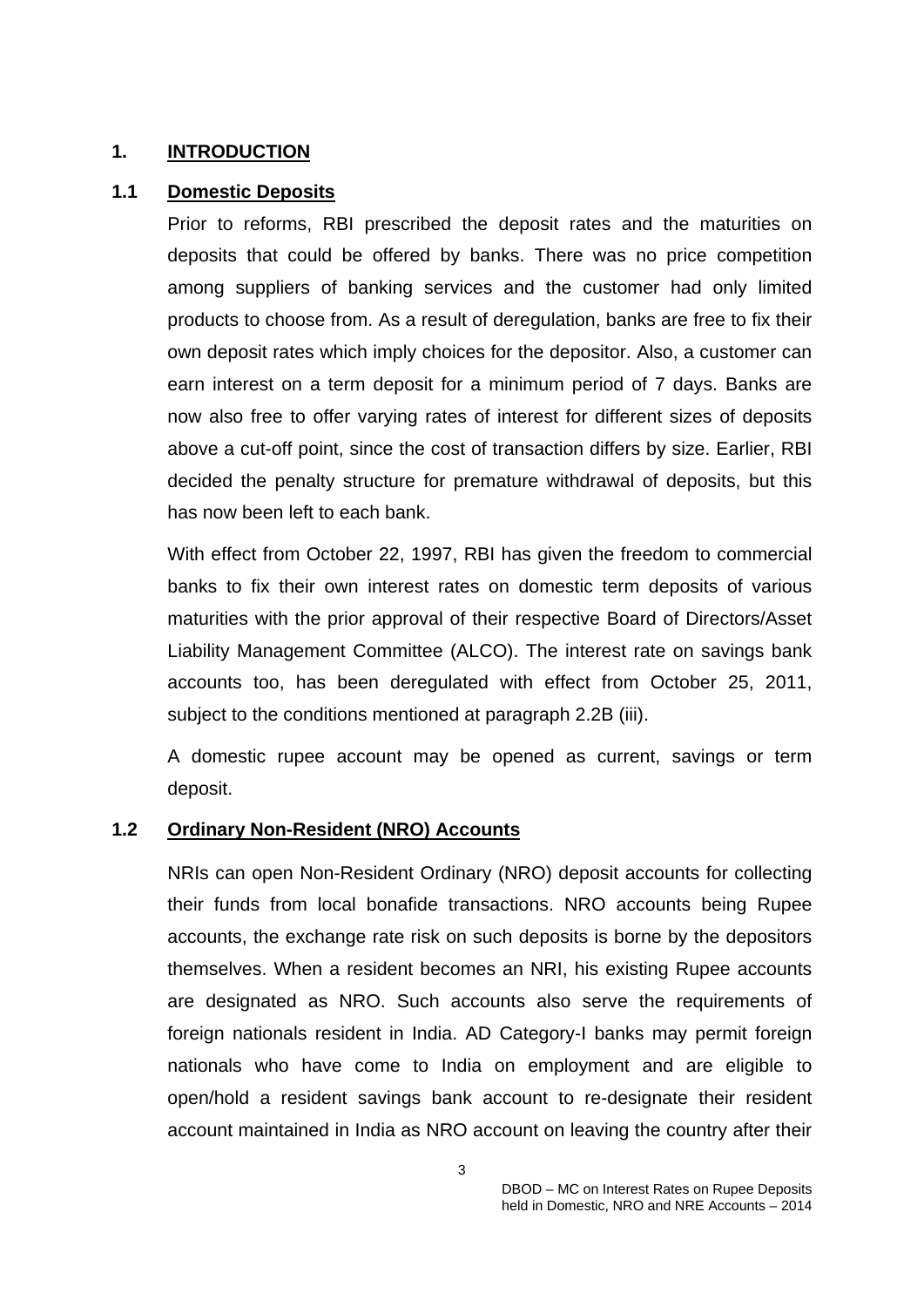employment to enable them to receive their legitimate dues subject to certain conditions.

NRO accounts can be maintained as current, saving, recurring or term deposits. While the principal of NRO deposits is non-repatriable, current income and interest earning is repatriable. Further NRI/PIO may remit an amount, not exceeding USD one million per financial year, out of the balances held in NRO accounts/ sale proceeds of assets /the assets in India acquired by him by way of inheritance/legacy, on production of documentary evidence in support of acquisition, inheritance or legacy of assets by the remitter, and an undertaking by the remitter and certificate by a Chartered Accountant in the formats prescribed by the Central Board of Direct Taxes vide their Circular No. 10/2002 dated October 9, 2002.

#### **1.3 Non-Resident (External) (NRE) Accounts**

The Non-Resident (External) Rupee Account NR(E)RA scheme, also known as the NRE scheme, was introduced in 1970. Any NRI can open an NRE account with funds remitted to India through a bank abroad. This is a repatriable account and transfer from another NRE account or FCNR(B) account is also permitted. An NRE rupee account may be opened as current, savings or term deposit. Local payments can be freely made from NRE accounts. Since this account is maintained in Rupees, the depositor is exposed to exchange risk. NRIs / PIOs have the option to credit the current income to their Non-Resident (External) Rupee accounts, provided the authorised dealer is satisfied that the credit represents current income of the non-resident account holders and income-tax thereon has been deducted / provided for.

#### **1.4 Interest Rate Regulation on NRE and NRO Deposits**

Prior to 1990s, in line with the regulation of domestic deposit rates, interest rates on various NRI deposit schemes were regulated. As a first step towards flexibility, the detailed maturity-wise prescriptions were rationalized in 1992 for NRE deposits, in line with the flexibility provided for domestic deposits. With a view to aligning the maturity structure of NRE and domestic deposits, interest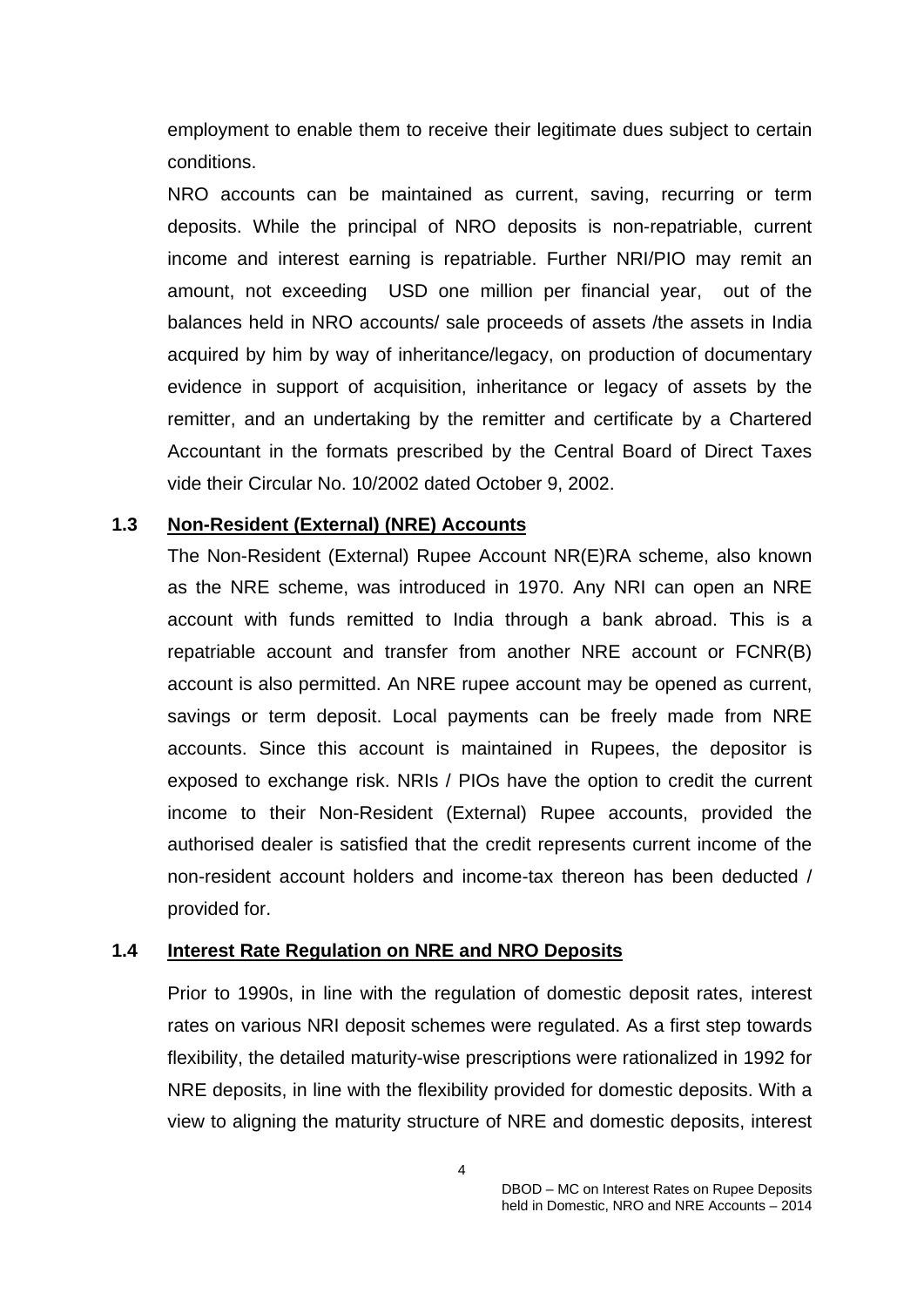rates on NRE term deposits of maturity over 2 years were freed effective April 4, 1996 while those for maturity over 1 year were freed effective April 16, 1997. Effective September 13, 1997, banks were given complete freedom to decide interest rates across all maturities.

In response to changing conditions in the financial markets, interest rates on NRE term deposits were linked to the international rates by way of a ceiling of 250 basis points over and above the US Dollar LIBOR/Swap rates of corresponding maturities, effective July 17, 2003. The ceiling rates were progressively reduced and brought down to LIBOR/SWAP rates for corresponding maturities with effect from close of business as on April 24, 2007. The year 2008-09, however, saw a progressive increase in the ceiling rates to 175 basis points over and above LIBOR/Swap rates for corresponding maturities with effect from the close of business as on November 15, 2008. Alongside, the NRE savings deposits rate was delinked from the domestic savings deposits rate and the ceiling NRE savings deposits rate was fixed at 6-month US Dollar LIBOR/Swap rate effective April 17, 2004. However, with effect from the close of business in India on November 17, 2005, the interest rates on NRE saving deposits are the same as applicable to domestic savings deposits.

With a view to providing greater flexibility to banks in mobilising non-resident deposits and also in view of the prevailing market conditions, it was decided to deregulate interest rates on Non-Resident (External) Rupee (NRE) Deposits and Ordinary Non-Resident (NRO) Accounts (the interest rates on term deposits under Ordinary Non-Resident (NRO) Accounts are already deregulated). Accordingly, banks are free to determine their interest rates on both savings deposits and term deposits of maturity of one year and above under Non-Resident (External) Rupee (NRE) Deposit accounts and savings deposits under Ordinary Non-Resident (NRO) Accounts with effect from December 16, 2011. However, interest rates offered by banks on NRE and NRO deposits cannot be higher than those offered by them on comparable domestic rupee deposits.

 $5<sub>5</sub>$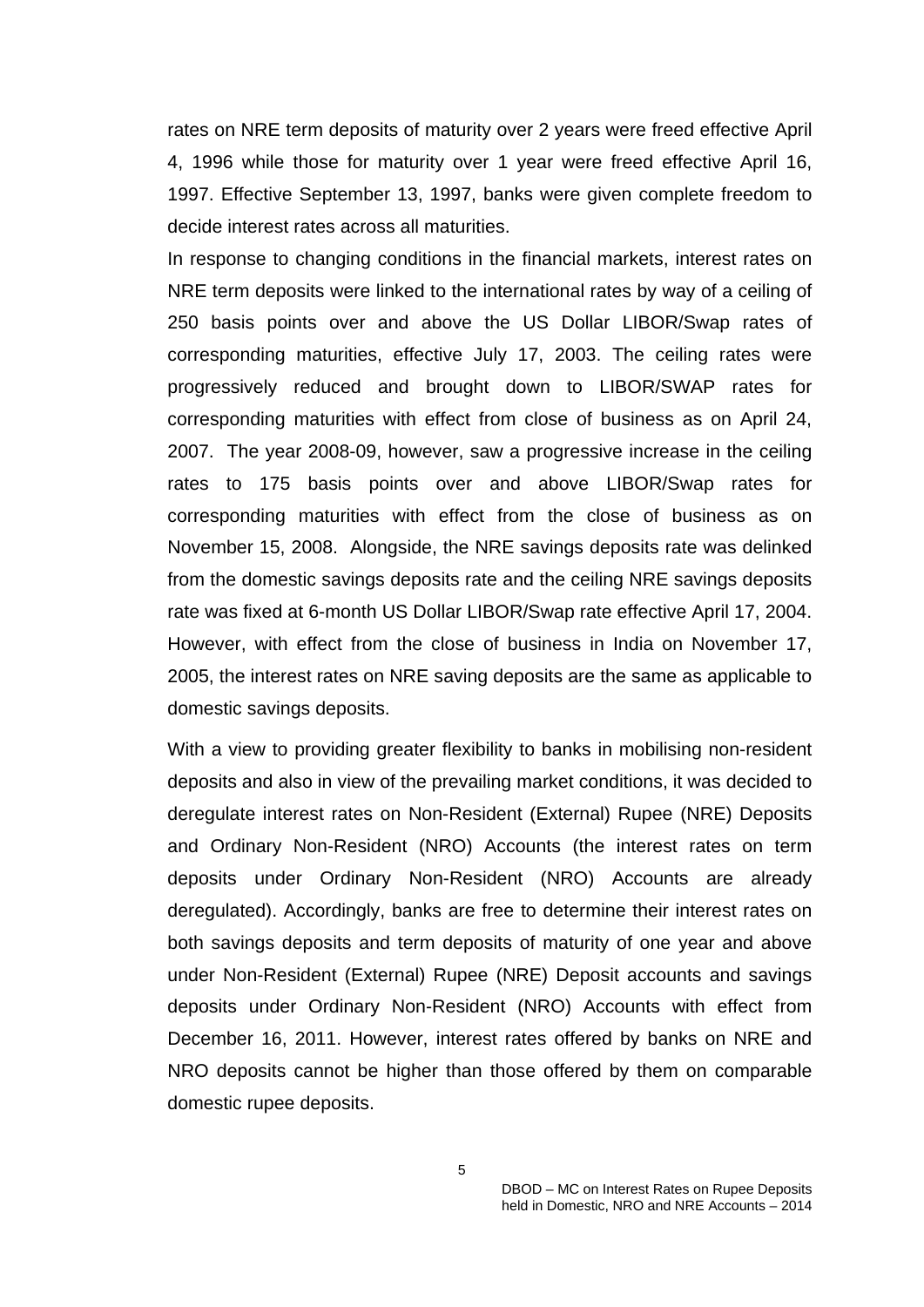### **2. GUIDELINES**

Commercial banks should not pay interest on deposits of money accepted or renewed by them in Domestic, Ordinary Non-Resident (NRO) and Non-Resident (External) Accounts (NRE) except in accordance with the rates specified in the **Annex 1 and 2** hereto, as applicable, and on the terms and conditions specified in the ensuing paragraphs.

### **2.1 Definitions**

For the purpose of this circular:

- (a) "Demand liabilities" and "Time liabilities" mean the liabilities as shown in the return submitted by the bank under sub-section (2) of Section 42 of the Reserve Bank of India Act, 1934;
- (b) "Demand deposit" means a deposit received by the bank, which is withdrawable on demand;
- (c) "Savings deposit" means a form of demand deposit which is a deposit account whether designated as "Savings Account", "Savings Bank Account", "Savings Deposit Account" or other account by whatever name called which is subject to the restrictions as to the number of withdrawals as also the amounts of withdrawals permitted by the bank during any specified period;
- (d) "Term deposit" means a deposit received by the bank for a fixed period and which is withdrawable only after the expiry of the said fixed period and shall also include deposits such as Recurring/Cumulative/Annuity/Reinvestment deposits, Cash Certificates, and so on;
- (e) "Bulk Deposit" means single Rupee term deposits of  $\bar{\tau}$  1 crore and above;
- (f) "Notice deposit" means term deposit for specific period but withdrawable on giving at least one complete banking day's notice;
- (g) "Current Account" means a form of demand deposit wherefrom withdrawals are allowed any number of times depending upon the balance in the account or up to a particular agreed amount and shall also be deemed to include other deposit accounts which are neither Savings Deposit nor Term Deposit;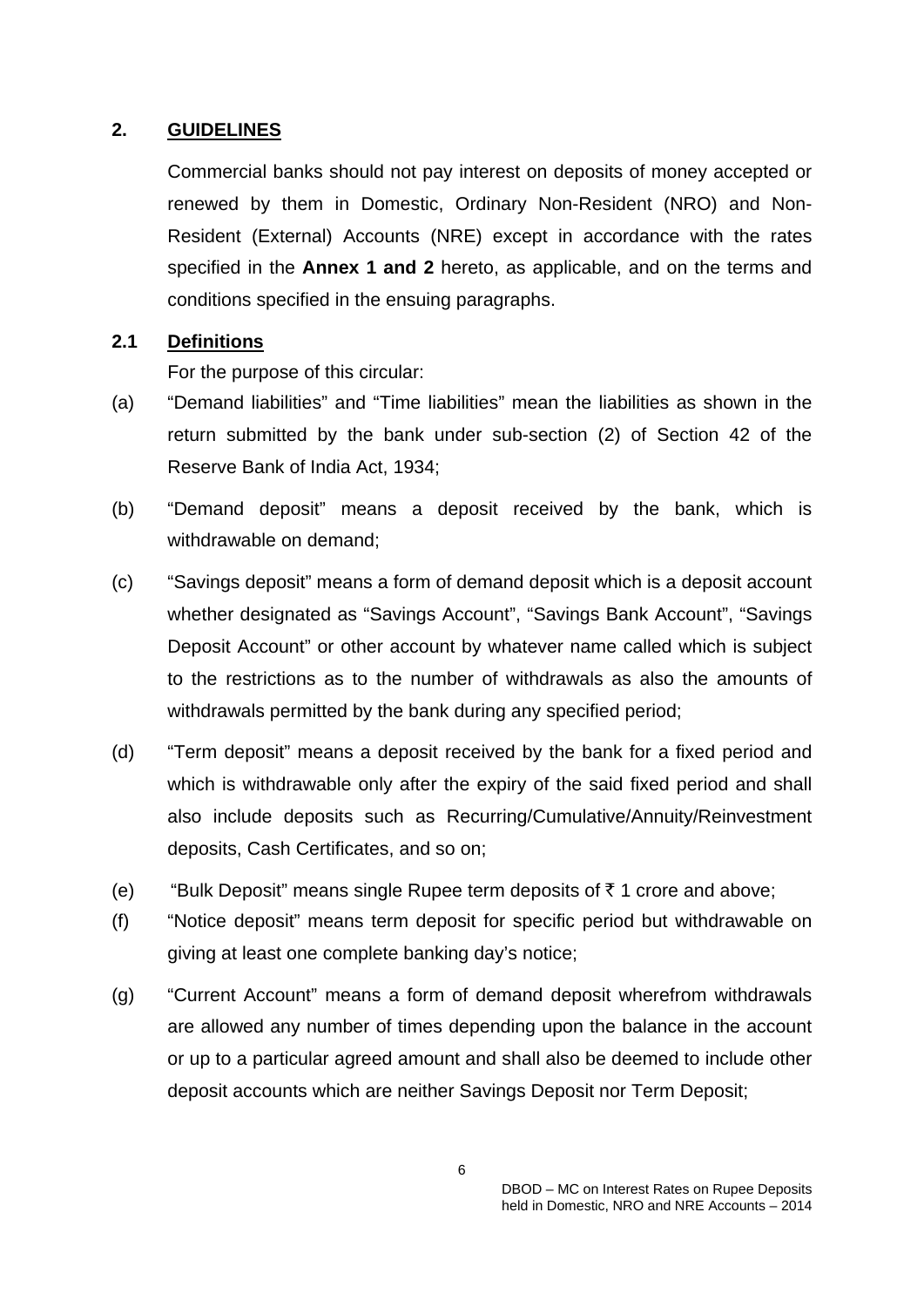- (h) "Countervailing interest" means any benefit of interest allowed on any account in the nature of current account maintained with the bank by its borrower;
- (i) "Budgetary allocation" means the allocation of funds by the Government made through the budget, wherein all the Government's expenditure is reflected. Any institution, irrespective of the fact that it is a Government Department, Semi-Government or Quasi-Government Body, which receives grants, loans or subsidies from the Government is said to depend on budgetary allocation. Government grants to institutions are also in the nature of the budgetary allocation. Government's subscription to the share capital of these institutions also forms part of the budgetary allocation. Local bodies like Municipal Corporations, Zilla Parishads, Taluka Panchayats and Gram Panchayats are given grants in the nature of 'compensation and assignments', which also form part of budgetary allocation, although taxes collected by these bodies are not covered under the definition and scope of budgetary allocation of Central and State Governments;
- (j) "Public Sector Bank" means the State Bank of India constituted under the State Bank of India Act, 1955 or any subsidiary bank as defined in clause (k) of Section 2 of the State Bank of India (Subsidiary Banks) Act, 1959 or any corresponding new bank as defined in clause (b) of Section 2 of the Banking Companies (Acquisition and Transfer of Undertakings) Act, 1970 or Banking Companies (Acquisition and Transfer of Undertakings) Act, 1980.
- Note: NRO/NRE deposits can be accepted only by banks, which are authorized by Reserve Bank to accept such deposits.

### **2.2 Minimum tenor and rates of interest payable on Savings Deposits and on Term Deposits**

- 2.2.A Minimum tenor
- (i) Domestic/ NRO term deposits

The minimum tenor of domestic/ NRO term deposits is seven days. Prior to November 1, 2004, banks were permitted to accept term deposits of Rupees Fifteen Lakh and above, for a minimum maturity period of seven days and, in case of term deposits of less than Rupees Fifteen Lakh, the minimum maturity period was fifteen days. With effect from November 1, 2004, the

7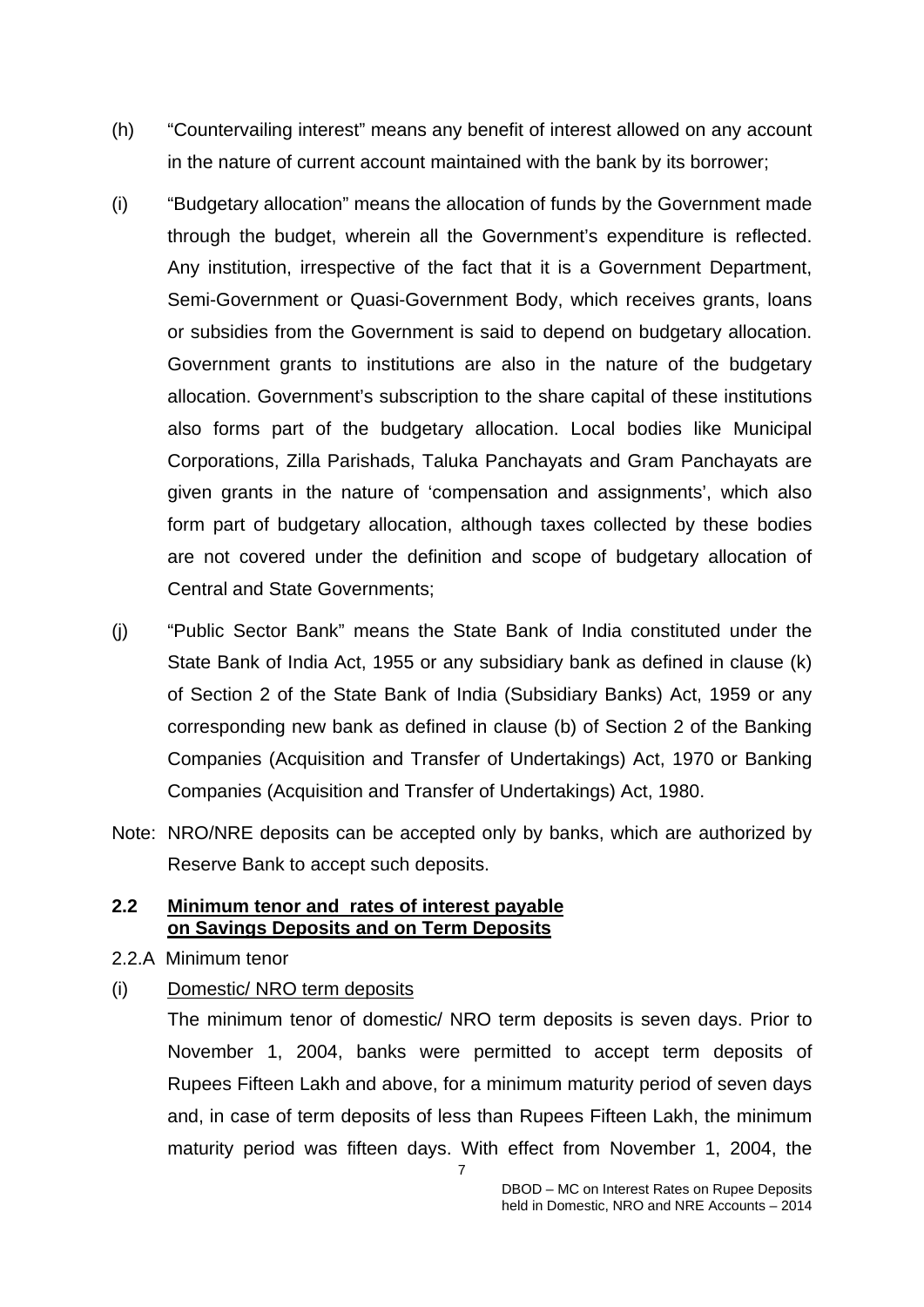minimum tenor of domestic/NRO term deposits below Rupees Fifteen Lakh has been reduced from fifteen days to seven days.

#### (ii) NRE deposits

With effect from April 29, 2003, the minimum maturity period for NRE deposits has been raised from six months to one year, making the range of the maturity period for fresh NRE term deposits from one to three years, in line with FCNR(B) deposits. However, banks are allowed to accept NRE deposits above three years from their Asset-Liability point of view, provided the rate of interest on such long term deposits is not higher than that applicable to domestic deposits of comparable maturity.

With effect from August 14, 2013, in order to pass on the benefit of exemption provided on incremental NRE deposits with maturity of 3 years and above from CRR/ SLR requirements, banks were given the freedom to offer interest rates on such deposits without any ceiling. This dispensation was valid till February 28, 2014. With effect from March 1, 2014, the interest rate ceiling on NRE deposits reverted to the position prior to August 14, 2013 i.e. interest rates offered by banks on NRE deposits cannot be higher than those offered by them on comparable domestic rupee deposits.

#### 2.2.B Payment of interest

- (i) Banks should pay interest on savings deposits and term deposits, including NRE deposits, at the rates specified in **Annex 1** and **Annex 2** to this circular.
- (ii) In view of the satisfactory level of computerization in commercial bank branches, scheduled commercial banks were advised to calculate interest on savings bank accounts on a daily product basis with effect from April 1, 2010.
- (iii) Consequent to the deregulation of interest rates of domestic savings deposits accounts held by residents in India with effect from October 25, 2011, banks are free to determine their savings bank deposit interest rate, subject to the following two conditions:
	- a. First, each bank will have to offer a uniform interest rate on savings bank deposits up to Rupees one lakh, irrespective of the amount in the account within this limit. While calculating interest on such deposits,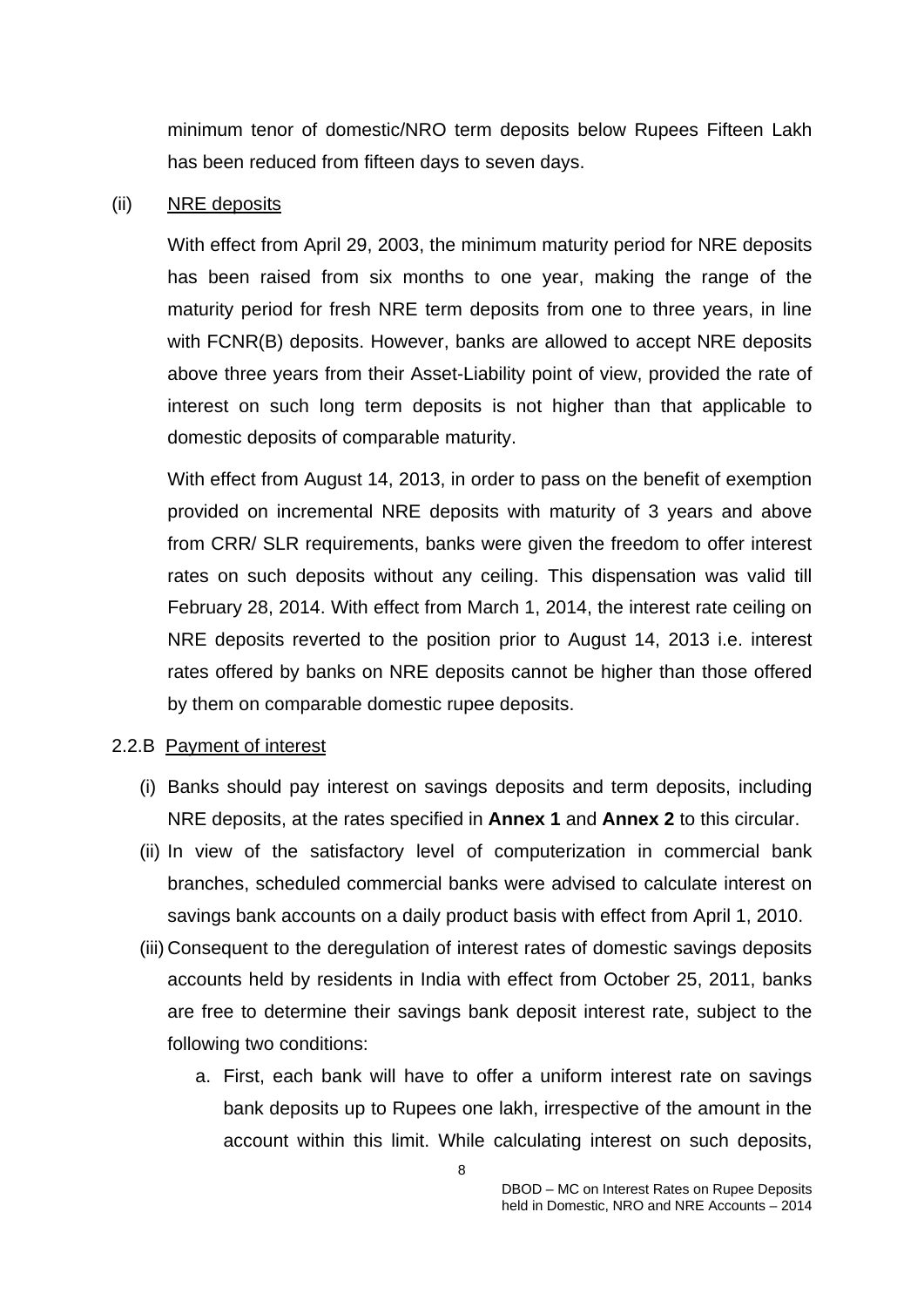banks are required to apply the uniform rate set by them on end-of-day balance up to Rupees one lakh.

- b. Second, for any end-of-day savings bank balance exceeding Rupees one lakh, a bank may provide differential rates of interest, if it so chooses, subject to the condition that banks will not discriminate in the matter of interest paid on such deposits, between one deposit and another of similar amount, accepted on the same date, at any of its offices.
- (iv) A bank must obtain prior approval of its Board/Asset Liability Management Committee (if powers are delegated by the Board) for fixing interest rates on deposits.
- (v) With effect from November 29, 2013, banks have the option to pay interest on savings deposit and term deposits at intervals shorter than quarterly intervals. Interest on savings bank accounts should be credited on regular basis whether the account is operative or not.

### 2.2.C Floating Rate Deposits

On Domestic Term Deposits, a bank may offer floating rate clearly linked to an anchor rate. In order to ensure transparency, banks should not use internal or derived rates while offering floating rate deposit products. Only marketbased rupee benchmark rates, which are directly observable and transparent to the customer, should be used by banks for pricing their floating rate deposits.

### 2.2.D Payment of interest on accounts frozen by banks

Banks are advised to follow the procedure detailed below in the case of Term Deposit Accounts of customers frozen by the orders of the enforcement authorities:

(i) A request letter may be obtained from the customer on maturity. While obtaining the request letter from the depositor for renewal, banks should also advise him to indicate the term for which the deposit is to be renewed. In case the depositor does not exercise his option of choosing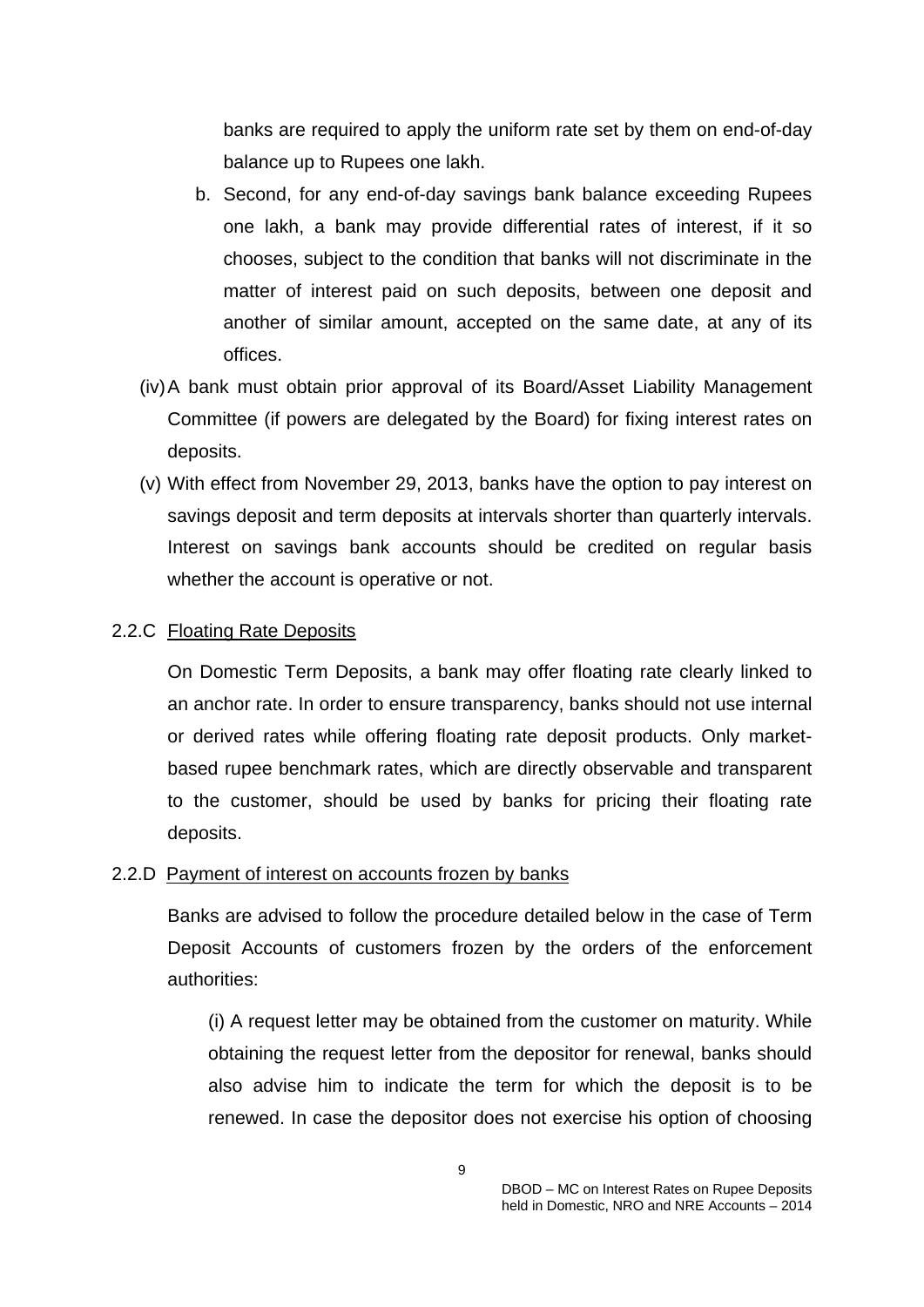the term for renewal, banks may renew the same for a term equal to the original term.

(ii) No new receipt is required to be issued. However, a suitable note should be made regarding renewal in the deposit ledger.

(iii) Renewal of deposit should be advised by registered letter / speed post / courier service to the concerned Government department under advice to the depositor. In the advice to the depositor, the rate of interest at which the deposit is renewed should also be mentioned.

(iv) If overdue period does not exceed 14 days on the date of receipt of the request letter, renewal should be done from the date of maturity. If it exceeds 14 days, banks should pay interest for the overdue period as per the policy adopted by them, and keep it in a separate interest free sub-account which should be released when the original fixed deposit is released.

Further, with regard to the savings bank accounts frozen by the enforcement authorities, banks should continue to credit the interest to the account on a regular basis.

### **2.3 Payment of interest on fixed deposit - Method of calculation of interest**

The Indian Banks' Association (IBA) Code for Banking Practice has been issued by IBA for uniform adoption by the Member Banks. The Code is intended to promote good banking practices by setting out minimum standards, which Member Banks should follow in their dealings with customers. IBA, for the purpose of calculation of interest on domestic term deposit, has prescribed that on deposits repayable in less than three months or where the terminal quarter is incomplete, interest should be paid proportionately for the actual number of days reckoning the year at 365 days. Some banks are adopting the method of reckoning the year at 366 days in a Leap year and 365 days in other years. While banks are free to adopt their methodology, they should provide information to their depositors about the manner of calculation of interest appropriately while accepting the deposits and display the same at their branches.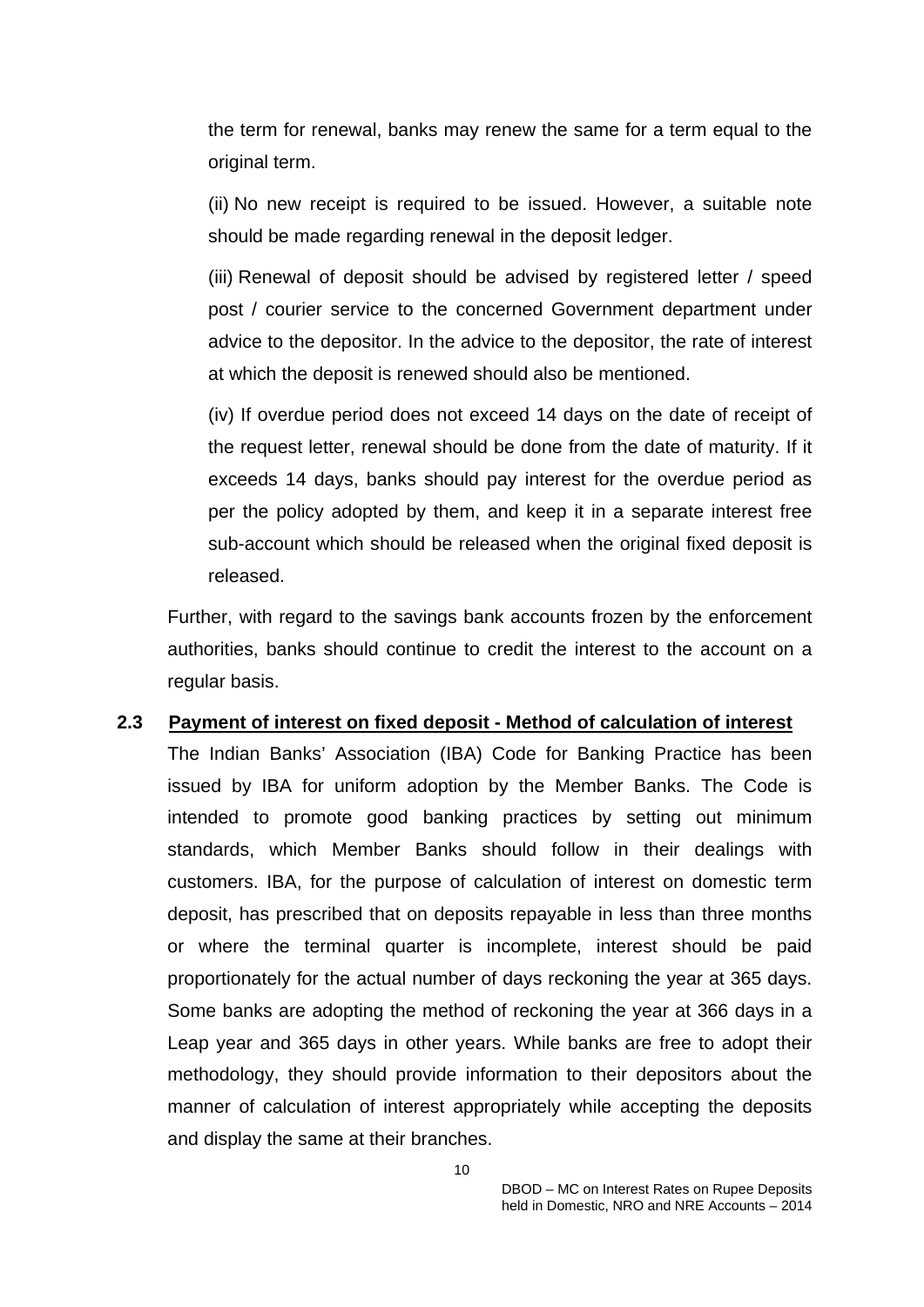If a Fixed Deposit Receipt matures and proceeds are unpaid, the amount left unclaimed with the bank will attract savings bank rate of interest.

#### **2.4 Additional interest to Army Group Insurance Directorate (AGID), Naval Group Insurance Fund (NGIF) and Air-Force Group Insurance Society (AFGIS)**

A Public Sector Bank is permitted to pay additional interest of 1.28 per cent per annum over and above the normal rate of interest permissible in terms of directives on interest rates on deposits issued by Reserve Bank of India, from time to time, only on the term deposits for two years and above of Army Group Insurance Directorate (AGID), Naval Group Insurance Fund (NGIF) and Air-Force Group Insurance Society (AFGIS), provided such deposits are not in any way linked with payment of insurance premia by the bank.

### **2.5 Discretion to pay additional interest not exceeding one percent on deposits of bank's staff and their exclusive associations**

A bank may, at its discretion, allow additional interest at a rate not exceeding one per cent per annum over and above the rate of interest stipulated in **Annex 1 & 2** to this circular subject to following conditions:

- 2.5.1 In respect of a savings or a term deposit account opened in the name of:
	- (a) a member or a retired member of the bank's staff, either singly or jointly with any member or members of his/her family; or
	- (b) the spouse of a deceased member or a deceased retired member of the bank's staff; and
	- (c) an Association or a fund, members of which are members of the bank's staff;

A bank should obtain a declaration from the depositor concerned, that the monies deposited or which may, from time to time, be deposited into such account belong to the depositor as stated in clauses (a) to (c) above.

- 2.5.2 For the purposes of sub-paragraph 2.5.1:
	- (i) "a member of the bank's staff" means a person employed on a regular basis, whether full-time or part-time, and includes a person recruited on probation or employed on a contract of a specified duration or on deputation and an employee taken over in pursuance of any scheme of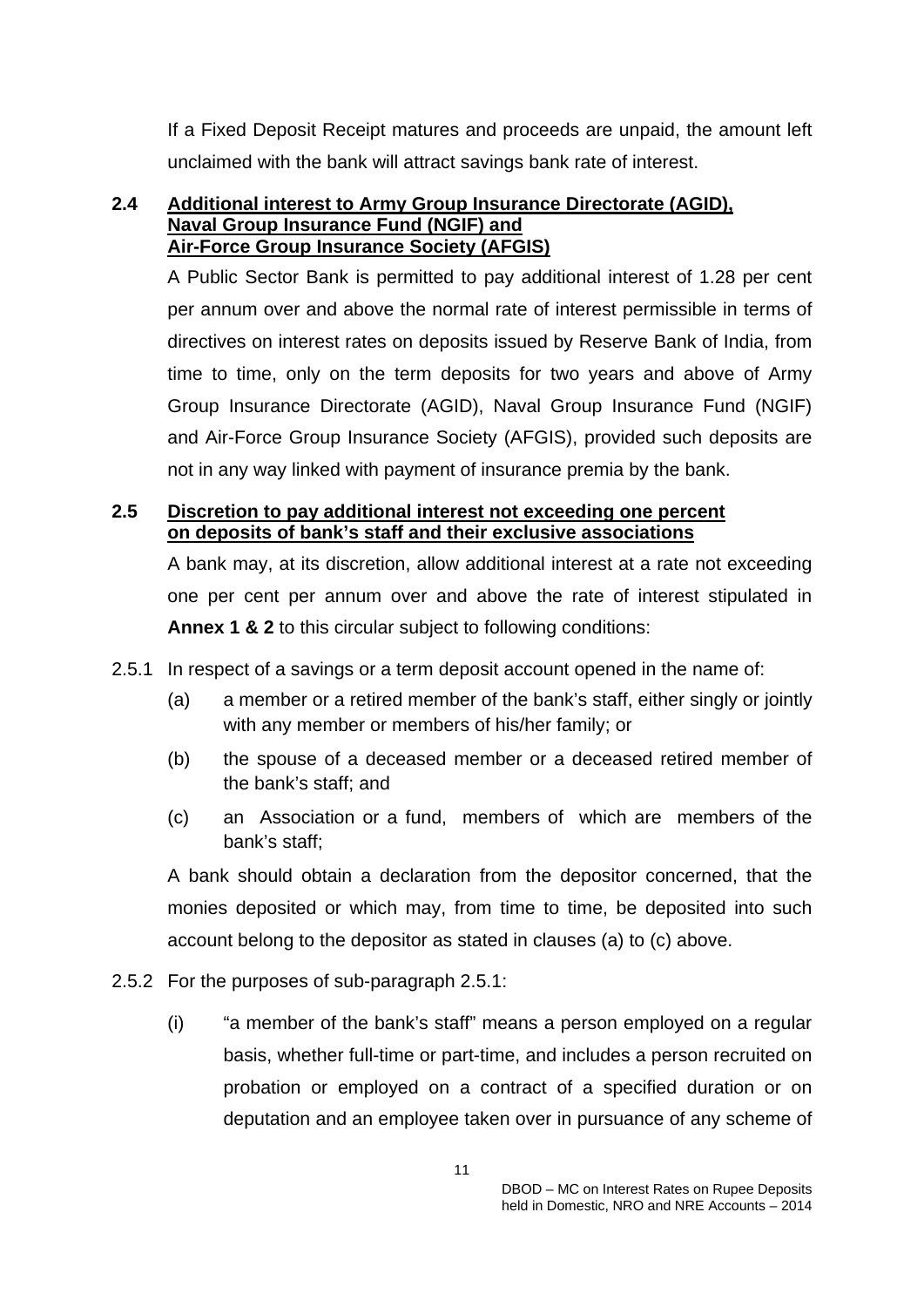amalgamation, but does not include a person employed on casual basis.

- (a) In the case of employees taken on deputation from another bank, the bank from which they are deputed may allow additional interest in respect of the savings or term deposit account opened with it during the same period of deputation;
- (b) In the case of persons taken on deputation for a fixed duration, or on a contract of a fixed duration, the benefit will cease to accrue on the expiry of the term of deputation or contract, as the case may be.
- (ii) "A retired member of the bank's staff" means an employee retiring whether on superannuation or otherwise as provided in the bank's Service/Staff Regulations, but does not include an employee retired compulsorily or in consequence of disciplinary action;
- (iii) "Family" means and includes the spouse of the member/retired member of the bank's staff and the children, parents, brothers and sisters of the member/retired member of the bank's staff, who are dependent on such member/retired member, but does not include legally separated spouse;
- 2.5.3 Payment of additional interest is subject to the following conditions, namely:
	- (i) The additional interest is payable only so long as the person continues to be eligible for the same and in case of his ceasing to be so eligible, till the maturity of a term deposit account;
	- (ii) In the case of employees taken over pursuant to the scheme of amalgamation, the additional interest is allowed only if the interest at the contractual rate together with the additional interest does not exceed the rate, which could have been allowed if such employees were originally employed by the bank.
- 2.5.4 Bank Employees' Federations in which bank employees are not direct members are not eligible for additional interest.
- 2.5.5 In case of Domestic deposits, it will be in order for banks to give their resident Indian retired staff, who are senior citizens, the benefit of higher interest rates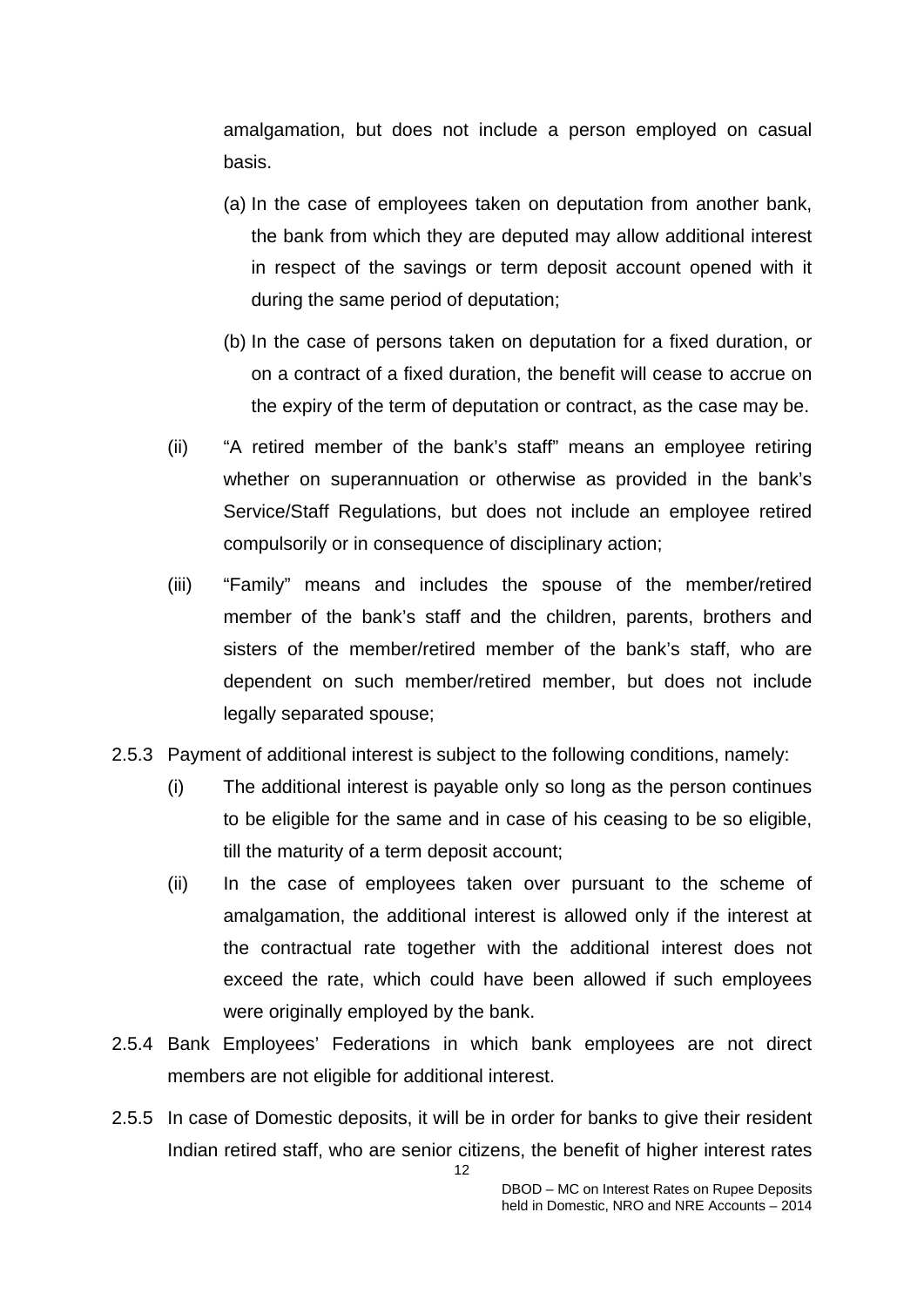as admissible to senior citizens over and above the additional interest of not exceeding one per cent payable to them by virtue of their being retired members of the banks' staff.

2.5.6 Prior to July 18, 2012, in the case of Non-Resident (External) deposits of staff members, existing or retired, interest rate including any additional interest paid to them by virtue of their being staff members, should not exceed the ceiling stipulated by RBI.

With effect from July 18, 2012 banks should not allow the benefit of additional interest rate on any type of deposits of non-residents. Accordingly, the discretion given to banks to allow the benefit of additional interest rate of one percent per annum as available to bank's own staff on deposits under NRE/ NRO accounts stands withdrawn.

### **2.6 Discretion to pay additional interest not exceeding one per cent on deposits of Chairman and Managing Director and Executive Directors of the bank**

A bank may, at its discretion, pay additional interest not exceeding one per cent per annum over and above the rate of interest stipulated in **Annex 1& 2** to this circular on deposits accepted/renewed from Chairman, Chairman & Managing Director, Executive Director or such other Executive appointed for a fixed tenure. However, they are eligible to get the benefit under paragraph 2.6 above only during the period of their tenure.

# **2.7 Discretion to pay interest on current accounts maintained by Regional Rural Banks with sponsor banks**

Banks may pay interest on current account of a Regional Rural Bank sponsored by them. However, banks are encouraged not to pay interest on the current accounts maintained by RRBs with them.

### **2.8 Discretion to pay interest on the minimum credit balance in the composite cash credit account of a farmer**

A bank may, at its discretion, pay interest at a rate based on its perception and other relevant factors on the minimum credit balance in the composite cash credit account of a farmer during the period from the  $10<sup>th</sup>$  to the last day of each calendar month.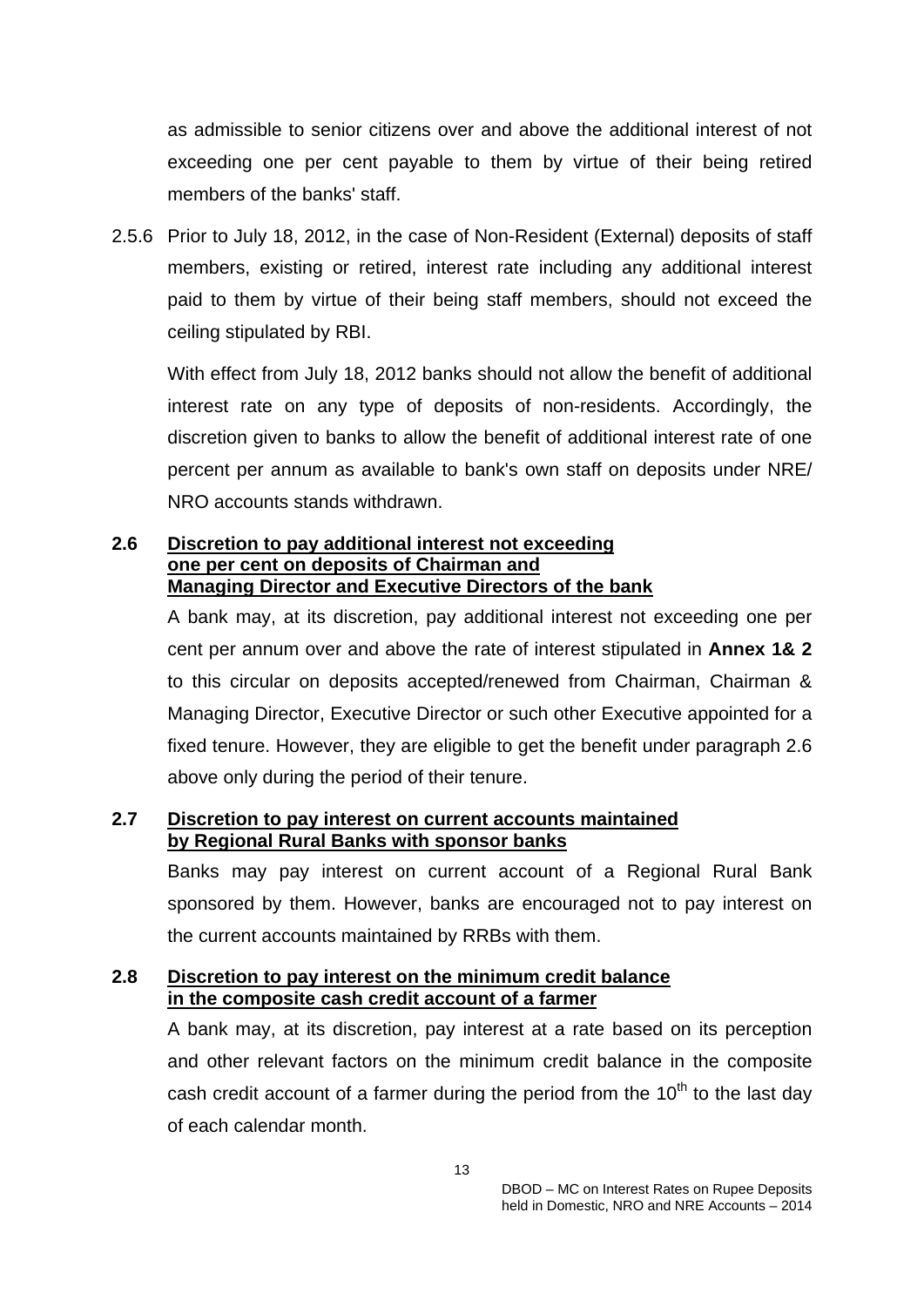#### **2.9 Deposit Scheme for Senior Citizens**

(i) Banks have been permitted to formulate, with the approval of their Boards of Directors, fixed deposit schemes specifically for resident Indian senior citizens, offering higher and fixed rates of interest as compared to normal deposits of any size. These schemes should also incorporate simplified procedures for automatic transfer of deposits to the nominee of such depositors in the event of death. The above additional interest is not applicable to any type of non-resident deposits.

(ii) In the case of a term deposit which is standing in the name of an HUF, the Karta of the Hindu Undivided Family (HUF) cannot be offered higher rate of interest, even if he is a resident Indian senior citizen, as the beneficial owner of the deposit is the HUF and not the Karta in his individual capacity.

#### **2.10 Premature withdrawal of term deposit**

(i) A bank, on request from the depositor, should allow withdrawal of a term deposit before completion of the period of the deposit agreed upon at the time of making the deposit. The bank will have the freedom to determine its own penal interest rate of premature withdrawal of term deposits. The bank should ensure that the depositors are made aware of the applicable penal rate along with the deposit rate. While prematurely closing a deposit, interest on the deposit for the period that it has remained with the bank will be paid at the rate applicable to the period for which the deposit remained with the bank and not at the contracted rate. No interest is payable, where premature withdrawal of deposits takes place before completion of the minimum period prescribed. Prior to April 1, 2013, the bank had discretion to disallow premature withdrawal of large deposits held by entities other than individuals and HUFs.. With effect from April 1, 2013, banks will have the discretion to disallow premature withdrawal of a term deposit in respect of bulk deposit of Rupees one crore and above of all depositors, including deposits of individuals and HUFs. The bank should, however, notify such depositors of its policy of disallowing premature withdrawal in advance, i.e., at the time of accepting such deposits. A bank on request from a depositor shall allow withdrawal of a Rupee term deposit of less than Rupees one crore, before completion of the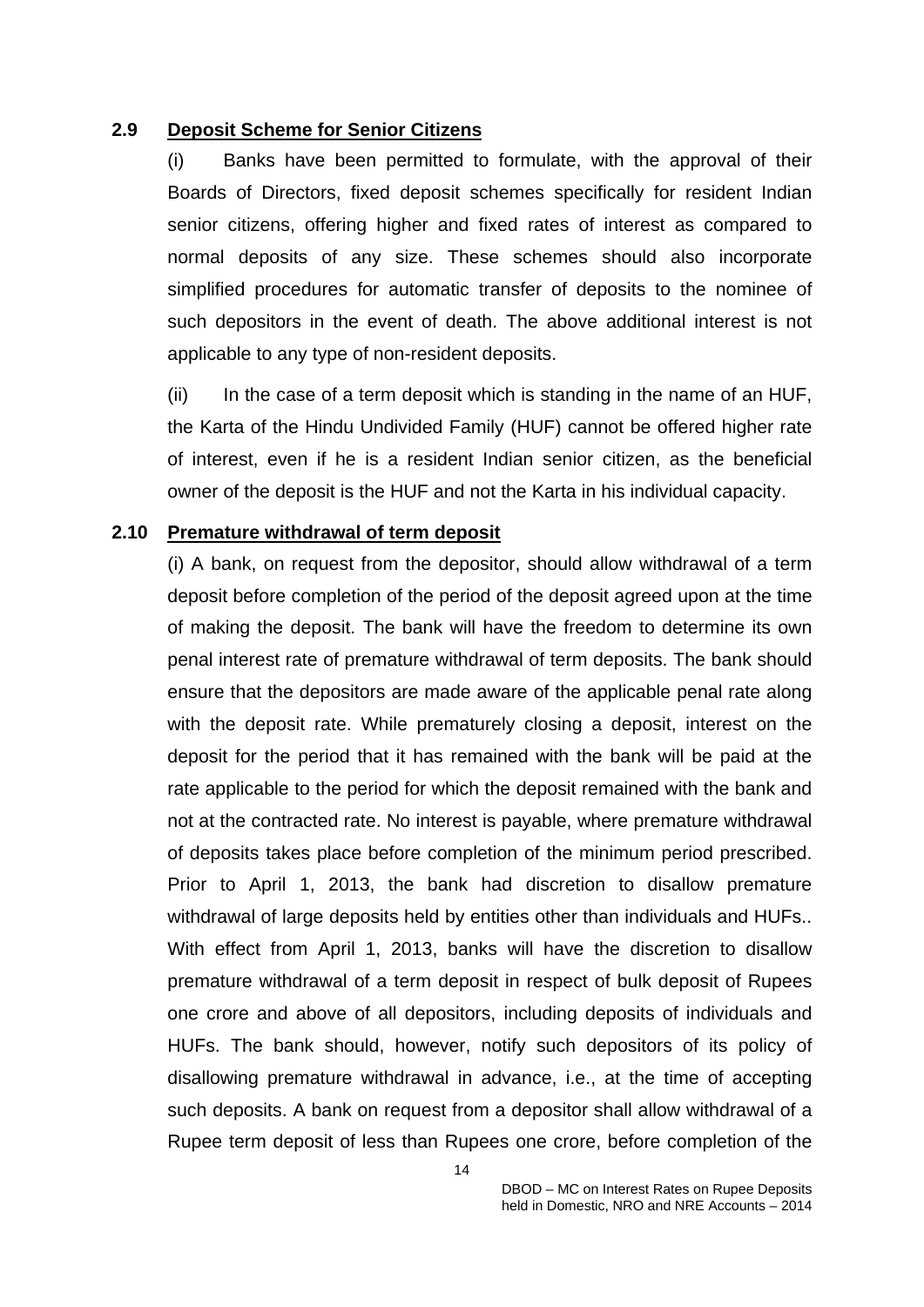period of the deposit agreed upon at the time of making the deposit. Bank will have the freedom to determine its own penal interest rates for premature withdrawal of term deposits. Bank should ensure that the depositors are made aware of the applicable penal rates along with the deposit rates.

(ii) In the case of premature withdrawal of NRE term deposits for conversion into Resident Foreign Currency (RFC) Account, the bank should not levy any penalty for premature withdrawal. If such a deposit has not run for a minimum period of 1 year, the bank may, at its discretion, pay interest at a rate not exceeding the rate payable on savings deposits held in RFC accounts, provided the request for such a conversion is made by the NRE account holder immediately on return to India.

(iii) Conversion of NRE deposit into FCNR(B) deposit and vice versa before maturity should be subject to the penal provisions relating to premature withdrawal.

# **2.11 Conversion of a term deposit, a deposit in the form of daily deposit or a recurring deposit for reinvestment in term deposit**

A bank, on a request from the depositor, should allow conversion of a term deposit, a deposit in the form of daily deposit or recurring deposit, to enable the depositor to immediately reinvest the amount lying in the aforesaid deposits with the same bank in another term deposit. For the period upto April 19, 2010, banks were required to pay interest in respect of such term deposits without reducing the interest by way of penalty, provided that the deposit remained with the bank after reinvestment for a period longer than the remaining period of the original contract. However, on a review and in order to facilitate better asset-liability management (ALM), with effect from April 20, 2010, banks are permitted to formulate their own policies towards conversion of deposits.

### **2.12 Renewal of Overdue deposits**

All aspects concerning renewal of overdue deposits may be decided by individual banks subject to their Board laying down a transparent policy in this regard and the customers being notified of the terms and conditions of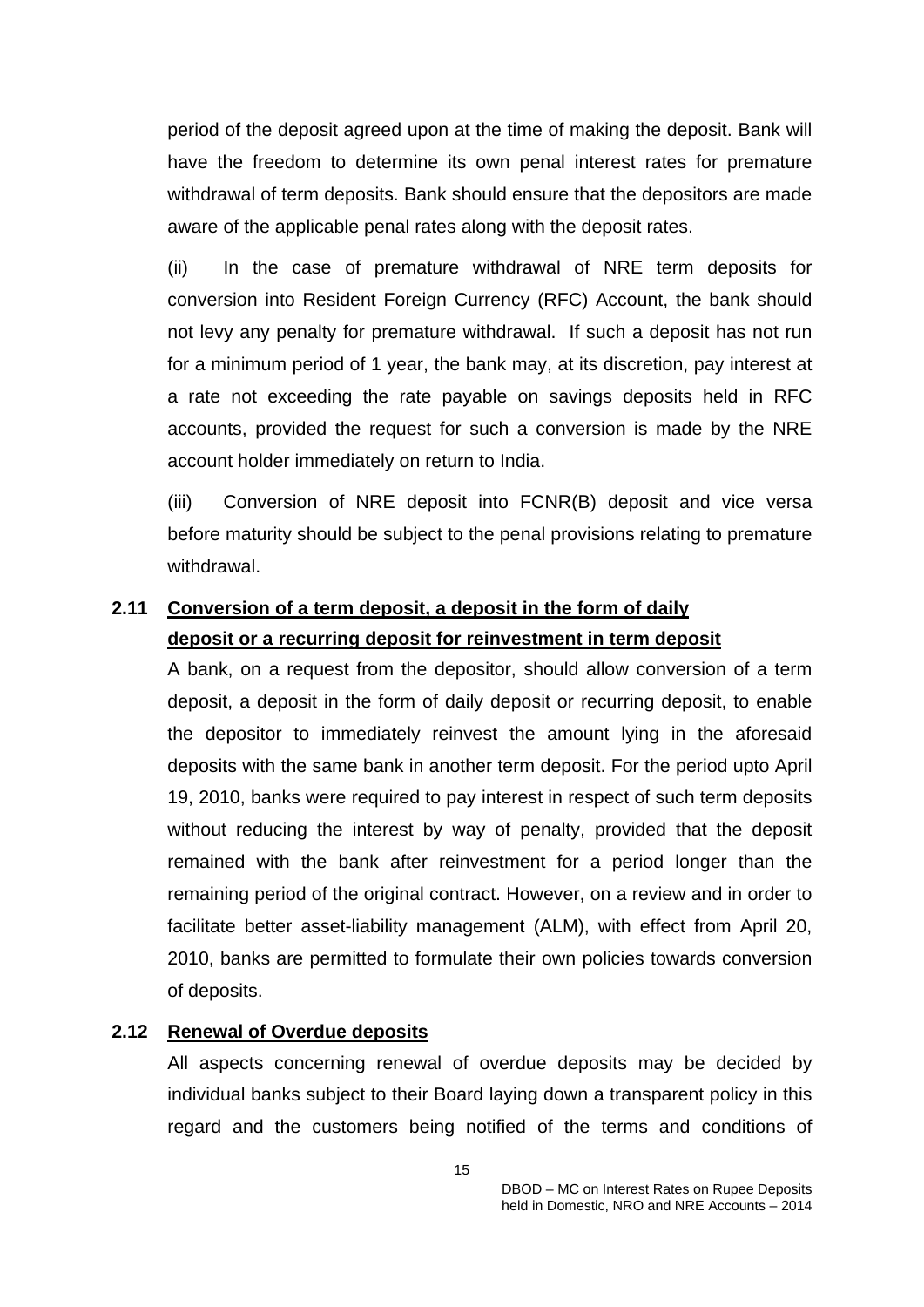renewal including interest rates, at the time of acceptance of deposit. The policy should be non-discretionary and non-discriminatory.

# **2.13 Advance against term deposit - Manner of charging interest**

(a) When an advance is granted against a term deposit and the deposit stands in the name of -

(i) the borrower, either singly or jointly;

(ii) one of the partners of a partnership firm and the advance is made to the said firm;

(iii) the proprietor of a proprietary concern and the advance is made to such a concern;

(iv) a ward whose guardian is competent to borrow on behalf of the ward and where the advance is made to the guardian of the ward in such a capacity;

the bank would be free to charge interest rate without reference to its Base Rate including advances granted against NRE term deposits and repaid in Foreign Currency or Rupees.

If the term deposit against which an advance was granted is withdrawn before completion of the prescribed minimum maturity period, such an advance should not be treated as advance against the term deposit and interest should be charged as prescribed in terms of the Reserve Bank of India's directive on Interest Rates on Advances issued from time to time.

(b) The account holder of NRE savings deposits can withdraw the savings deposits at any time and therefore, banks should not mark any type of lien, direct or indirect, against these deposits. (As regards domestic saving deposits, banks may follow the guidelines issued by IBA / existing practices approved by their Board in this regard.)

# **2.14 Margin on advance against term deposit**

The decision in regard to margin against term deposit has been left to the discretion of individual banks subject to their Board laying down a transparent policy in this regard.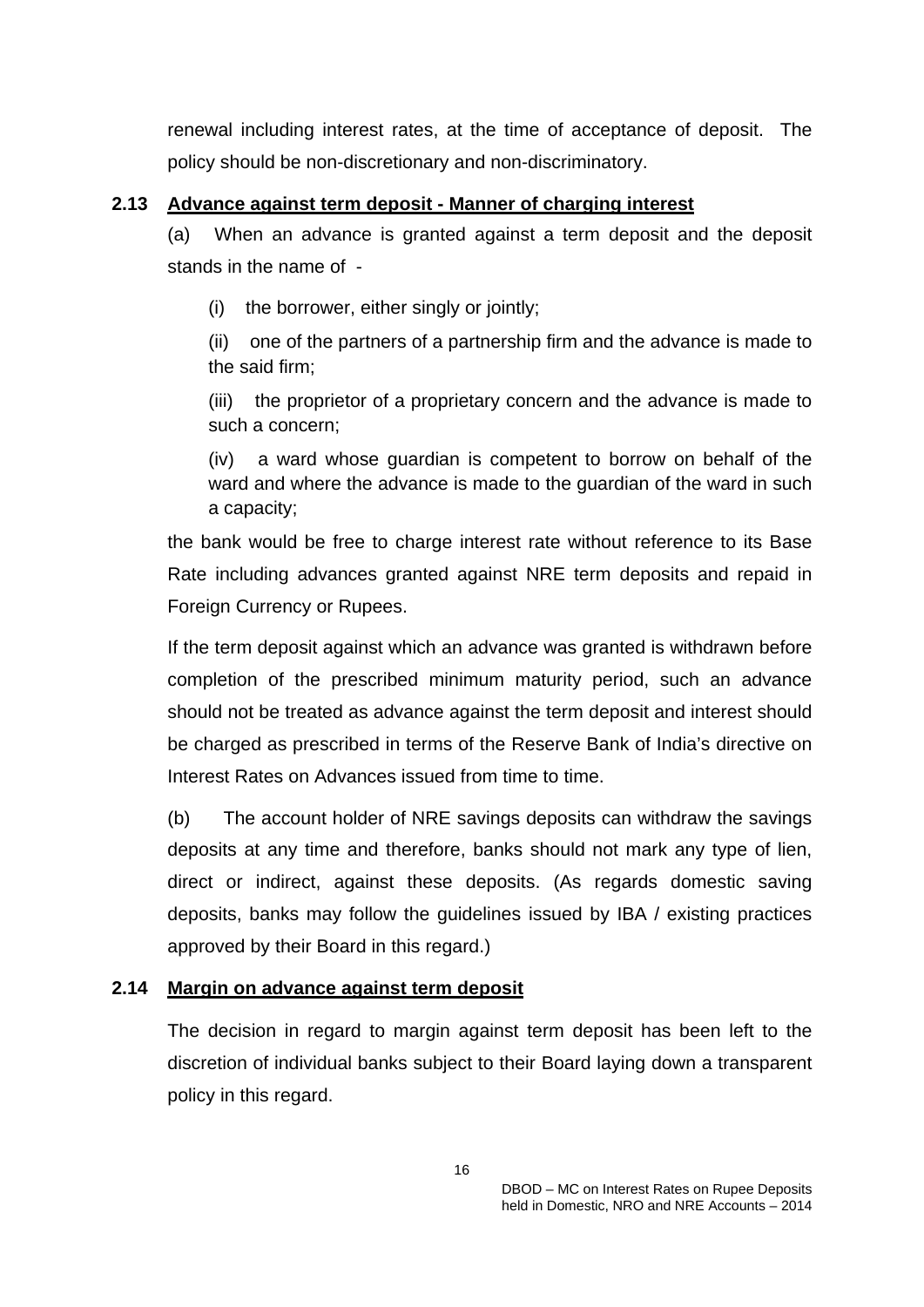# **2.15 Restrictions on advances against NR(E)RA and FCNR (B) Deposits - Quantum of loans**

With effect from April 28, 2009, banks were prohibited from granting fresh loans or renew existing loans in excess of Rs. 100 lakh against security of funds held in NR(E)RA and FCNR(B) deposits either to the depositors or third parties.

With effect from October 12, 2012, banks may grant loans against NR(E)RA and FCNR(B) deposits either to the depositors or the third parties as under:-

|                                                 |                          | Existing provision               | Revised provision                                                                                                                                               |
|-------------------------------------------------|--------------------------|----------------------------------|-----------------------------------------------------------------------------------------------------------------------------------------------------------------|
| Rupee loans* in India                           |                          |                                  |                                                                                                                                                                 |
| Loans<br>NRE/FCNR(B)<br><b>Deposits</b>         | against<br>Fixed         | 100<br>Rs.<br>ceiling applicable | lakh<br>Rupee loans to be allowed<br>depositor/third<br>to<br>party<br>without any ceiling subject<br>margin<br>usual<br>to<br>requirements**                   |
| Foreign Currency loans* in India/ outside India |                          |                                  |                                                                                                                                                                 |
| Loans<br>NRE/FCNR(B)<br><b>Deposits</b>         | against $ $ Rs.<br>Fixed | 100<br>ceiling applicable        | Foreign Currency loans to<br>lakh<br>allowed<br>be<br>to<br>depositor/third<br>party<br>without any ceiling subject<br>usual<br>margin<br>to<br>requirements ** |

\* The term 'loan' shall include all types of fund based/non-fund based facilities.

\*\* In case of FCNR (B) deposits the margin requirement shall be notionally calculated on the rupee equivalent of the deposits in accordance with para 9(2) of Schedule-2 of Foreign Exchange Management (Deposit) Regulations, 2000.

Further, the facility of premature withdrawal of NRE/FCNR deposits shall not be available where loans against such deposits are to be availed of. This requirement may specifically be brought to the notice of the deposit holder at the time of sanction of the loan. The existing loans which are not in conformity with the above instructions shall continue for their existing term and shall not be rolled over/renewed. Other conditions as regards grant of loan against NRE/FCNR deposits shall remain unchanged.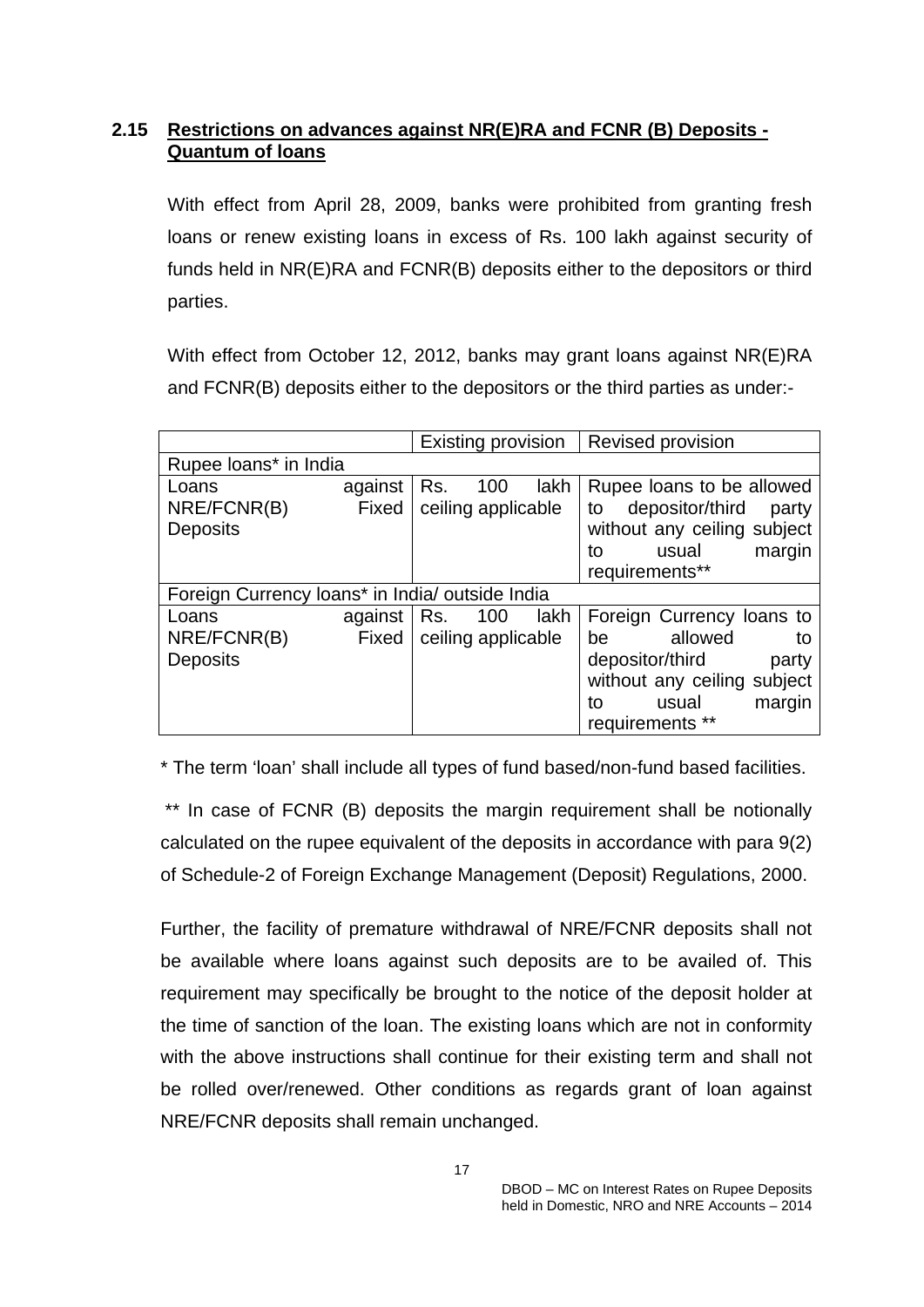### **2.16 Interest payable on the deposit account of deceased depositor**

- (a) In the case of a term deposit standing in the name/s of
	- (i) a deceased individual depositor, or

(ii) two or more joint depositors, where one of the depositor has died,

the criterion for payment of interest on matured deposits in the event of death of the depositor in the above cases has been left to the discretion of individual banks subject to their Board laying down a transparent policy in this regard.

(b) In the case of balances lying in current account standing in the name of a deceased individual depositor/sole proprietorship concern, interest should be paid only from May 1, 1983, or from the date of death of the depositor, whichever is later, till the date of repayment to the claimant/s at the rate of interest applicable to savings deposit as on the date of payment.

Note: In the case of an NRE deposit, when the claimants are residents, the deposit on maturity should be treated as a domestic rupee deposit and interest should be paid for the subsequent period at a rate applicable to a domestic deposit of similar maturity.

# **2.17 Notifying RBI regarding change in interest on deposits and also the break-up of deposits according to different interest rate ranges**

As per the instructions issued in September, 1997, as and when the deposit rate structure and PLR are revised, banks were required to furnish the same to RBI, Department of Banking Operations and Development (DBOD) in the prescribed proforma (Return No. 7 of Manual of Instructions). Since banks submit similar information to RBI's Monetary Policy Department, submission of the return to DBOD has been discontinued.

# **2.18 Addition or deletion of the name/s of joint account holders**

A bank may, at the request of all the joint account holders, allow the addition or deletion of name/s of joint account holder/s if the circumstances so warrant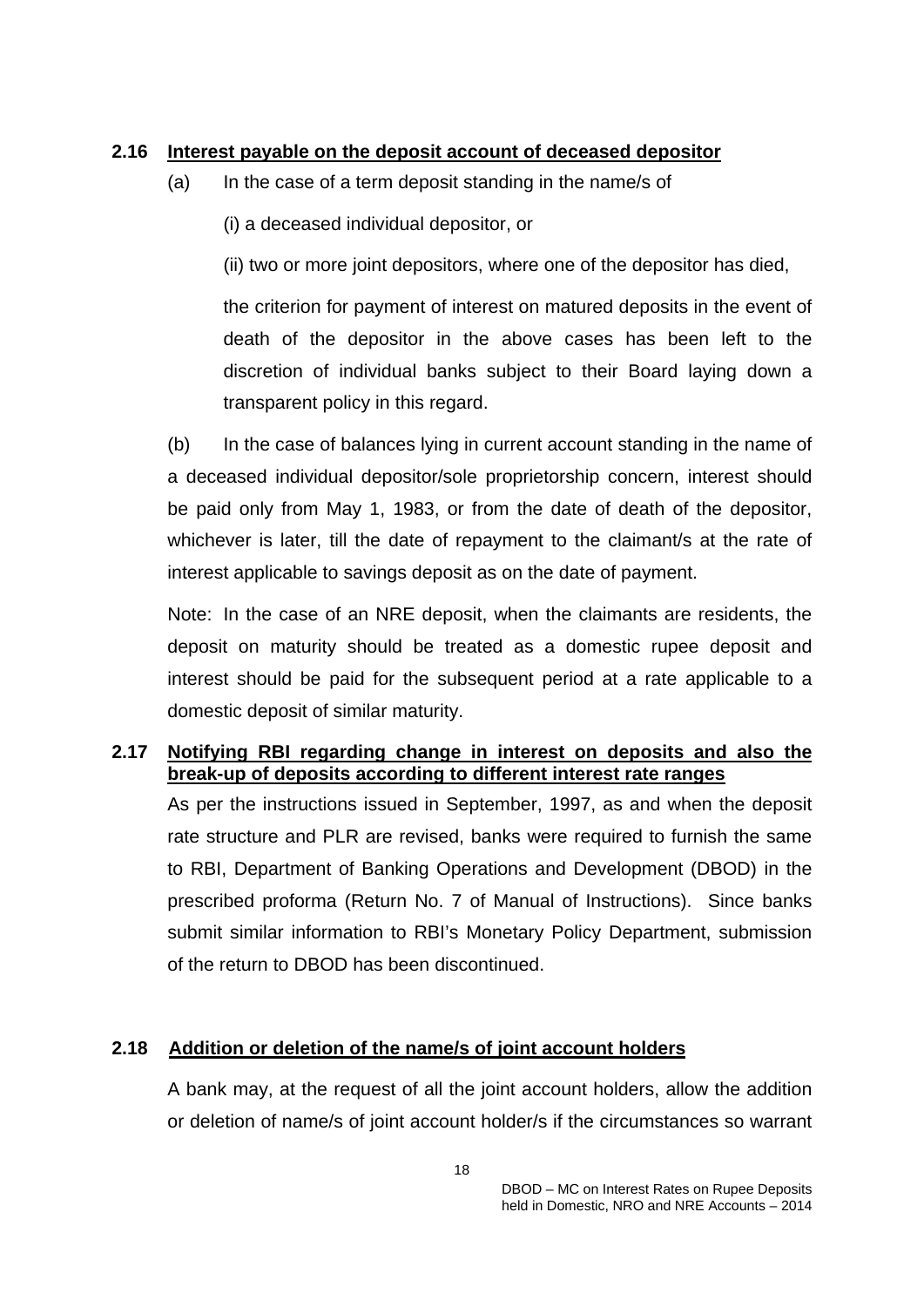or allow an individual depositor to add the name of another person as a joint account holder. However, in no case should the amount or duration of the original deposit undergo a change in any manner in case the deposit is a term deposit.

A bank may, at its discretion, and at the request of all the joint account holders of a deposit receipt, allow the splitting up of the joint deposit, in the name of each of the joint account holders only, provided that the period and the aggregate amount of the deposit do not undergo any change.

# **2.18A Resident Bank Account Maintained by Residents in India- Joint holder-Liberalisation**

 In terms of A.P. (DIR Series) Circular No.12 dated September 15, 2011 issued by our Foreign Exchange Department (FED), individuals resident in India were permitted to include non-resident close relative(s) (relatives as defined in Section 6 of the Companies Act, 1956) as a joint holder(s) in their resident savings bank accounts on "former or survivor" basis. Such nonresident Indian close relatives are however not eligible to operate the account during the life time of the resident account holder in terms of said instructions.

On a review, FED vide circular A.P (DIR Series) circular No. 87 dated January 9, 2014, has decided that AD banks may include an Non-Resident Indian (NRI as defined in Regulation 2(vi) of FEMA Notification No.5 dated May 3, 2000) close relative (relatives as defined in Section 6 of Companies Act, 1956) in existing/ new resident bank accounts as joint holder on "Either or Survivor" basis subject to following conditions:

a) Such account will be treated as resident bank account for all purposes and all regulations applicable to a resident bank account shall be applicable.

b) Cheques, instruments, remittances, cash, card or any other proceeds belonging to the NRI close relative shall not be eligible for credit to this account.

c) The NRI close relative shall operate such account only for and on behalf of the resident for domestic payment and not for creating any beneficial interest for himself.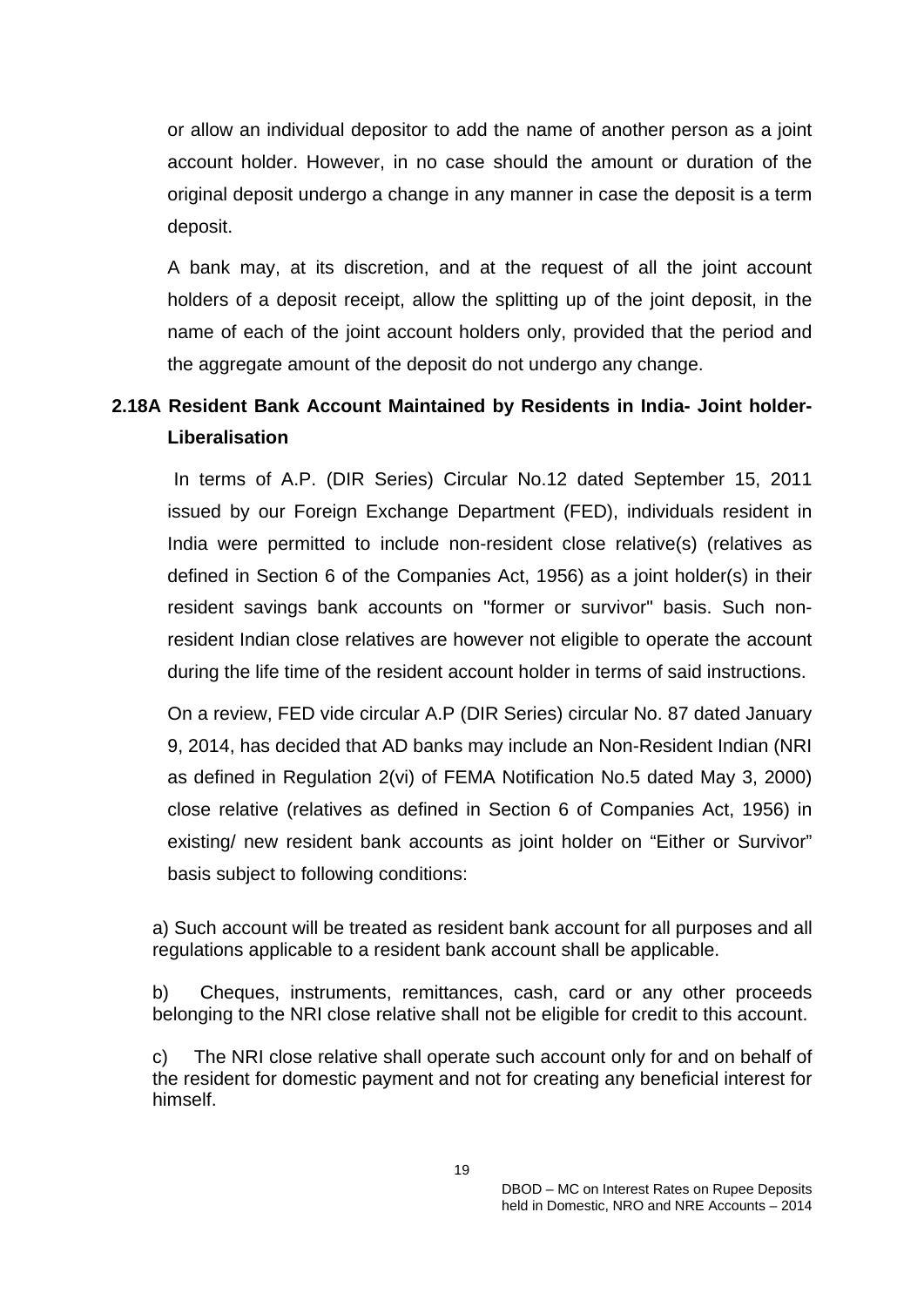d) Where the NRI close relative becomes a joint holder with more than one resident in such account, such NRI close relative should be the close relative of all the resident bank account holders.

e) Where due to any eventuality, the non-resident account holder becomes the survivor of such an account, it shall be categorized as Non-Resident Ordinary Rupee (NRO) account as per the extant regulations.

f) Onus will be on the non-resident account holder to keep AD bank informed to get the account categorized as NRO account and all such regulations as applicable to NRO account shall be applicable.

g) The above joint account holder facility may be extended to all types of resident accounts including savings bank account.

#### **2.19 Rounding off of transactions**

All transactions, including payment of interest on deposits/charging of interest on advances, should be rounded off to the nearest rupee i.e., fractions of fifty paise and above shall be rounded off to the next higher rupee and fractions of less than fifty paise shall be ignored. Issue prices of cash certificates should also be rounded off in the same manner.

In the light of a judgement of the High Court of Gujarat, Ahmedabad, banks were advised that they should ensure that cheques/ drafts issued by clients containing fractions of a rupee are not rejected or dishonoured by them. Banks should also review the practice being followed by them in this regard and take necessary steps including through issue of internal circulars, etc, to ensure that the concerned staff are well versed with these instructions so that the general public does not suffer. Further, banks should ensure that appropriate action is taken against members of their staff who are found to have refused to accept cheques/ drafts containing fractions of a rupee. Any bank violating the aforesaid instructions would be liable to be penalised under the provisions of the Banking Regulation Act, 1949.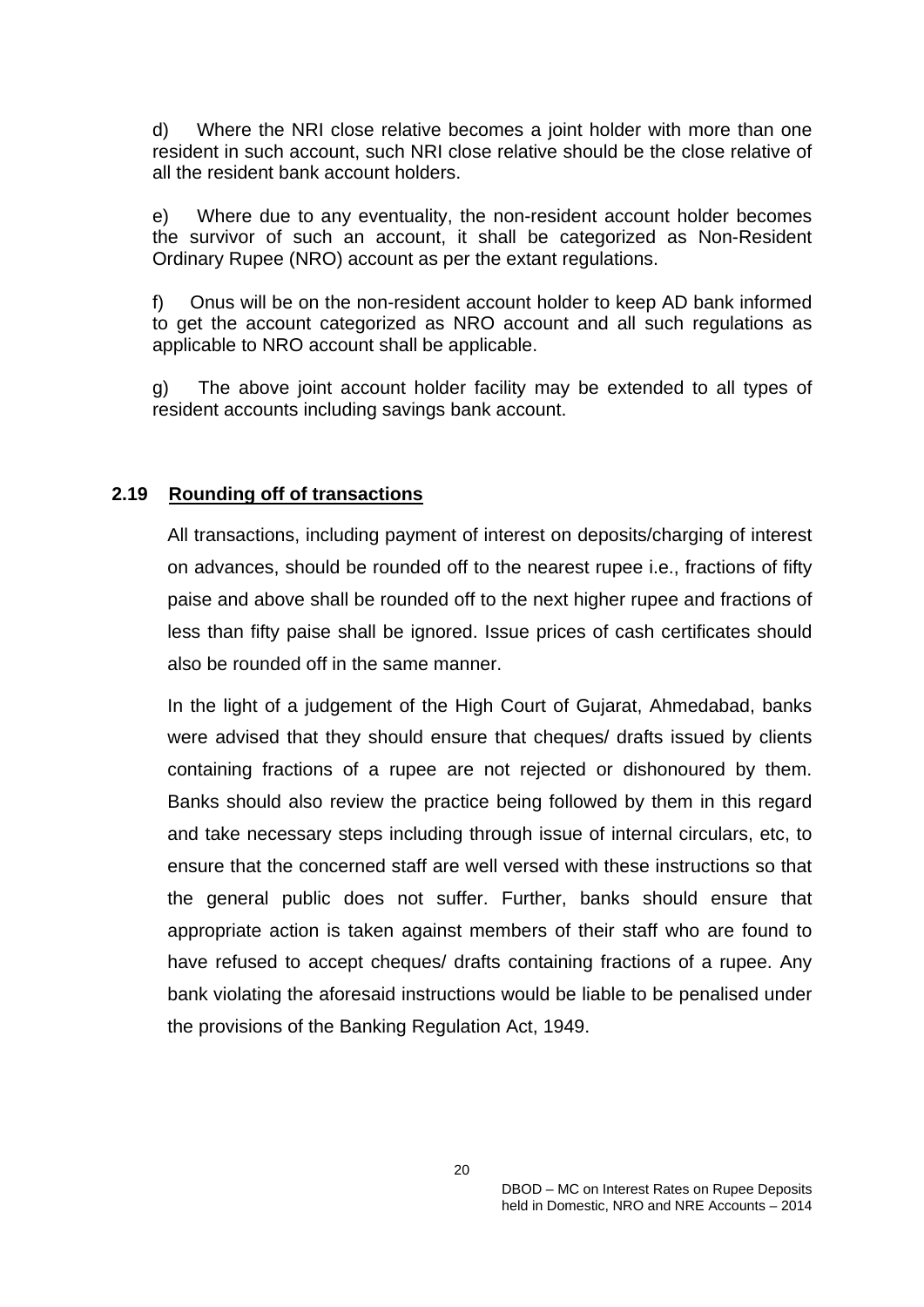#### **2.20 Issue of term deposit receipt**

(a) A bank should issue term deposit receipt indicating therein full details, such as date of issue, period of deposit, due date, applicable rate of interest, etc.

(b) It has been observed that Scheduled Commercial Banks, during the course of acting as Professional Clearing Members of Stock Exchanges/ Clearing Corporations, issue own Fixed Deposit Receipts with zero percent interest as security in favour of the Clearing Corporations. In this connection, it is advised that a Term Deposit Receipt (TDR)/ Fixed Deposit Receipt (FDR) is acknowledgement for a deposit received by a bank for a fixed term which is withdrawable only after the expiry of the said fixed period. A bank issues TDR indicating therein full details, such as date of issue, period of deposit, due date, applicable rate of interest etc. As such, issue of TDR/ FDR without a corresponding term deposit/ fixed deposit account in the books of the bank is not in order and will amount to violation of the extant guidelines on acceptance of deposits. The rate of interest payable on such deposits would be subject to the extant guidelines on 'Interest Rates on Rupee Deposits held in domestic, Ordinary Non-Resident (NRO) and Non-Resident (External) (NRE) Accounts'.

#### **2.21 Payment of interest on term deposit maturing on Sunday/holiday/non-business working day**

In case of reinvestment deposits and recurring deposits, banks should pay interest for the intervening Sunday/holiday/non-business working day (as also Saturday in case of NRE deposits) on the maturity value. However, in the case of ordinary term deposits, the interest for the intervening Sunday/holiday/non-business working day (as also Saturday in case of NRE deposits) should be paid on the original principal amount.

### **2.22.A Deposit Mobilisation Schemes**

21 Banks need not obtain prior concurrence of the Indian Banks' Association or prior approval of the RBI for introduction of their new domestic deposit mobilisation schemes. However, before launching new domestic deposit mobilisation schemes with the approval of their respective Boards, banks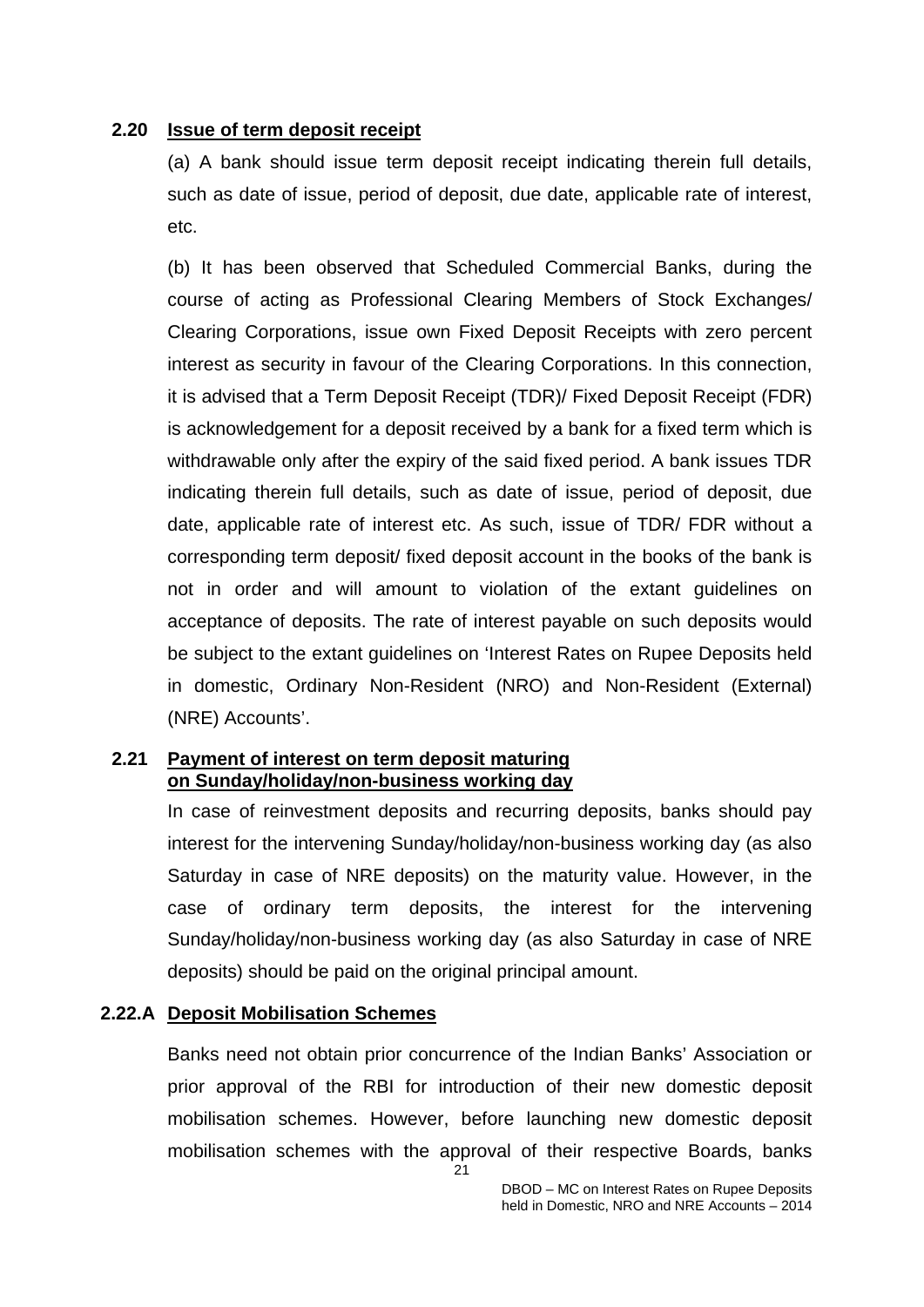should ensure that the provisions of RBI directives on interest rates on deposits, premature withdrawal of term deposits, sanction of loans/advances against term deposits, etc., issued from time to time, are strictly adhered to. Any violation in this regard will be viewed seriously and may attract penalty under the Banking Regulation Act, 1949.

#### **2.22.B Special Term Deposit Products with Lock-in Period**

Some banks were offering special term deposit products to customers, in addition to regular term deposits, ranging from 300 days to five years, with the following features:

- i. Lock-in periods ranging from 6 to 12 months;
- ii. During the lock-in period, premature withdrawal is not permitted. In case of premature withdrawal during the lock-in period, no interest is paid;
- iii. Rates of interest offered on these deposits are not in tune with the rates of interest on normal deposits;
- iv. Part pre-payment is allowed by some banks, subject to certain conditions.

As the special schemes, with lock-in periods and other features referred to above, which have been floated by some banks, were not in conformity with our instructions, banks that have floated such deposit schemes were advised to discontinue the schemes.

#### **2.23A Minimum balance in savings bank accounts**

At the time of opening the accounts, banks should inform their customers in a transparent manner the requirement of maintaining minimum balance and levying of charges etc., if the minimum balance is not maintained. Any charge levied subsequently should be transparently made known to all depositors in advance with one month's notice. The banks should inform, at least one month in advance, the existing account holders any change in the prescribed minimum balance and the charges that may be levied if the prescribed minimum balance is not maintained.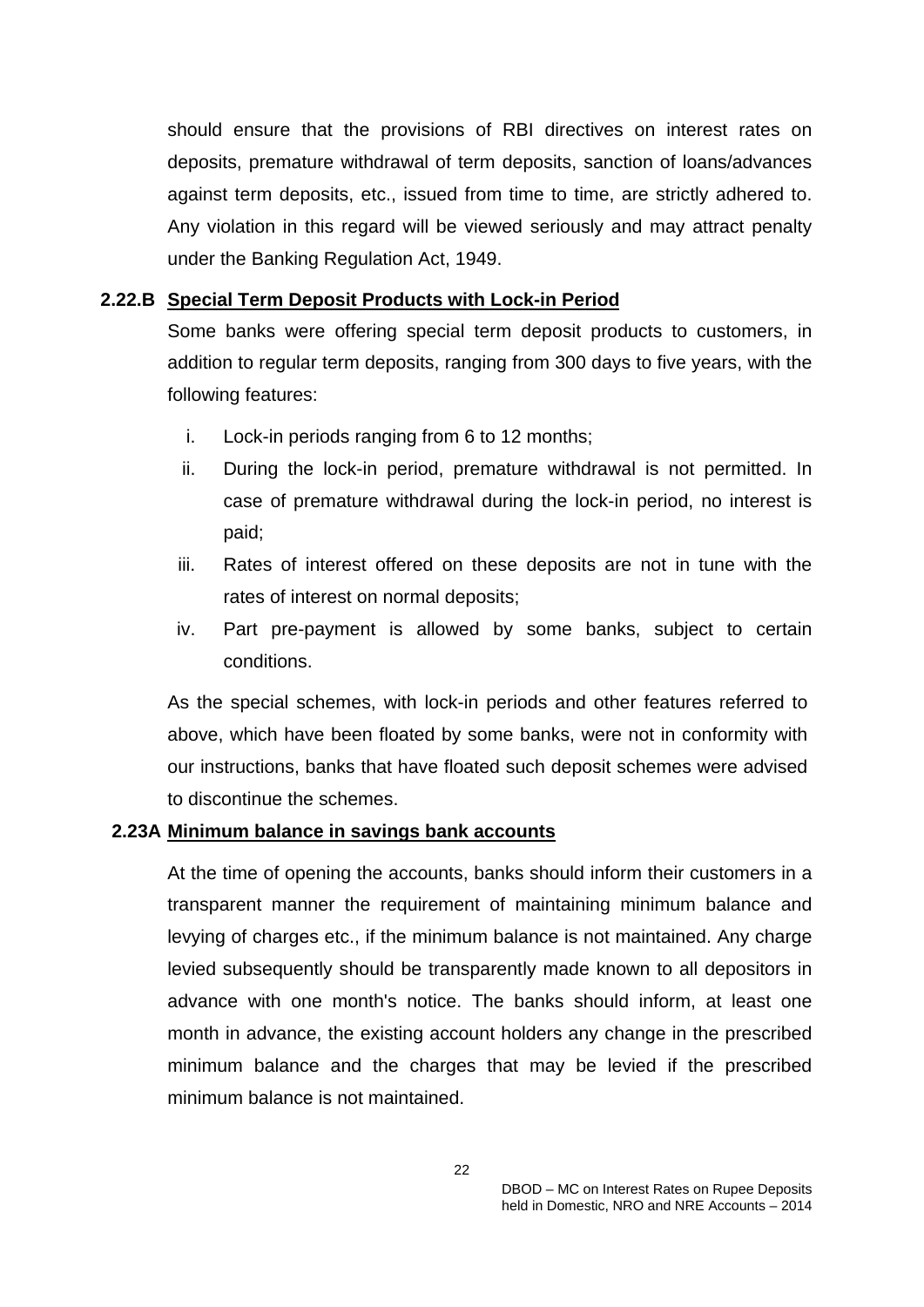### **2 . 23 B Minimum Balances in Inoperative Accounts**

with effect from May 6, 2014, banks are not permitted to levy penal charges for non-maintenance of minimum balances in any inoperative account.

### **2.24 Basic Savings Bank Deposit Account (BSBDA)**

In supersession of instructions contained in [circular DBOD.No.Leg.BC.44/](http://www.rbi.org.in/scripts/NotificationUser.aspx?Id=2615&Mode=0) [09.07.005/2005-06 dated November 11, 2005,](http://www.rbi.org.in/scripts/NotificationUser.aspx?Id=2615&Mode=0) banks are advised to offer a 'Basic Savings Bank Deposit Account' which will offer following minimum common facilities to all their customers :

i. The 'Basic Savings Bank Deposit Account' should be considered a normal banking service available to all.

ii. This account shall not have the requirement of any minimum balance.

iii. The services available in the account will include deposit and withdrawal of cash at bank branch as well as ATMs; receipt / credit of money through electronic payment channels or by means of deposit / collection of cheques drawn by Central / State Government agencies and departments;

iv. While there will be no limit on the number of deposits that can be made in a month, account holders will be allowed a maximum of four withdrawals in a month, including ATM withdrawals; and

v. Facility of ATM card or ATM-cum-Debit Card;

vi. The above facilities will be provided without any charges. Further, no charge will be levied for non-operation / activation of in-operative 'Basic Savings Bank Deposit Account'.

vii. Banks would be free to evolve other requirements including pricing structure for additional value-added services beyond the stipulated basic minimum services on reasonable and transparent basis and applied in a nondiscriminatory manner.

viii. The 'Basic Savings Bank Deposit Account' would be subject to RBI instructions on Know Your Customer (KYC) / Anti-Money Laundering (AML) for opening of bank accounts issued from time to time. If such account is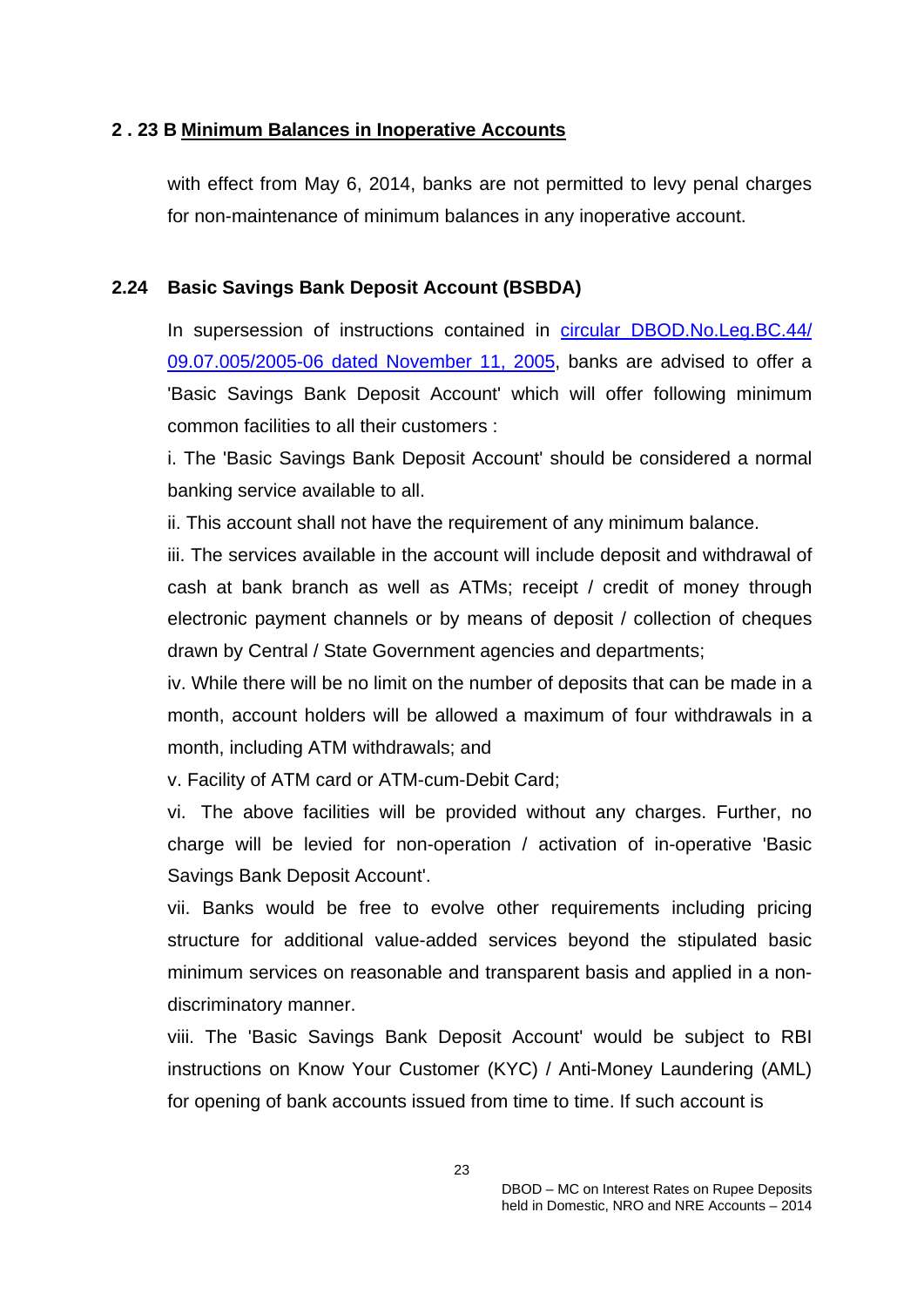opened on the basis of simplified KYC norms, the account would additionally be treated as a 'Small Account' and would be subject to conditions stipulated for such accounts in the Master Circular on 'KYC norms / AML standards / Combating of Financing of Terrorism (CFT) / Obligation of banks under PMLA, 2002'.

ix. Holders of 'Basic Savings Bank Deposit Account' will not be eligible for opening any other savings bank deposit account in that bank. If a customer has any other existing savings bank deposit account in that bank, he / she will be required to close it within 30 days from the date of opening a 'Basic Savings Bank Deposit Account'.

x. The existing basic banking 'no-frills' accounts should be converted to 'Basic Savings Bank Deposit Account' as per the instructions contained above.

# **2.25 Exemptions**

The provisions in the above paragraphs will not apply to:

- (i) a deposit received by the bank:
	- (a) from the institutions permitted to participate in the Call/Notice/Term Money Market both as lenders and borrowers, namely, all Scheduled Commercial Banks (excluding RRBs), Co-operative Banks and Primary Dealers;
	- (b) for which it has issued a participation certificate;
	- (c) under Foreign Currency (Non-Resident) Accounts (Banks) Scheme, Resident Foreign Currency Account and Exchange Earners Foreign Currency Accounts;
	- (d) under the Capital Gains Accounts Scheme, 1988, framed by the Government of India in pursuance of sub-section (2) of Section 54, sub-section (2) of Section 54B, sub-section (2) of Section 54D, subsection (4) of Section 54F and sub-section (2) of Section 54G of the Income-Tax Act, 1961; and
	- (e) under the Certificate of Deposit Scheme.

(ii) payment of interest on delayed collection of outstation instruments like cheques, drafts, bills, telegraphic/mail transfers, etc.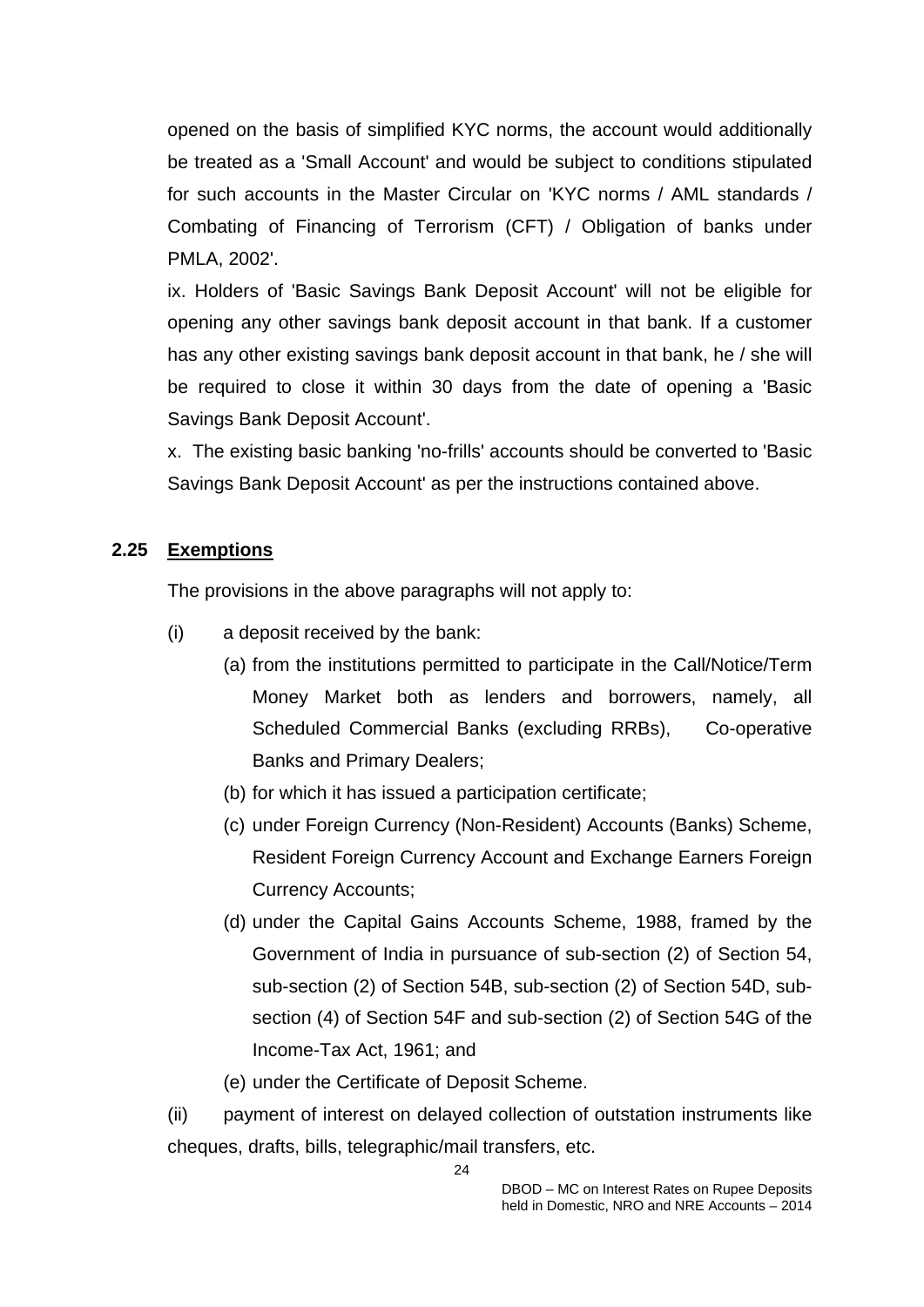#### **2.26 Prohibitions**

No bank should -

(a) pay interest on Current Account save as provided in paragraphs 2.7 and 2.16 (b) above;

(b) pay countervailing interest on any current accounts maintained with it by its borrowers;

(c) discriminate in the matter of interest paid on deposits, between one deposit and another, accepted on the same date and for the same maturity, whether such deposits are accepted at the same office or at different offices of the bank, except in respect of fixed deposit schemes specifically for resident Indian senior citizens offering higher and fixed rates of interest as compared to normal deposits of any size, and single term deposits of Rupees one crore and above on which varying rates of interest may be permitted on the basis of size of deposits. The permission to offer varying rates of interest is subject to the following conditions:

(i) The permission to offer varying rates of interest for deposits of the same maturity applies to single term deposits of Rupees one crore and above. Banks should, therefore, offer the same rate of interest or different rates of interest for deposits of Rupees one crore and above of the same maturity. For deposits below Rupees one crore of the same maturity, the same rate will apply. Rupee term deposits shall include domestic term deposits as well as term deposits under NRO and NRE accounts. These instructions have been made applicable from April 1, 2013. Prior to this, banks were permitted to offer, at their discretion, differential rates of interest on single term deposits of same maturity of Rupees fifteen lakh and above, subject to certain conditions. In this regard, it is clarified that it will not be in order for banks to offer higher/differential rate of interest, as compared to other deposits of similar tenure, on deposit schemes framed by them on the basis of the Bank Term Deposit Scheme, 2006, announced by Government of India vide their notification No. 203/2006 dated July 28,

25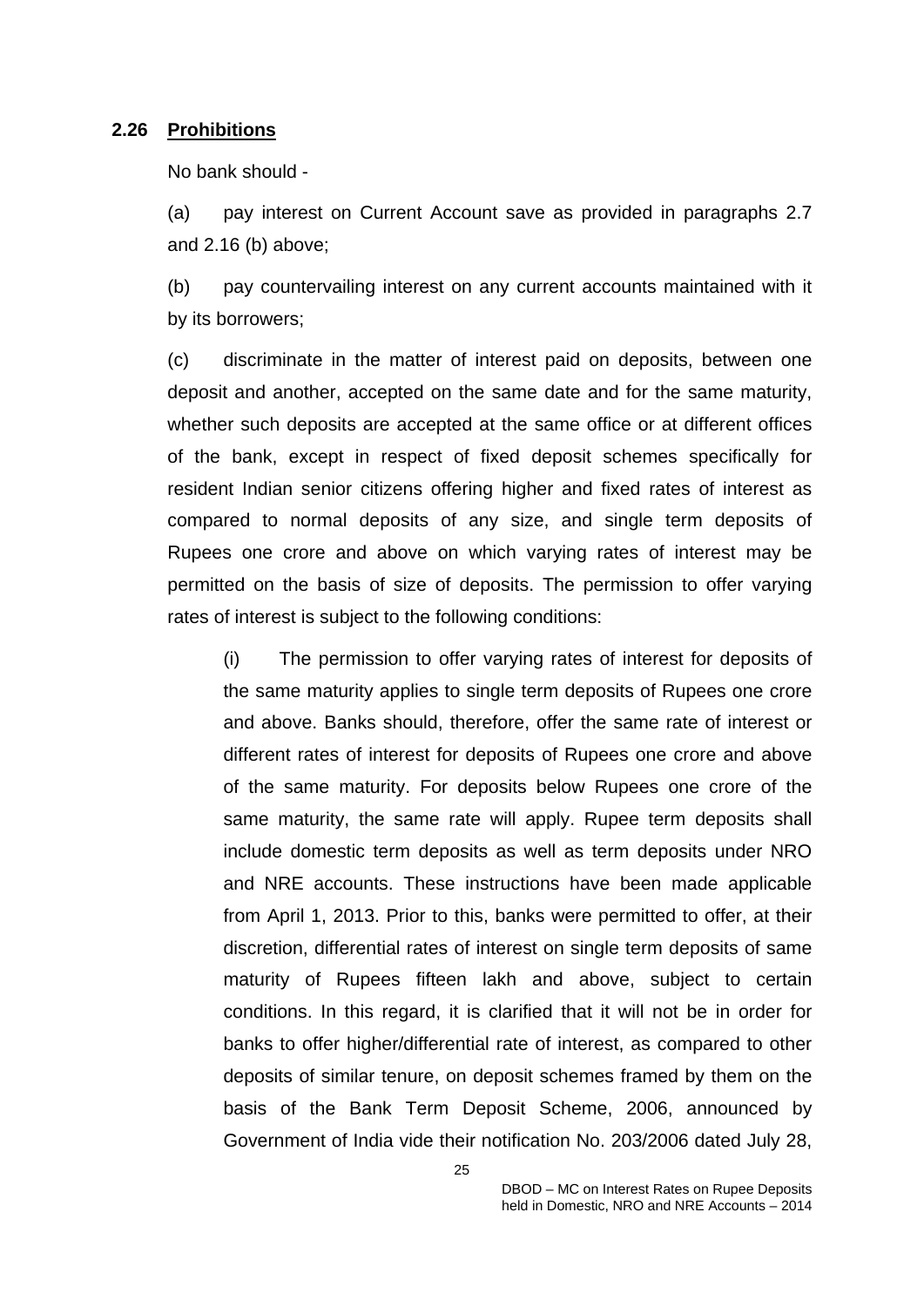2006. It will also not be in order for banks to offer higher/ differential rate of interest on deposits received under the Capital Gains Accounts Scheme, 1988.

(ii) Banks should disclose in advance the schedule of interest rates payable on deposits including deposits on which differential interest will be paid. Interest rates paid by the bank should be as per the schedule and should not be subject to negotiation between the depositor and the bank.

(d) pay brokerage in the form of commission or gift or incentives on deposits in any manner or in any other form to any individual, firm, company, association, institution or any other person except -

(i) commission paid to agents employed to collect door-to-door deposits under a special scheme. Banks have also been permitted to use the services of Non-Governmental Organisations(NGOs)/ Self Help Groups(SHGs)/ Micro Finance Institutions(MFIs) and other Civil Society Organisations(CSOs) as intermediaries in providing financial and banking services including collection of deposits through the use of the Business Facilitator and Business Correspondent models. Banks may pay reasonable commission/ fee to the Business Facilitators/ Correspondents, the rate and quantum of which may be reviewed periodically. The agreement with the Business Facilitators/ Correspondents should specifically prohibit them from charging any fee to the customers directly for services rendered by them on behalf of the bank.

- (ii) inexpensive gifts costing not more than Rupees two hundred fifty ; and
- (iii) incentives granted to staff members as approved by the Reserve Bank of India from time to time.

(e) employ/ engage any individual, firm, company, association, institution or any other person for collection of deposit or for selling any other deposit linked products on payment of remuneration or fees or commission in any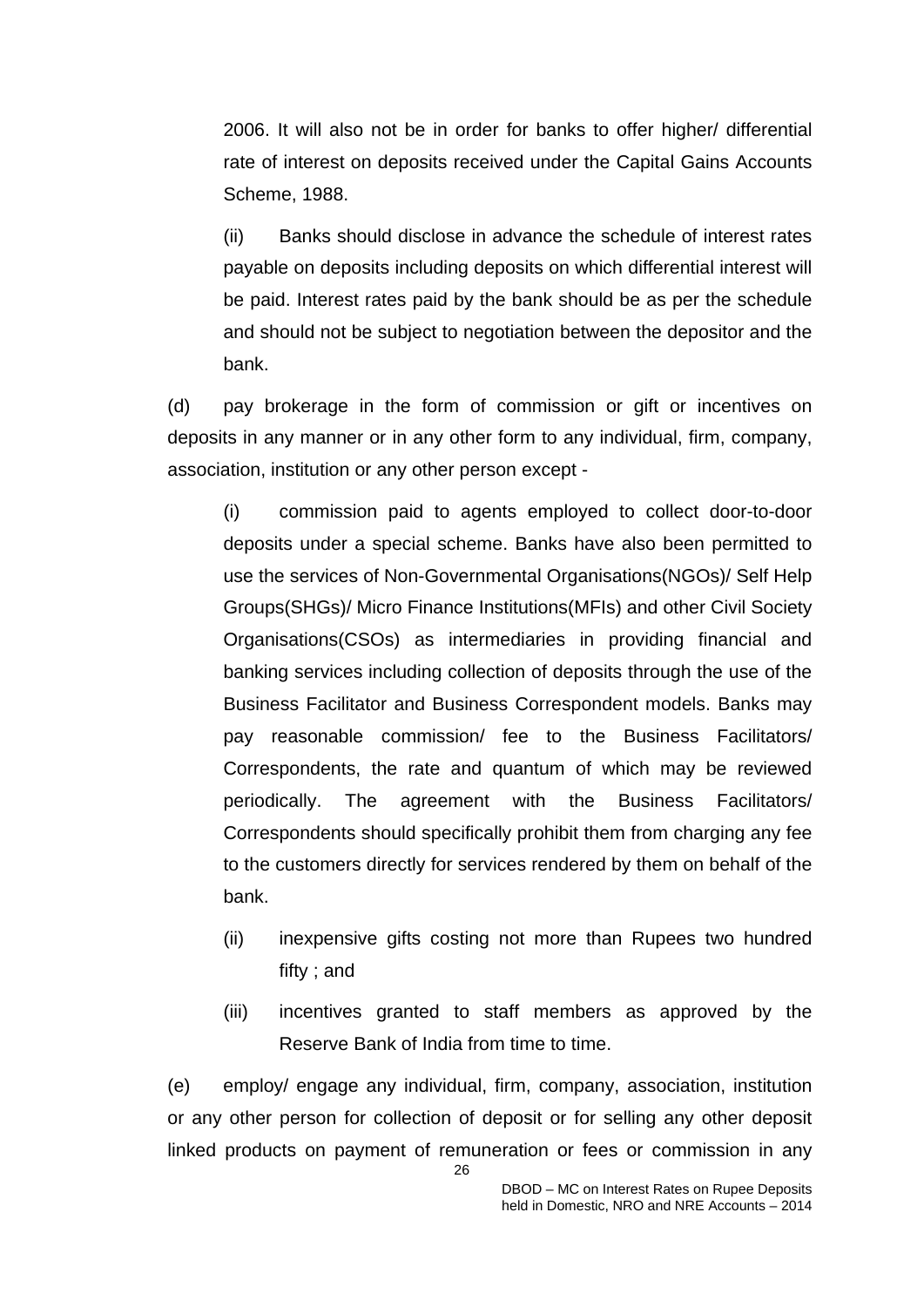form or manner, except to the extent permitted in sub-clause (i) of clause (d) above.

(f) launch prize/lottery/free trips (in India and/or abroad), etc. oriented deposit mobilisation schemes. It is clarified that banks should not offer any banking products, including online remittance schemes, with prizes /lottery/free trips (in India and/or abroad), etc. or any other incentives having an element of chance, except inexpensive gifts costing not more than Rupees two hundred fifty only, as such products involve non-transparency in the pricing mechanism and therefore go against the spirit of the guidelines. Such products, if offered, by banks would be considered as violation of the extant guidelines and the banks concerned would be liable for penal action.

(g) resort to unethical practices of raising of resources through agents/third parties to meet the credit needs of the existing/prospective borrowers or to grant loans to the intermediaries based on the consideration of deposit mobilisation.

(h) issue any advertisement/literature soliciting deposits from public highlighting only the compounded yield on term deposits without indicating the actual rate of simple interest offered by the bank for the particular period. Simple rate of interest per annum for the period of deposit should be indicated invariably.

(i) pay interest on margin money held in current account.

(j) pay interest on "deposit at call" receipts issued by it to the tenderers (contractors) for submission to Government Departments/Semi-Quasi Government bodies, local bodies, etc. against the money held in current account.

(k) accept interest-free deposit other than in current account or pay compensation indirectly.

(l) accept deposits from/at the instance of private financiers or unincorporated bodies under any arrangement which provides for either issue of deposit receipt/s favouring client/s of private financiers or giving of an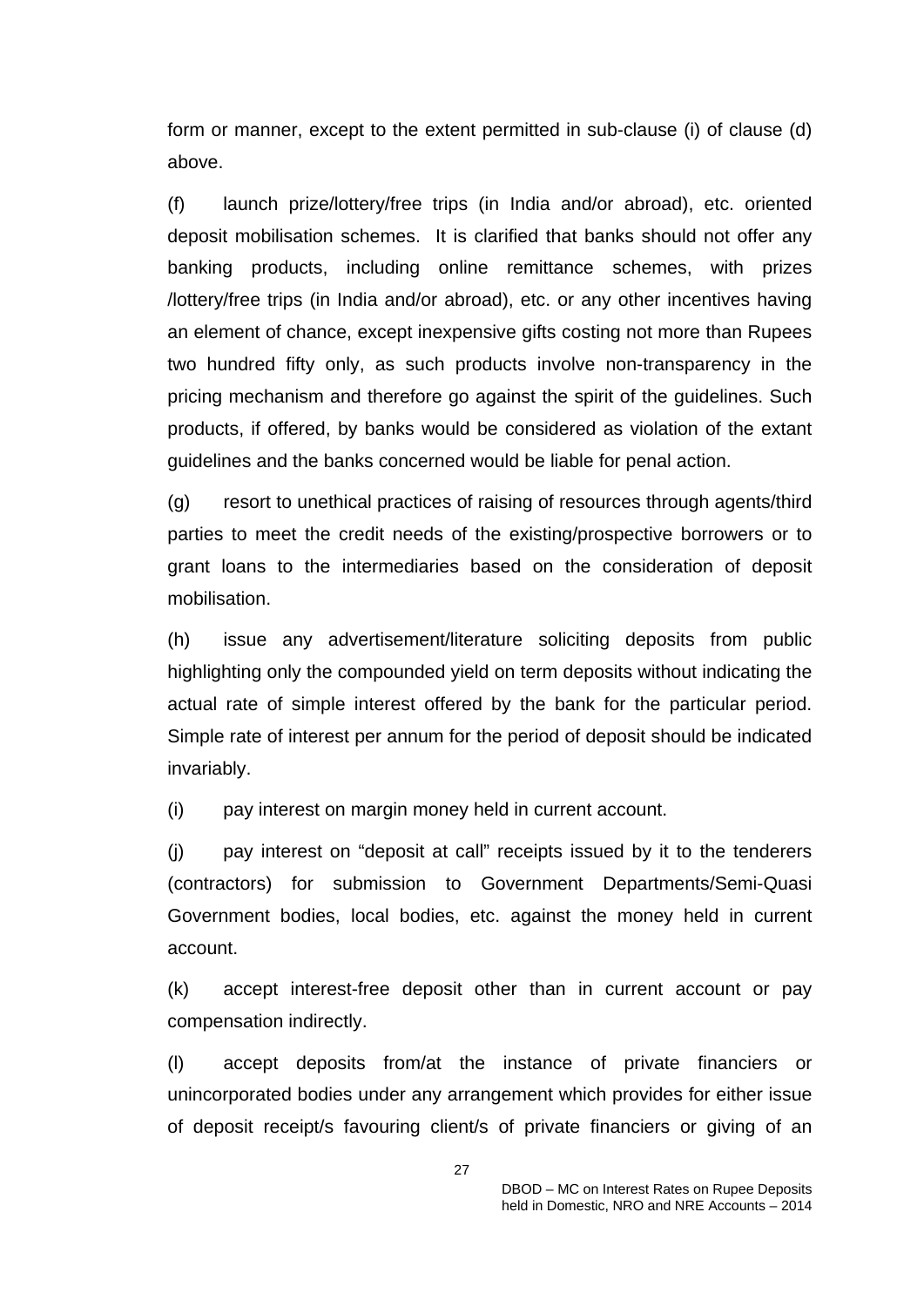authority by power of attorney, nomination or other-wise, for such clients receiving such deposits on maturity.

(m) grant advances against fixed deposit receipts or other term deposits of other banks.

(n) (i) open a savings deposit account in the name of Government departments/bodies depending upon budgetary allocations for performance of their functions/Municipal Corporations or Municipal Committees/ Panchayat Samitis/State Housing Boards/Water and Sewerage/Drainage Boards/State Text Book Publishing Corporations/ Societies/Metropolitan Development Authority / State/ District Level Housing Co-operative Societies, etc. or any political party or any trading/business or professional concern, whether such concern is a proprietary or a partnership firm or a company or an association.

#### **Explanation**

For the purposes of this clause, 'political party' means an association or body of individual citizens of India, which is, or is deemed to be registered with the Election Commission of India as a political party under the Election Symbols (Reservation and Allotment) Order, 1968 as in force for the time being.

(ii) The above prohibition will not apply in the case of organisations/agencies listed in **Annex 3**.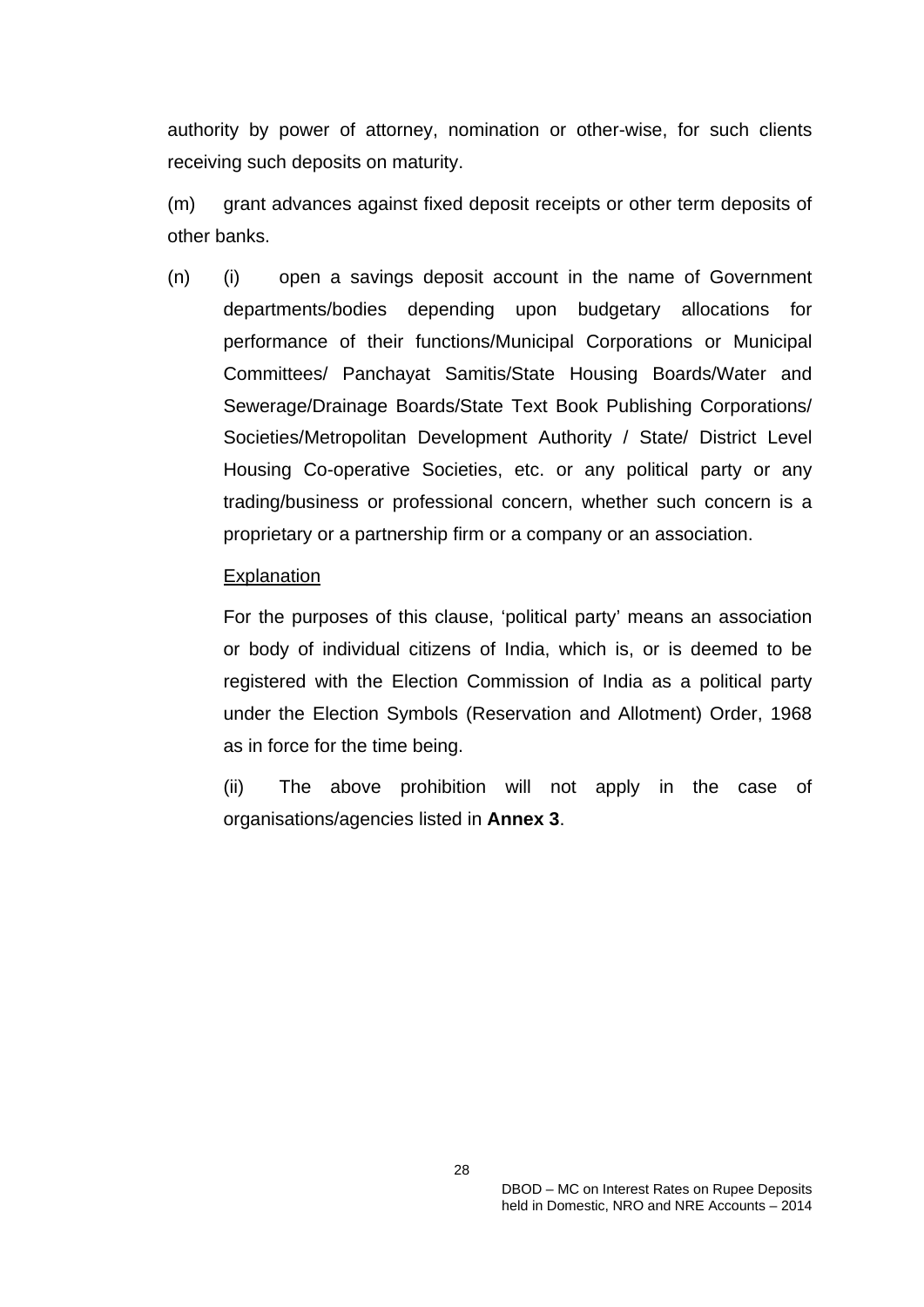### **ANNEX 1**

### **Rates of Interest on Deposits held in Domestic/Ordinary Non-Resident (NRO) Accounts [paragraph 2.2B(i)]**

# **[Percent per annum]**

### **Category of Account**

|       | Current                                   | Nil                                                                                    |
|-------|-------------------------------------------|----------------------------------------------------------------------------------------|
| (ii)  | <b>Savings</b>                            | 4.0 (from May 3, 2011 to October 24, 2011)<br>Free (with effect from October 25, 2011) |
| (iii) | Term Deposits*<br>(minimum period 7 days) | Free                                                                                   |

\* For operational convenience, the interest rates on domestic / NRO accounts should be rounded off to the nearest two decimal points.

\*Interest rates on NRO savings deposits for the period May 3 to December 15, 2011 was 4% p.a. With effect from December 16, 2011, the interest rates are deregulated. However, interest rates offered by banks on NRO deposits cannot be higher than those offered by them on comparable domestic rupee deposits.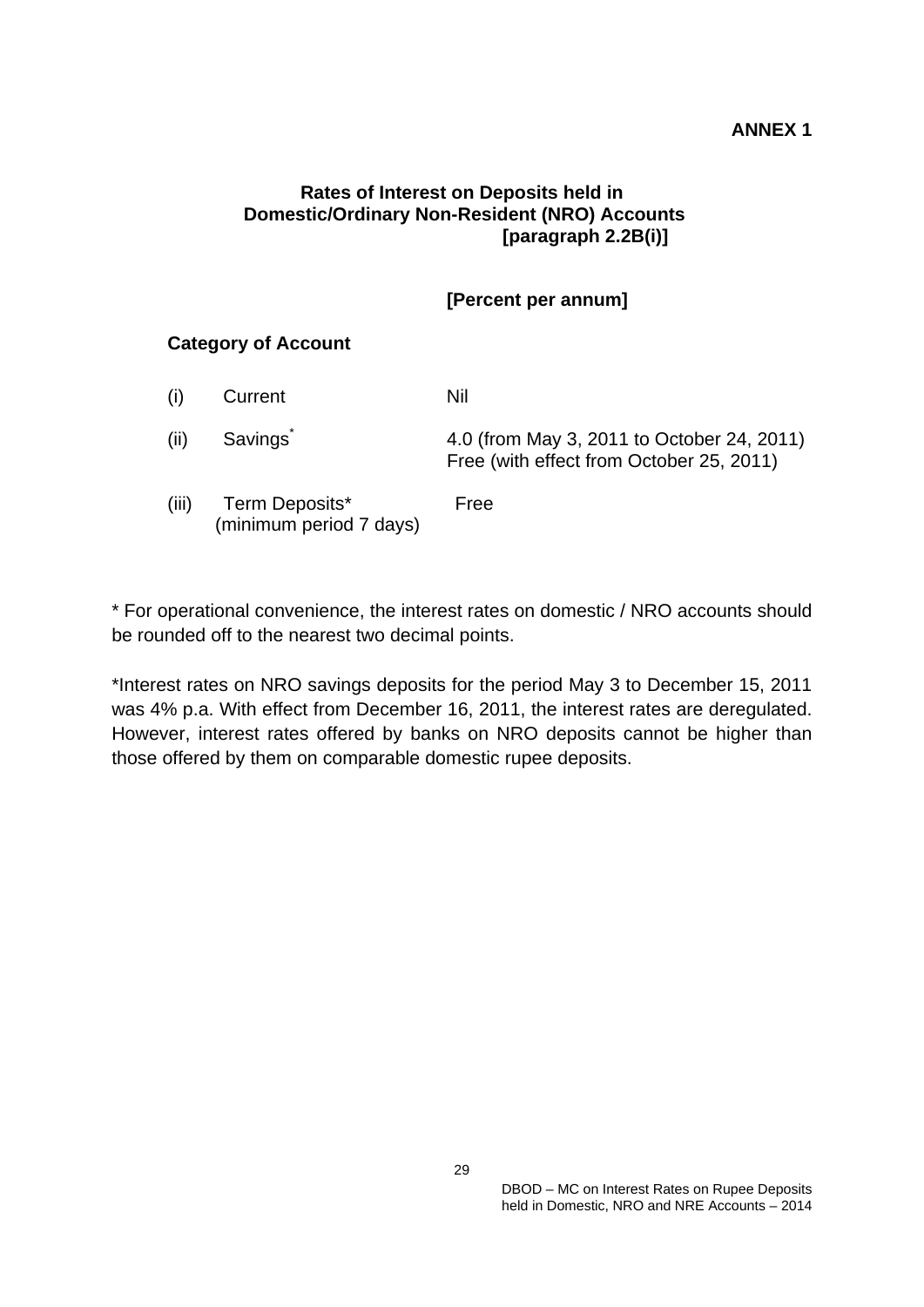### **Interest rates applicable to deposits held in Non-Resident (External) Accounts [paragraph 2.2B(i)]**

| (i)   | Current              | Nil                                                                                                                                                                                                                                                                                                                                                                                                                                                                                                                                                                                                                                 |  |
|-------|----------------------|-------------------------------------------------------------------------------------------------------------------------------------------------------------------------------------------------------------------------------------------------------------------------------------------------------------------------------------------------------------------------------------------------------------------------------------------------------------------------------------------------------------------------------------------------------------------------------------------------------------------------------------|--|
| (ii)  | Savings<br>Account   | With effect from December 16, 2011, the interest rates are<br>deregulated. However, interest rates offered by banks on<br>NRE deposits cannot be higher than those offered by them<br>on comparable domestic rupee deposits.                                                                                                                                                                                                                                                                                                                                                                                                        |  |
|       |                      | Since interest rate of domestic savings deposits was<br>deregulated w.e.f October 25, 2011, the interest rate on<br>NRE savings deposits for the period October 25 to<br>December 15, 2011 was as prescribed in the circular<br>DBOD.Dir.BC.89 & 90/13.03.00/2010-11 at 4% per annum.<br>From the close of business in India on November 17, 2005<br>to October 24, 2011, the interest rates on NRE savings                                                                                                                                                                                                                         |  |
|       |                      | deposits should be the same as applicable to domestic<br>savings deposits instead of the LIBOR/SWAP rate for six<br>months maturity on US dollar deposits.                                                                                                                                                                                                                                                                                                                                                                                                                                                                          |  |
| (iii) | <b>Term Deposits</b> | With effect from August 14, 2013, in order to pass on the<br>benefit of exemption provided on incremental NRE<br>deposits with maturity of 3 years and above from CRR/<br>SLR requirements, banks were given the freedom to offer<br>interest rates on such deposits without any ceiling. This<br>dispensation was valid till February 28, 2014. With effect<br>from March 1, 2014, the interest rate ceiling on NRE<br>deposits reverted to the position prior to August 14, 2013<br>i.e. interest rates offered by banks on NRE deposits cannot<br>be higher than those offered by them on comparable<br>domestic rupee deposits. |  |
|       |                      | With effect from the close of business in India on<br>December 16, 2011, interest rates on Non-Resident<br>(External) Rupee (NRE) Deposits are deregulated.<br>Accordingly, banks are free to determine their interest<br>rates on both term deposits of maturity of one year and<br>above under Non-Resident (External) Rupee (NRE)<br>Deposit accounts.                                                                                                                                                                                                                                                                           |  |
|       |                      | From the close of business in India on November 23 to<br>December 15, 2011, interest rates on NRE deposits for<br>one to three years should not exceed the LIBOR/SWAP<br>rates plus 275 basis points, as on the last working day of<br>the previous month, for US dollar of corresponding<br>maturities (as against LIBOR / SWAP rates plus 175 basis<br>points effective from close of business on November 15,<br>2008).                                                                                                                                                                                                          |  |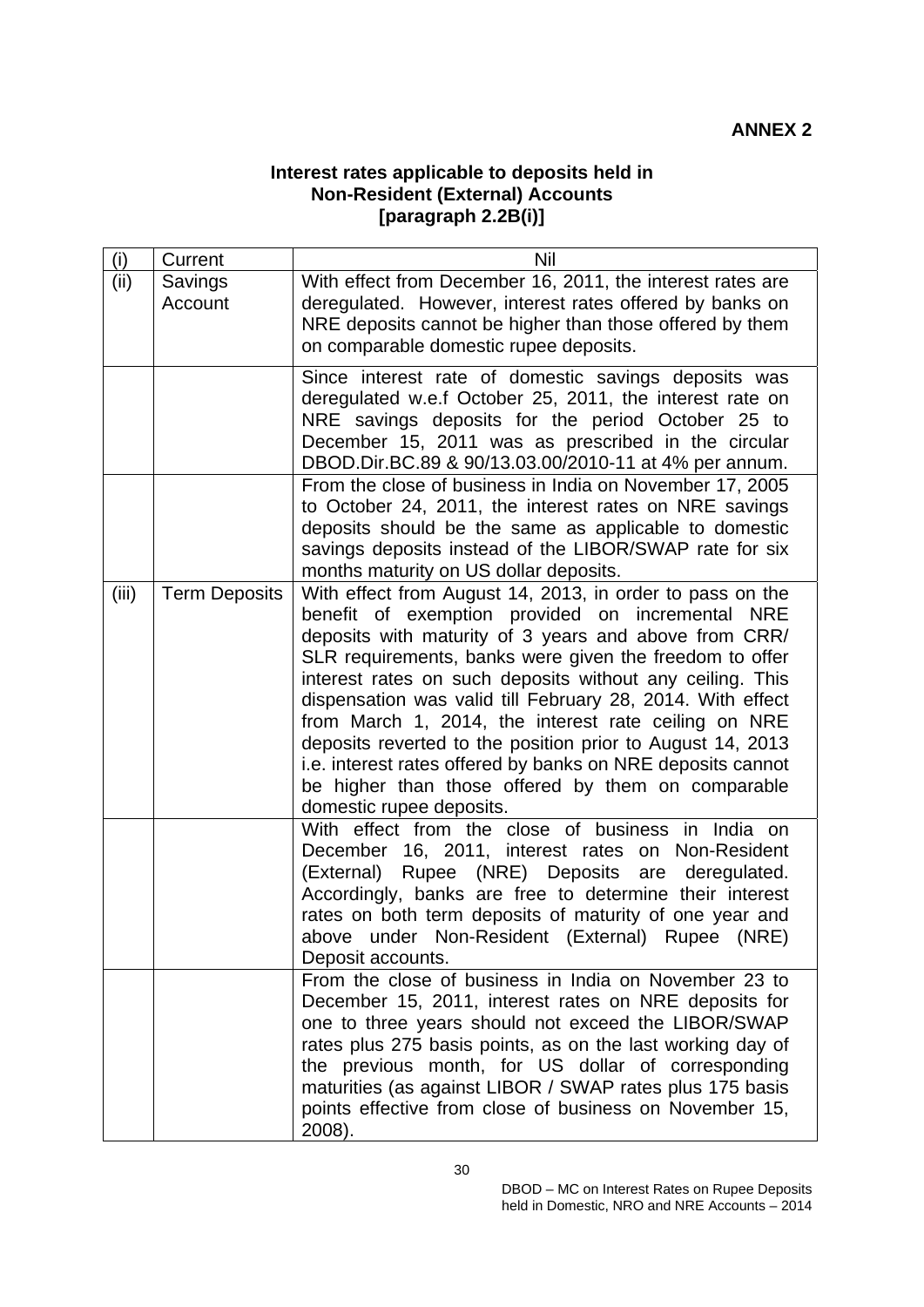|  | From the close of business in India on November 15, 2008<br>to November 22, 2011, interest rates on NRE deposits for<br>one to three years should not exceed the LIBOR/SWAP<br>rates plus 175 basis points, as on the last working day of<br>the previous month, for US dollar of corresponding<br>maturities (as against LIBOR / SWAP rates plus 100 basis<br>points effective from close of business on October 15,<br>2008).                                                                                                                                                                                                                            |
|--|------------------------------------------------------------------------------------------------------------------------------------------------------------------------------------------------------------------------------------------------------------------------------------------------------------------------------------------------------------------------------------------------------------------------------------------------------------------------------------------------------------------------------------------------------------------------------------------------------------------------------------------------------------|
|  | The LIBOR/SWAP rates as on the last working day of the<br>preceding month would form the base for fixing ceiling<br>rates for the interest rates that would be offered effective<br>from the following month.                                                                                                                                                                                                                                                                                                                                                                                                                                              |
|  | The above changes in interest rates will also apply to<br>repatriable NRE deposits renewed after their present<br>maturity period.                                                                                                                                                                                                                                                                                                                                                                                                                                                                                                                         |
|  | With effect from April 29, 2003, , the maturity period of fresh<br>NRE deposits should normally be one year to three years. In<br>case a particular bank, from its Asset Liability Management<br>point of view, wishes to accept deposits with maturity of more<br>than 3 years, it may do so. Consequent upon the<br>deregulation of interest rates on NRE deposits with effect<br>from December 16, 2011 banks are free to determine interest<br>rates on NRE deposits of different maturity, including<br>deposits of more than 3 years subject to such rates not being<br>those offered on domestic deposits of<br>higher than<br>comparable maturity. |
|  | For the purposes of operational convenience, the interest<br>rates should be rounded off to the nearest two decimal<br>points. For example, a computed interest rate of 3.676 per<br>cent would become 3.68 per cent, and 3.644 per cent<br>would become 3.64 per cent.                                                                                                                                                                                                                                                                                                                                                                                    |
|  | FEDAI quotes/displays the LIBOR/SWAP rates on the last<br>working day of each month using a web page that can be<br>accessed by all the subscribers to the Reuters Screen.<br>The rates should be taken as the base rates for fixing<br>ceiling on the interest rates that can be offered effective<br>from the following month.                                                                                                                                                                                                                                                                                                                           |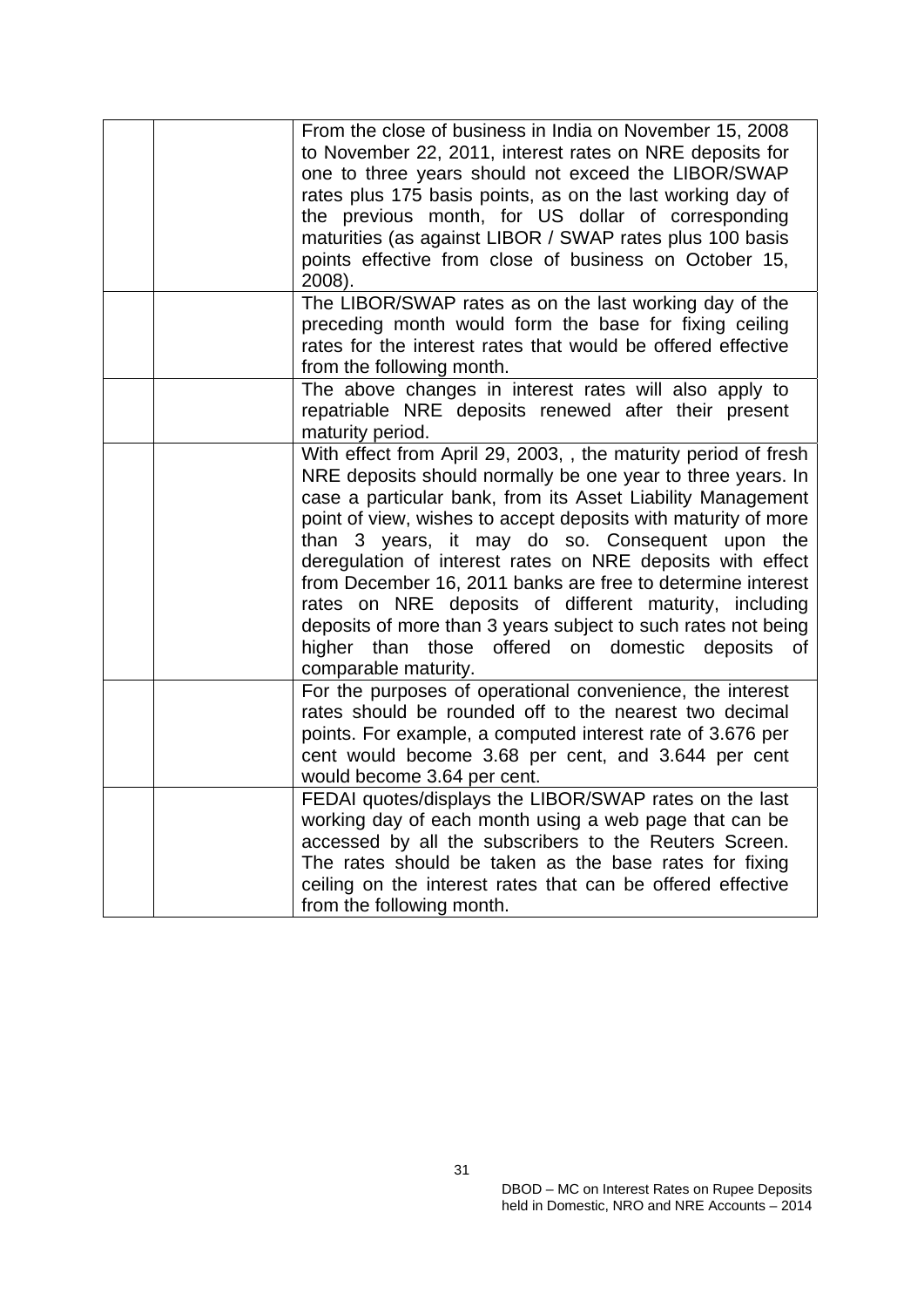### **List of organisations/bodies to which the prohibition contained in Clause 2.26(n)(i) of the directive will not be applicable**

- (1) Primary Co-operative Credit Society which is being financed by the bank.
- (2) Khadi and Village Industries Boards.
- (3) Agriculture Produce Market Committees.
- (4) Societies registered under the Societies Registration Act, 1860 or any other corresponding law in force in a State or a Union Territory except societies registered under the State Co-operative Societies Acts and specific state enactment creating Land Mortgage Banks. .
- (5) Companies governed by the Companies Act, 1956 which have been licensed by the Central Government under Section 25 of the said Act, or under the corresponding provision in the Indian Companies Act, 1913 and permitted, not to add to their names the words 'Limited' or the words 'Private Limited'.
- $(6)$  Institutions other than those mentioned in clause 2.26(n)(i) and whose entire income is exempt from payment of Income-tax under the Income-Tax Act, 1961.
- (7) Government departments / bodies / agencies in respect of grants/ subsidies released for implementation of various programmes / Schemes sponsored by Central Government / State Governments subject to production of an authorization from the respective Central / State Government departments to open savings bank account.
- (8) Development of Women and Children in Rural Areas (DWCRA).
- (9) Self-help Groups (SHGs), registered or unregistered, which are engaged in promoting savings habits among their members.
- (10) Farmers' Clubs Vikas Volunteer Vahini VVV.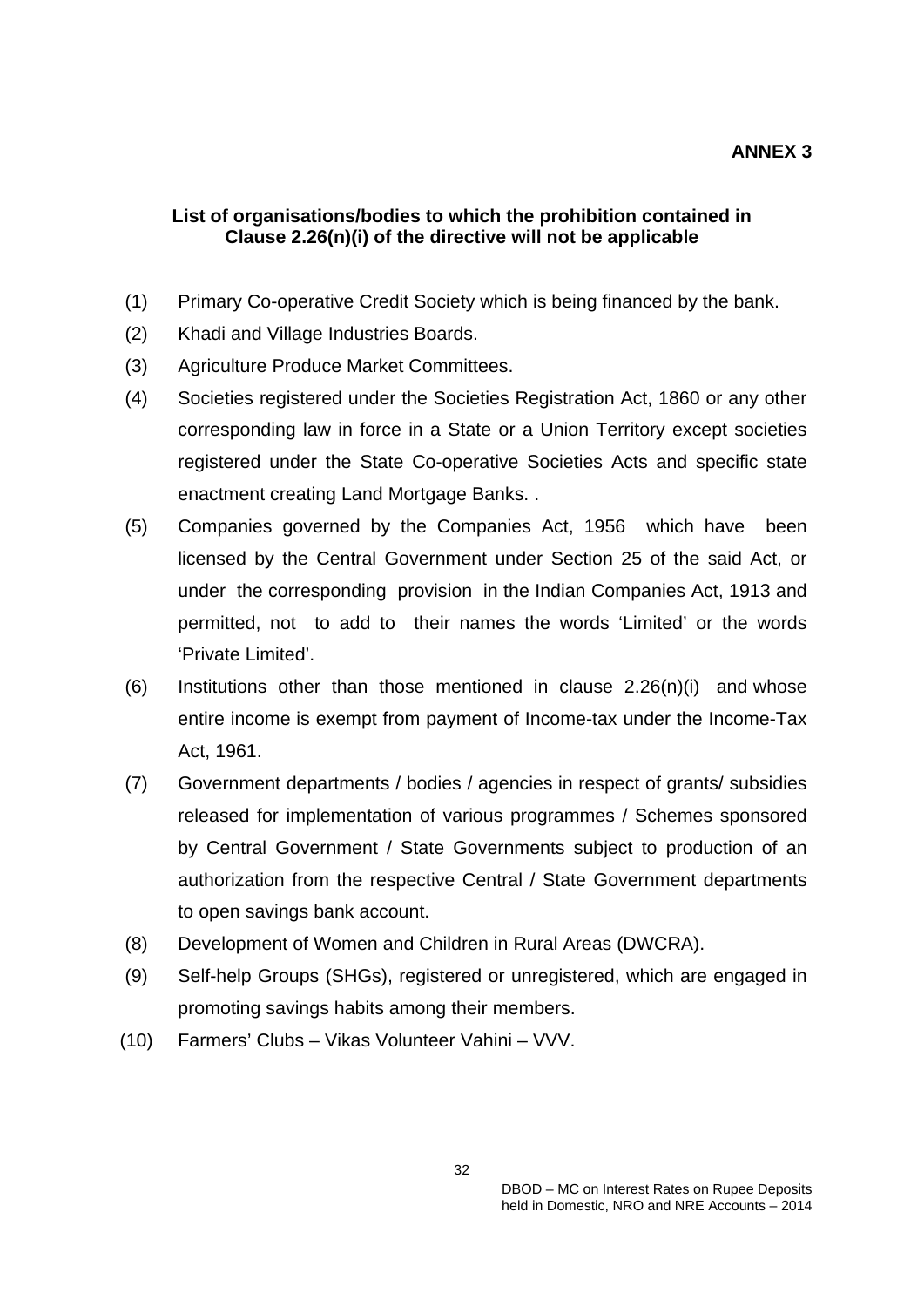### **APPENDIX**

### **List of circulars consolidated in the Master Circular on Interest Rates on Rupee Deposits held in Domestic/NRO/NRE Accounts**

| <b>SI</b>        | <b>Circular No.</b>                          | <b>Date</b> | <b>Subject</b>                                                                                                                                                                                                                                                     |
|------------------|----------------------------------------------|-------------|--------------------------------------------------------------------------------------------------------------------------------------------------------------------------------------------------------------------------------------------------------------------|
| $\overline{1}$ . | DBOD.No.Dir.BC.46& 47/13.03.00/2000-<br>2001 | 4.11.2000*  | <b>Directive</b><br><b>Master</b><br>on<br>Interest<br>Rates<br>on<br>Rupee<br><b>Deposits</b><br>held<br>in Domestic, Ordinary<br>Non-Resident<br>(NRO),<br>Non-Resident<br>Special Rupee (NRSR)<br>Non-Resident<br>and<br>(External)<br>(NRE)<br><b>Accounts</b> |
| 2.               | DBOD. No.FSC.BC.61/24.91.001/2000            | 29.12.2000  | Permission<br>to<br>Participate<br>in<br>Call/Notice<br>Money<br>Market<br>and<br><b>Bills</b><br>Rediscounting<br>Scheme<br>Private<br><b>Sector Mutual Funds</b>                                                                                                 |
| 3.               | DBOD.No.Dir.BC.62/13.03.00/2000-01           | 03.01.2001  | Interest<br>Rates<br>on<br><b>Deposits</b>                                                                                                                                                                                                                         |
| 4.               | DBOD.No.Dir.BC.64/13.03.00/2000-01           | 03.01.2001  | Payment of Interest on<br>the Term Deposit of a<br><b>Deceased Depositor</b>                                                                                                                                                                                       |
| 5.               | DBOD. No.FSC.BC.80/24.103.001/2000           | 20.02.2001  | Permission<br>to<br>Participate<br>in<br>Call/Notice<br>Money<br>Market<br>and Bills Rediscounting<br>Scheme<br>Insurance<br>Companies                                                                                                                             |
| 6.               | DBOD. No.FSC.BC.85/24.103.001/2001           | 01.03.2001  | Permission<br>to<br>Participate<br>in<br>Call/Notice<br>Money<br><b>Market</b><br>and Bills Rediscounting<br>Scheme<br>Insurance<br>Companies                                                                                                                      |
| 7.               | DBOD.No.Dir.<br>BC.104&107/13.03.00/2000-01  | 19.04.2001  | Monetary<br>and<br>Credit<br>Policy for<br>the<br>year<br>2001-2002<br><b>Interest Rate Policy</b>                                                                                                                                                                 |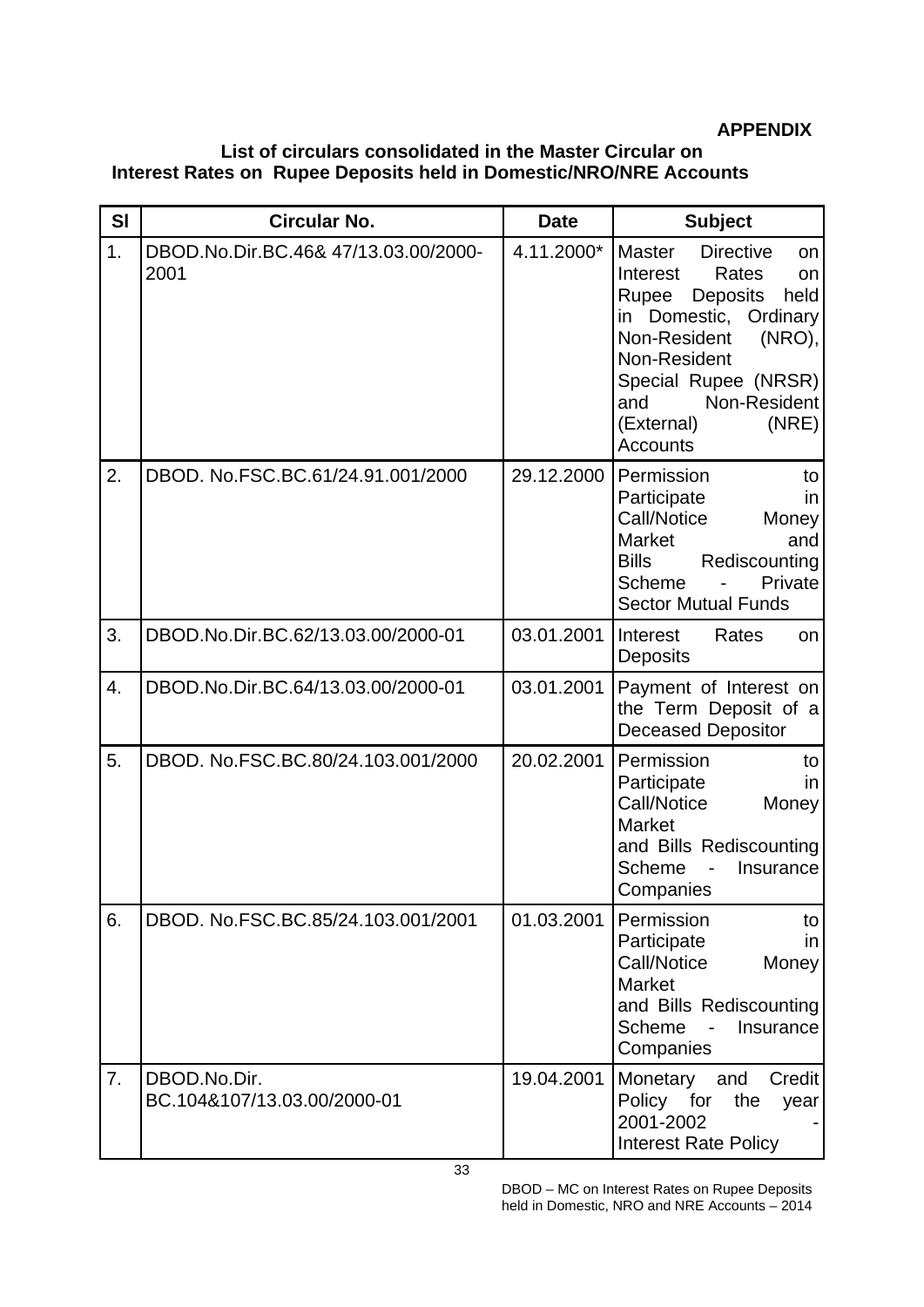| SI  | Circular No.                              | <b>Date</b> | <b>Subject</b>                                                                                                                                                                |
|-----|-------------------------------------------|-------------|-------------------------------------------------------------------------------------------------------------------------------------------------------------------------------|
| 8.  | DBOD. No.FSC.BC.125/24.92.001/2000-<br>01 | 25.05.2001  | Permission<br>to<br>Participate<br>in<br>Call/Notice/Term Money<br><b>Bills</b><br><b>Market</b><br>and<br>Rediscounting Scheme<br>- Primary Dealers                          |
| 9.  | DBOD. No.FSC.BC.01/24.91.001/2001-02      | 05.07.2001  | Permission<br>to<br>Participate<br>Call/<br>in<br><b>Notice</b><br>Market<br>Money<br>and<br><b>Bills</b><br>Rediscounting<br>Private<br>Scheme<br><b>Sector Mutual Funds</b> |
| 10. | DBOD.No.FSC.BC.30/24.91.001/2001-02       | 28.09.2001  | Permission<br>to<br>Participate<br>in<br>Call/Notice<br>Money<br><b>Market</b><br>and<br><b>Bills</b><br>Rediscounting<br>Scheme<br>Private<br><b>Sector Mutual Funds</b>     |
| 11. | DBOD.No.FSC.BC.31/24.92.001/2001-02       | 28.09.2001  | Permission<br>to<br>Participate<br>in<br>Call/Notice/Term Money<br><b>Market</b><br>and Bills Rediscounting<br>Scheme<br>Primary<br><b>Dealers</b>                            |
| 12. | DBOD.No.FSC.BC.41/24.91.001/2001-02       | 01.11.2001  | Permission<br>to<br>Participate<br>in<br>Call/Notice<br>Money<br><b>Market</b><br>and<br><b>Bills</b><br>Rediscounting<br>Scheme<br>Private<br><b>Sector Mutual Funds</b>     |
| 13. | DBOD.No.FSC.BC.49/24.92.001/2001-02       | 24.11.2001  | Permission<br>to<br>Participate<br>in<br>Call/Notice/Term Money<br><b>Market</b><br>and Bills Rediscounting<br>Scheme<br>Primary<br><b>Dealers</b>                            |
| 14. | DBOD.No.FSC.BC.51/24.92.001/2001-02       | 04.12.2001  | Permission<br>to<br>Participate<br>in<br>Call/Notice/Term Money                                                                                                               |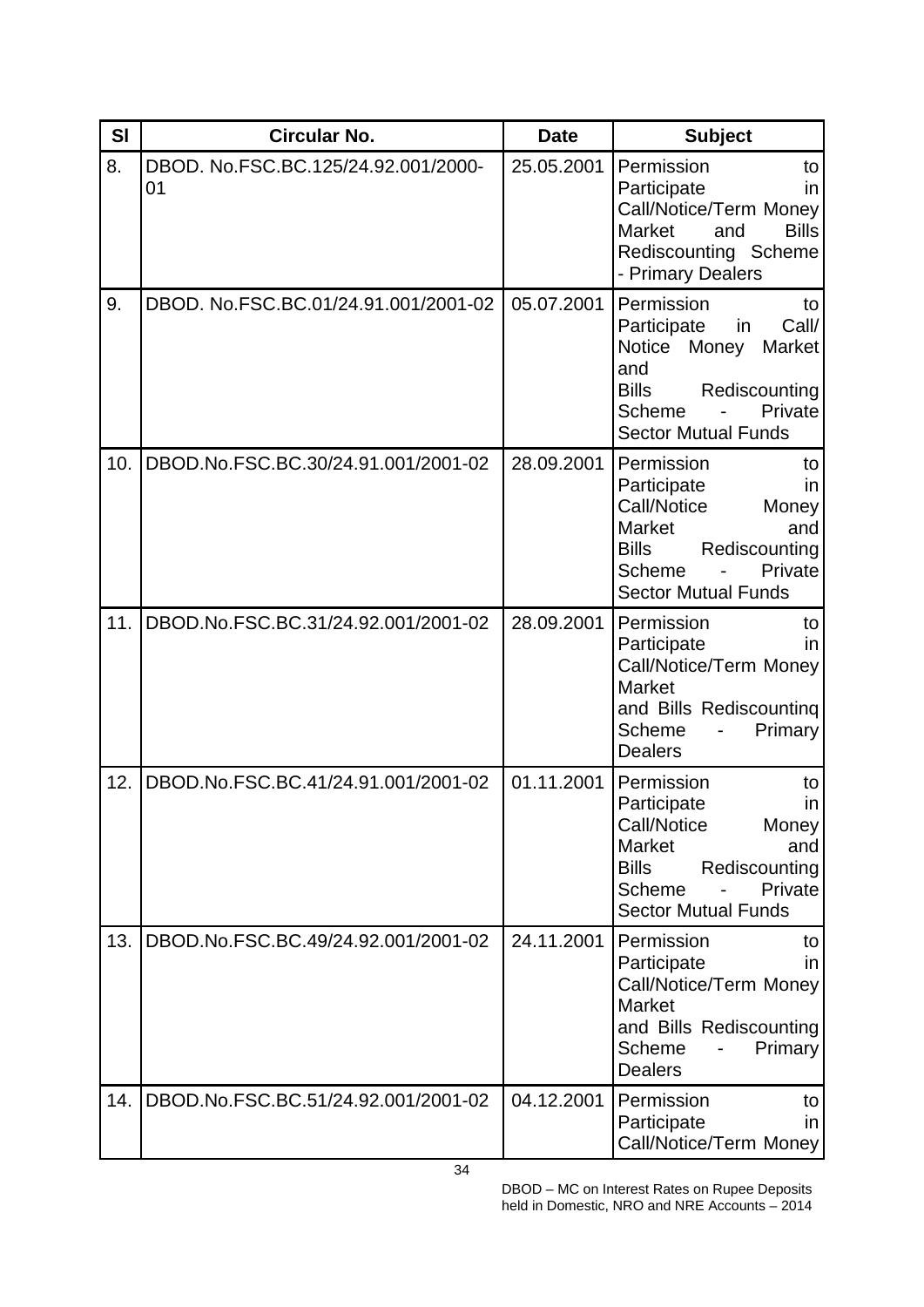| SI  | <b>Circular No.</b>                         | <b>Date</b> | <b>Subject</b>                                                                                                                                                                                                  |
|-----|---------------------------------------------|-------------|-----------------------------------------------------------------------------------------------------------------------------------------------------------------------------------------------------------------|
|     |                                             |             | <b>Market</b><br>and Bills Rediscounting<br><b>Scheme</b><br>Primary<br>$\overline{\phantom{0}}$<br><b>Dealers</b>                                                                                              |
| 15. | DBOD.No.FSC.BC.85/24.92.001/2001-02         | 03.04.2002  | Permission<br>to<br>Participate<br>in<br>Call/Notice/Term Money<br><b>Bills</b><br>Market<br>and<br>Rediscounting Scheme<br>- Primary Dealers                                                                   |
| 16. | DBOD.No.Dir.BC.93/13.01.09/2001-02          | 29.04.2002  | Convertibility<br>Full<br>of<br><b>Schemes</b><br>Deposit<br>Non-Resident Indians<br><b>NRNR</b><br>&<br>Accounts<br><b>NRSR Accounts</b>                                                                       |
| 17. | DBOD.No.Dir.BC.38/13.03.00/2002-03          | 05.11.2002  | Mid-term<br><b>Review</b><br><b>of</b><br>Monetary<br>and<br>Credit<br>Policy for<br>the<br>year<br>2002-03<br>Rates<br>Interest<br>on<br><b>Deposits</b><br>by<br><b>Banks/RRBs/Local Area</b><br><b>Banks</b> |
| 18. | DBOD.No.FSC.BC.45/24.92.001/2002-03         | 03.12.2002  | Permission<br>to<br>Participate<br>in<br>Call/Notice/Term Money<br><b>Market</b><br>and Bills Rediscounting<br>Scheme<br><b>Primary</b><br><b>Dealers</b>                                                       |
| 19. | DBOD.No.Dir.BC.50 & 51/13.03.00/2002-<br>03 | 14.12.2002  | Opening of Saving Bank<br><b>Accounts</b><br>ın<br>the Name of certain<br>Bodies/Organizations                                                                                                                  |
| 20. | DBOD.No.Dir.BC.53/13.10.00/2002-03          | 26.12.2002  | <b>Minimum</b><br><b>Balance</b><br>in<br><b>Savings Bank Accounts</b>                                                                                                                                          |
| 21. | DBOD.No.Dir.BC.75 & 76/13.03.00/2002-<br>03 | 28.02.2003  | Interest<br>Rates<br>on<br><b>Deposits</b>                                                                                                                                                                      |
| 22. | DBOD.No.FSC.BC.85 &<br>86/24.91.001/2002-03 | 26.03.2003  | Permission<br>to<br>Participate<br>in<br>Call/Notice/Term Money<br><b>Market</b><br>and Bills Rediscounting                                                                                                     |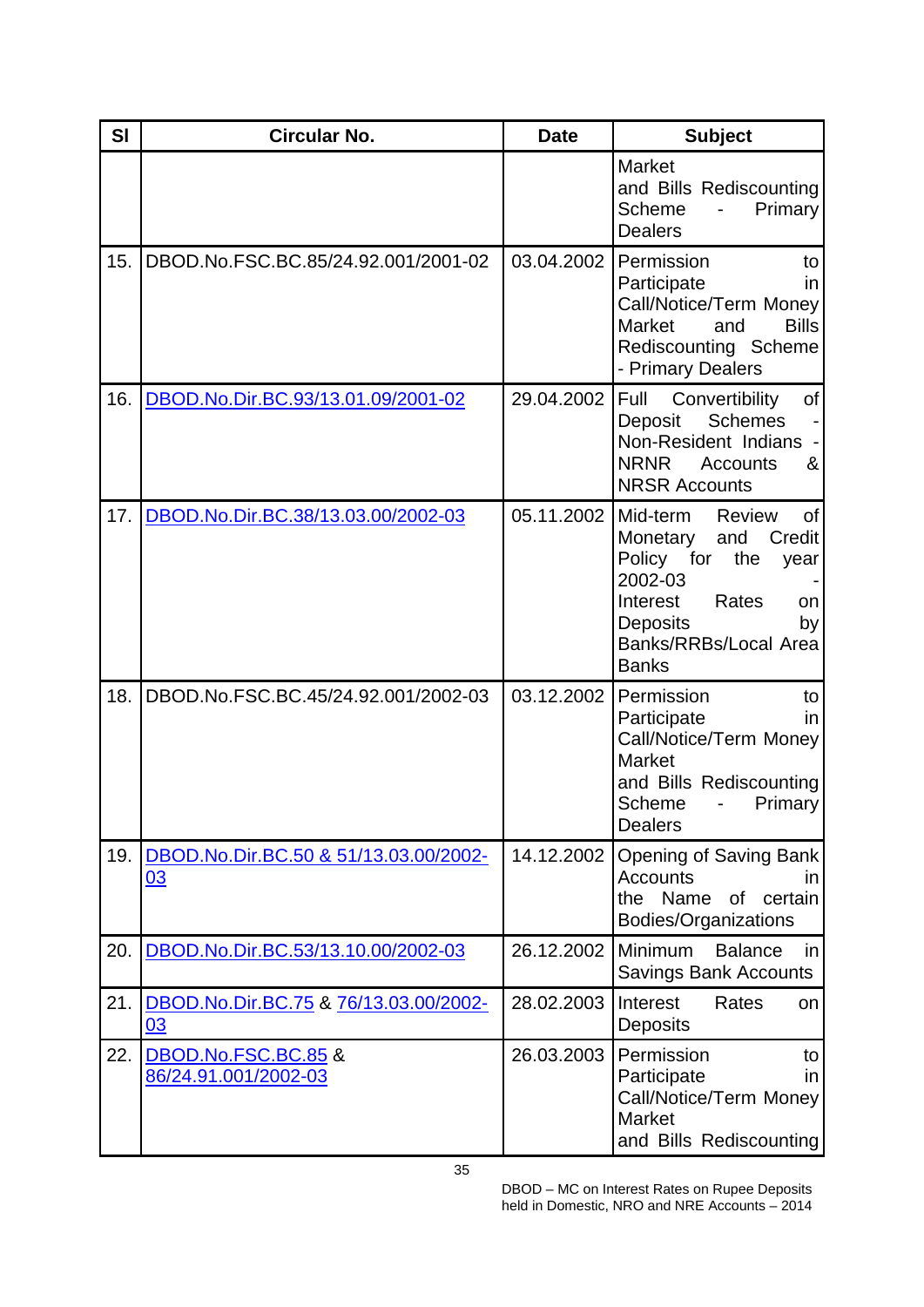| <b>SI</b> | <b>Circular No.</b>                         | <b>Date</b> | <b>Subject</b>                                                                                                                                                                     |
|-----------|---------------------------------------------|-------------|------------------------------------------------------------------------------------------------------------------------------------------------------------------------------------|
|           |                                             |             | Primary<br><b>Scheme</b><br><b>Dealers</b>                                                                                                                                         |
| 23.       | DBOD.No.FSC.BC.86/24.92.001/2002-03         | 26.03.2003  | Permission<br>to<br>Participate<br>in<br>Call/Notice<br>Money<br><b>Market</b><br>and<br><b>Bills</b><br>Rediscounting<br>Scheme<br>Private<br><b>Sector Mutual Funds</b>          |
| 24.       | DBOD.No.Dir.BC.101&102/13.01.09/2002-<br>03 | 29.04.2003  | Deposit under<br>Non-<br>Resident<br>(External)<br>Rupee Accounts (NRE<br>Accounts)                                                                                                |
| 25.       | DBOD.No.Dir.BC.1 & 2/13.01.09/2003-04       | 17.07.2003  | Interest<br>Rate<br>on<br>Deposits<br>Non-<br>under<br>Resident<br>(External)<br>Rupee<br>(NRE<br><b>Accounts</b><br>Accounts)                                                     |
| 26.       | MPD.BC.237/07.01.279/2003-04                | 17.07.2003  | Rate<br>Interest<br>on<br><b>Deposits</b><br>under<br>Non-<br>resident<br>(External)<br>Rupee<br>(NRE<br>Account<br>Accounts)                                                      |
| 27.       | DBOD No.Dir.BC.25 & 26/13.01.09/2003-<br>04 | 15.09.2003  | Interest<br>Rate<br>on<br><b>Deposits</b><br>Non-<br>under<br>Resident<br>(External)<br>Rupee Accounts (NRE<br>Accounts)                                                           |
| 28.       | DBOD No.Dir.BC.35 & 36/13.01.09/2003-<br>04 | 18.10.2003  | Interest<br>Rate<br>on<br>Deposits<br>Non-<br>under<br>Resident<br>(External)<br>Rupee Accounts (NRE<br>Accounts)                                                                  |
| 29.       | DBOD No.Dir.BC.68 & 69/13.03.00/2003-<br>04 | 13.02.2004  | <b>Interest Rates on Rupee</b><br><b>Deposits</b><br>held<br>in<br>Domestic,<br>Ordinary<br>Non-Resident<br>(NRO)<br>Non-Resident<br>and<br>(NRE)<br>(External)<br><b>Accounts</b> |
|           | 30. DBOD No Dir.BC.75 & 76/13.01.09/2003-   |             | 17.04.2004   Interest Rates on Rupee                                                                                                                                               |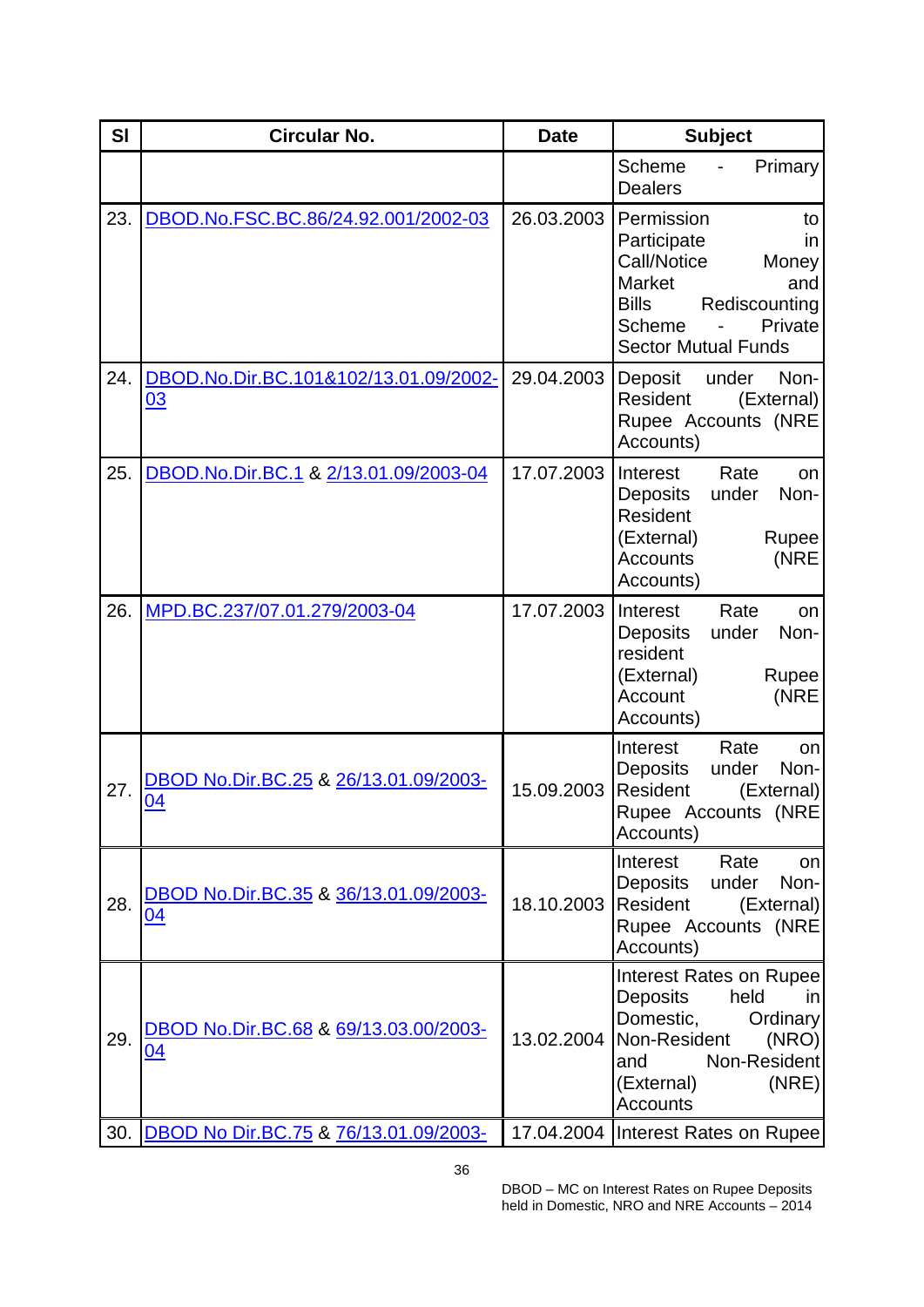| SI  | <b>Circular No.</b>                    | <b>Date</b>         | <b>Subject</b>                                                                                                                                                                                                                                                                |
|-----|----------------------------------------|---------------------|-------------------------------------------------------------------------------------------------------------------------------------------------------------------------------------------------------------------------------------------------------------------------------|
|     | 04                                     |                     | held<br>Deposits<br>in<br>Domestic,<br>Ordinary<br>Non-Resident<br>(NRO)<br>Non-Resident<br>and<br>(NRE)<br>(External)<br><b>Accounts</b>                                                                                                                                     |
| 31. | DBOD No.Dir.BC.78/13.03.00/2003-04     | 22.04.2004          | Committee<br>on<br>Procedures<br>and<br>Performances Audit on<br><b>Services</b><br><b>Public</b><br>Report No. III - Banking<br>Operations : Deposit<br>Other<br>Accounts<br>&<br>Facilities relating<br>to<br><b>Individuals</b><br>(Non-<br>business)                      |
| 32. | DBOD No. Dir. 53 & 54/13.03.00/2004-05 | 01.11.2004 Resident | Interest rates on Non-<br>(External)<br><b>Rupee(NRE) Deposits</b>                                                                                                                                                                                                            |
| 33. | DBOD. No. Leg. BC.44/09.07.05/2005-06  |                     | 11.11.2005 Financial Inclusion                                                                                                                                                                                                                                                |
| 34. | DBOD No. Dir. 48/13.03.00/2005-06      |                     | Interest Rate on Non-<br>17.11.2005 Resident<br>(External)<br><b>Rupee (NRE) Deposits</b>                                                                                                                                                                                     |
| 35. | DBOD.No.BL.BC.58/22.01.001/2005-06     | 25.01.2006          | Financial<br>Inclusion by<br><b>Banking</b><br>Extension<br>of<br>Use<br>Services<br>of Business Facilitators<br>and Correspondents                                                                                                                                           |
| 36. | DBOD No. Dir. 62/13.03.00/2005-06      |                     | 08.02.2006 Interest Rates on Non-<br><b>Resident Deposits</b>                                                                                                                                                                                                                 |
| 37. | DBOD No. Dir. 80/13.03.00/2005-06      | 18.04.2006          | Interest Rate on Non-<br>Resident<br>(External)<br>Rupee (NRE) Deposits                                                                                                                                                                                                       |
| 38. | A.P. (DIR Series) Circular No.29       | 31.01.2007          | Foreign Exchange<br>Management (Deposit)<br>Regulations, 2000<br>Loans to Non Residents<br>$\sqrt{2}$<br>third party against<br>security of Non Resident<br>(External)<br>Rupee<br>Accounts (NR (E) RA) /<br>Foreign Currency Non<br>Resident<br>(Bank)<br>(FCNR(B)) deposits |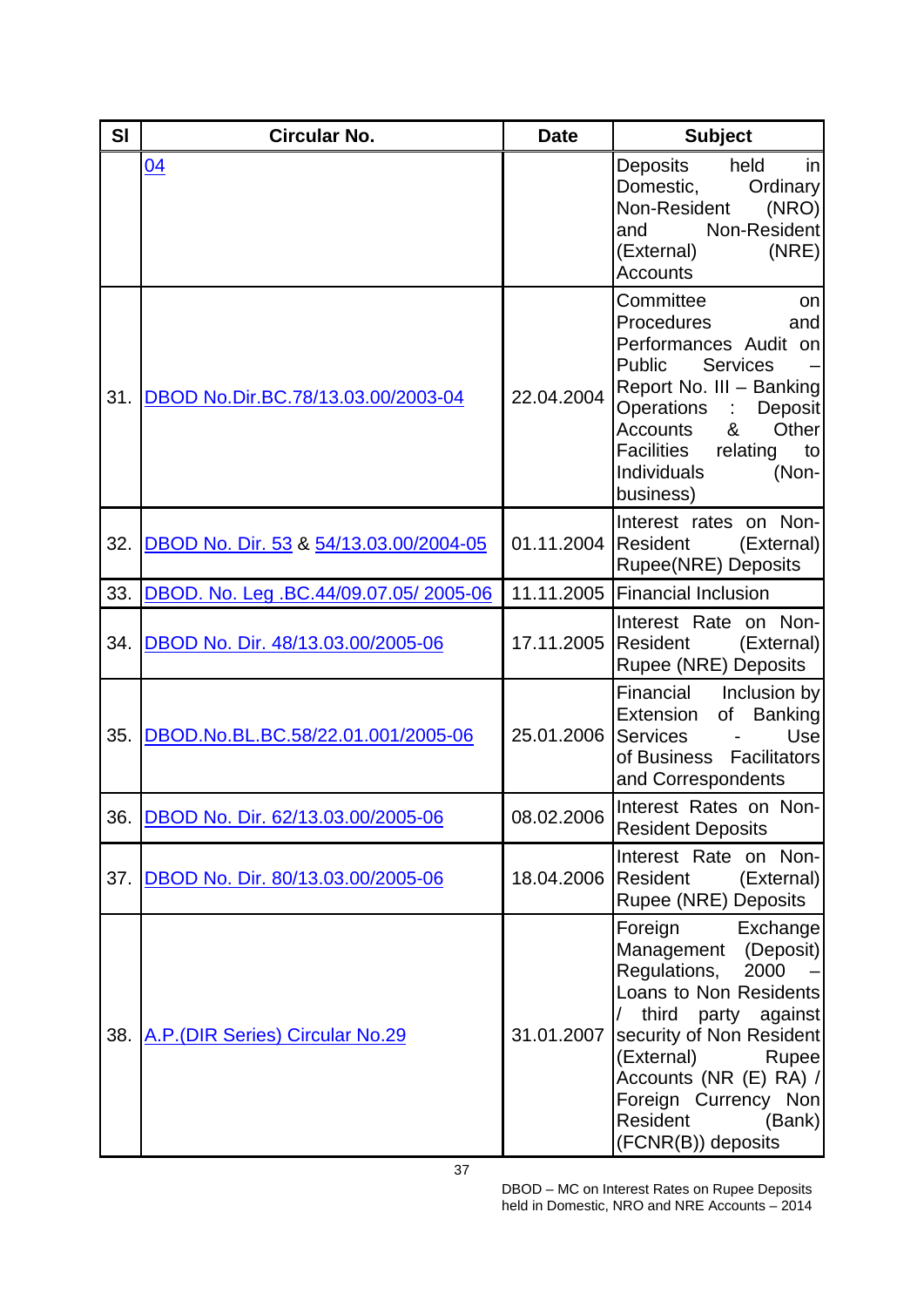| SI  | <b>Circular No.</b>                         | <b>Date</b> | <b>Subject</b>                                                                                                                                                                                                                                                                                          |
|-----|---------------------------------------------|-------------|---------------------------------------------------------------------------------------------------------------------------------------------------------------------------------------------------------------------------------------------------------------------------------------------------------|
| 39. | DBOD.No.Dir.BC.54 & 55/13.03.00/2006-<br>07 | 31.01.2007  | Interest Rates on Non-<br>Resident<br>(External)<br>Rupee (NRE) Deposits<br>and FCNR(B) deposits                                                                                                                                                                                                        |
| 40. | DBOD.No.Dir.BC.70/13. 01.01/2006-07         | 30.03.2007  | Rounding off cheques to<br>the nearest rupee                                                                                                                                                                                                                                                            |
| 41. | DBOD.No.Dir.BC.88 & 89/13.03.00/2006-<br>07 | 24.04.2007  | Interest Rates on Non-<br>Resident<br>(External)<br>Rupee (NRE) Deposits<br>and FCNR(B) deposits                                                                                                                                                                                                        |
| 42. | DBOD.No.Leg.BC.94/09.07.005/2006-07         | 07.05.2007  | <b>Annual Policy Statement</b><br>for the year 2007-08 $-$<br>IT-enabled Financial<br>Inclusion                                                                                                                                                                                                         |
| 43. | DBOD No. Dir. BC. 39/13.03.00/2007-08       | 25.10.2007  | with<br>Deposit schemes<br>lock-in period                                                                                                                                                                                                                                                               |
| 44. | DBOD.No.Leg.BC.34/09.07.005/2008-09         | 22.08.2008  | Unclaimed Deposits<br>Inoperative Accounts in<br>banks                                                                                                                                                                                                                                                  |
| 45. | DBOD.No.Leg.BC.47/09.07.005/2008-09         | 19.09.2008  | Payment of interest on<br>accounts<br>frozen<br>by<br>banks                                                                                                                                                                                                                                             |
| 46. | DBOD.No.Dir.BC.82/13.03.00/2008-09          | 15.11.2008  | Interest Rates on Non-<br>Resident<br>(External)<br>Rupee (NRE) Deposits<br>and FCNR(B) deposits                                                                                                                                                                                                        |
|     | 47. DBOD.No.Dir.BC.128/13.03.00/2008-09     | 24.04.2009  | Payment of Interest on<br>Savings Bank Account<br>on a Daily Product Basis                                                                                                                                                                                                                              |
| 48. | A.P. (DIR Series) Circular No.66            | 28.04.2009  | Foreign<br>Exchange<br>Management (Deposit)<br>Regulations,<br>2000-<br>Loans to Non Residents<br>$\sqrt{2}$<br>third party against<br>security of Non Resident<br>(External)<br>Rupee<br><b>Accounts</b><br>[NR (E) RA / Foreign<br>Currency Non Resident<br>(Bank)<br>Accounts<br>[FCNR(B)] -Deposits |
|     | 49. DBOD.No.Dir.BC.77/13.03.00/2009-10      | 19.02.2010  | Payment of Interest on<br>Savings Bank Account                                                                                                                                                                                                                                                          |

38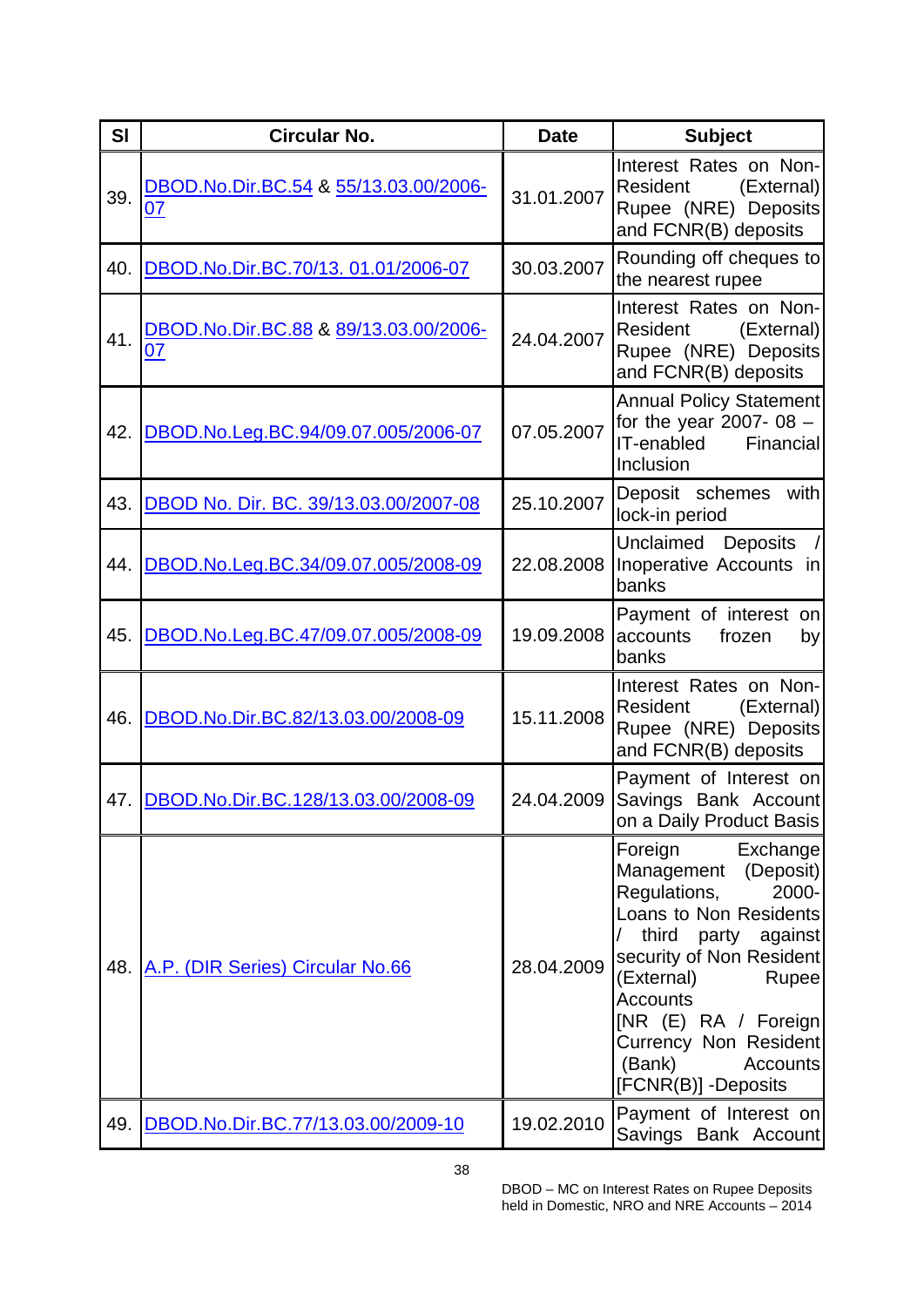| SI  | <b>Circular No.</b>                      | <b>Date</b> | <b>Subject</b>                                                                                                                    |
|-----|------------------------------------------|-------------|-----------------------------------------------------------------------------------------------------------------------------------|
|     |                                          |             | on Daily Product Basis                                                                                                            |
| 50. | DBOD.No.Dir.BC.91/13.03.00/2009-10       | 20.04.2010  | of<br>Conversion<br>term<br>deposits, daily deposits<br>or<br>recurring deposits<br>for<br>reinvestment<br>in<br>term<br>deposits |
| 51. | DBOD.Dir.BC.89 & 90/13.03.00/2010-<br>11 | 03.05.2011  | Interest<br>Rates<br>on<br>Deposits                                                                                               |
| 52. | A.P. (Dir Series) Circular No.70         | 09.06.2011  | Remittance of assets by<br>nationals-<br>foreign<br>Opening of<br><b>NRO</b><br><b>Accounts</b>                                   |
| 53. | A.P. (Dir Series) Circular No. 12        | 15.09.2011  | Savings Bank account<br>maintained by residents<br>India<br>in<br>Joint<br>holder<br>liberalisation                               |
| 54. | A.P.(Dir Series) Circular No. 13         | 15.09.2011  | NRIs/PIOs holding NRE/<br>FCNR(B)<br>accounts<br>jointly<br>with<br>Indian resident<br>close<br>relative - liberalisation         |
| 55. | DBOD.Dir.BC.42/13.03.00/2011-12          | 25.10.2011  | Deregulation of Savings<br>Bank Deposit Interest<br><b>Rate-Guidelines</b>                                                        |
|     | 56. DBOD.Dir.BC.59/13.03.00/2011-12      | 23.11.2011  | Interest Rates on Non-<br>resident<br>(external)<br>Rupee (NRE) Deposits<br>and FCNR(B) Deposits                                  |
| 57. | DBOD.Dir.BC.64/13.03.00/2011-12          | 16.12.2011  | Deregulation of Interest<br>Rates on NRE Deposits<br>and NRO Accounts                                                             |
| 58. | DBOD.Dir.BC.75/13.03.00/2011-12          | 25.01 2012  | Deregulation of Savings<br>Bank Deposit<br>Interest<br><b>Rate-Guidelines</b>                                                     |
| 59. | DBOD. Dir. BC. 29/13.03.00/2012-13       | 18.07.2012  | Interest Rates on Rupee<br>held<br><b>Deposits</b><br>in<br>Domestic,<br><b>NRO</b><br>and<br><b>NRE Accounts</b>                 |
| 60. | DBOD.No.Leg.BC.35/09.07.005/2012-13      | 10.08.2012  | Financial<br>Inclusion-<br>Access<br><b>Banking</b><br>to<br><b>Basic</b><br><b>Services</b><br>on                                |